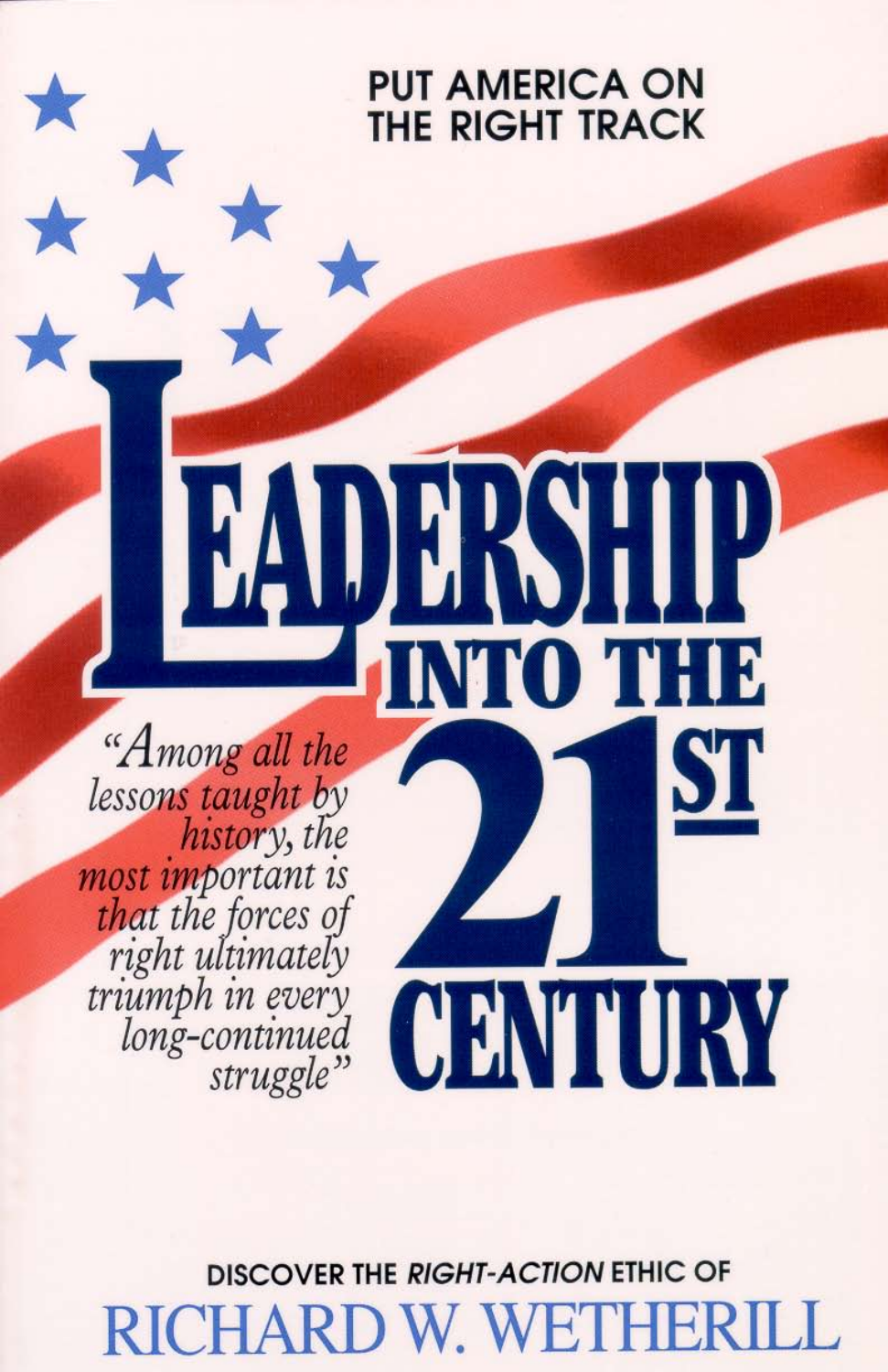# **LEADERSHIP INTO THE 21ST CENTURY**

Edited by Wetherill Staff Royersford, Pennsylvania

The Alpha Publishing House

Copyright © 1992 by The Alpha Publishing House PO Box 255, Royersford, PA 19468

All Rights Reserved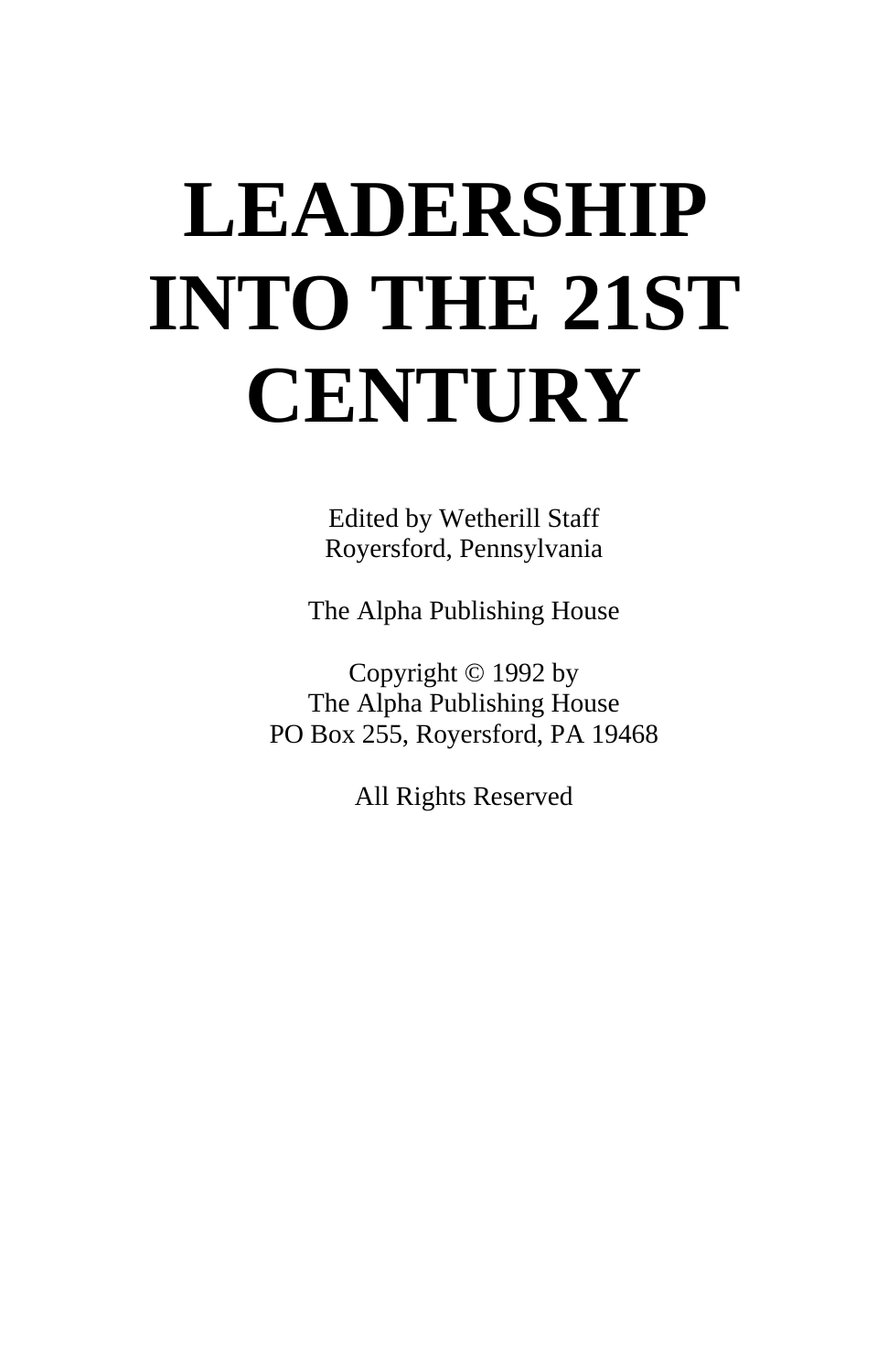*"Of all the vital faculties available to man, the ability to base one's life on the principle of absolute right is the ability that underlies all the rest."* 

> Richard W. Wetherill 1906 - 1989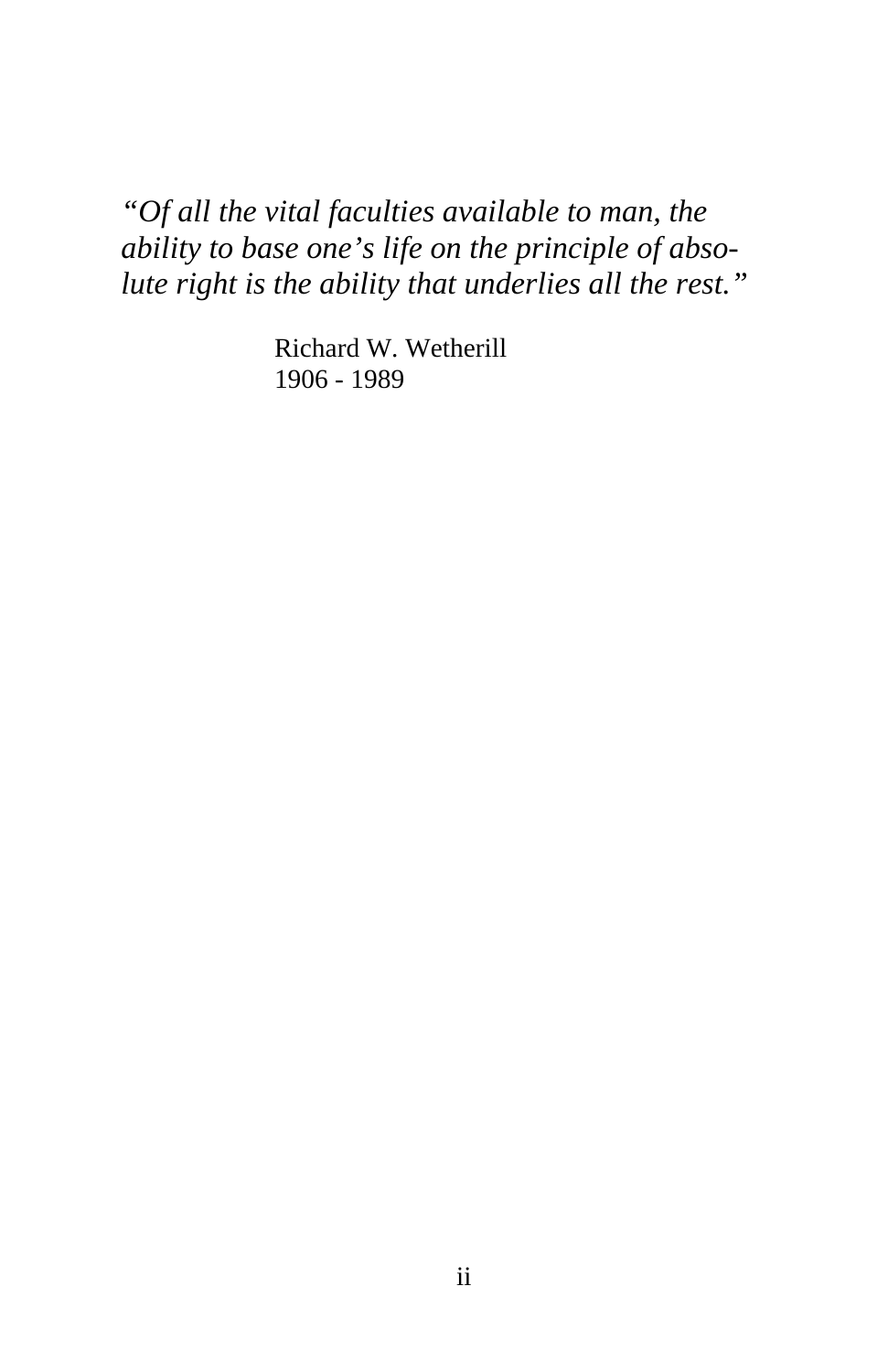# **Contents**

| <b>RESPONSES FROM THE BUSINESS COMMUNITY 51</b> |  |
|-------------------------------------------------|--|
|                                                 |  |
|                                                 |  |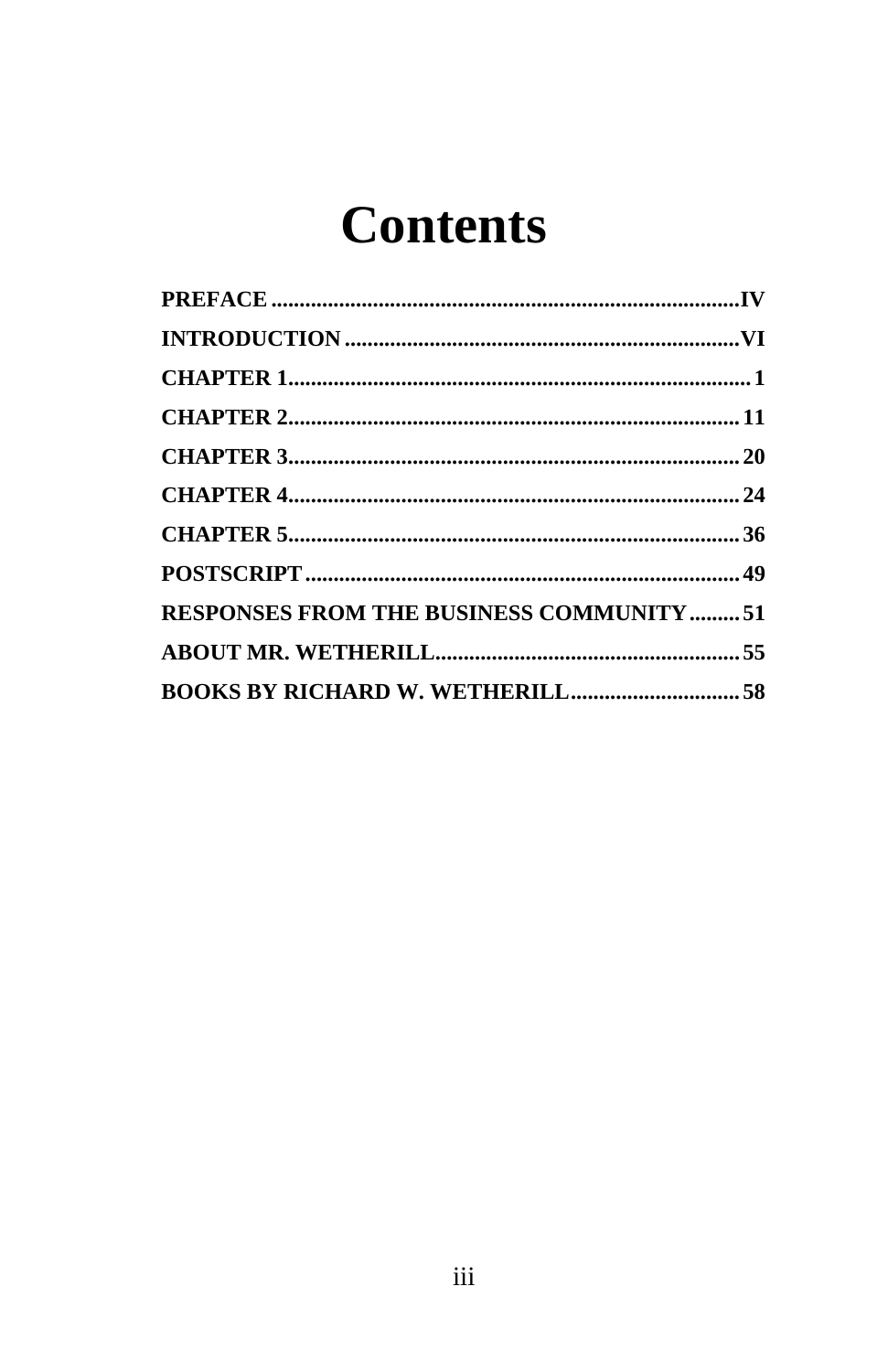### **Preface**

<span id="page-4-0"></span>*This book will teach you that there is a fail-safe life. You will discover how duty and desire become one, why pursuit of duty brings happiness and that real freedom comes from pursuing the Right-Action Ethic.* 

You will learn what Richard W. Wetherill discovered as teacher, lecturer, author and management consultant to leaders of business and industry for more than six decades. During that period, he wrote best-selling management material, including the first book on industrial foremanship, *Management Techniques for Foremen*, published by National Foremen's Institute, Inc. Other titles, published by D. Van Nostrand Co., include: *How to Succeed with People, How to Put Your Ideas Across* and *How to Get Leadership and Influence.*

Wetherill made the study of human behavior his life's work, culminating in his trainees' giving birth to a highly successful business, based on those principles. Wetherill Associates, Inc. (WAI) of Royersford, Pennsylvania has grown from \$1 million in sales in 1980 to about \$80 million in 1992, by applying principles of right action. The result has brought deep personal satisfaction, job security and prosperity to hundreds of men and women whose lives he touched. They want to share the formula with everybody.

The fundamental premise of Wetherill's formula is that there is an objective moral Reality (capitalized to distinguish our use of the word from the more limited definition). This Reality, in Wetherill's thinking, resides in an allpowerful, natural law and is carefully differentiated from subjective, personal reality. Much like the force of gravity, the law of absolute right simply IS—invisible and imper-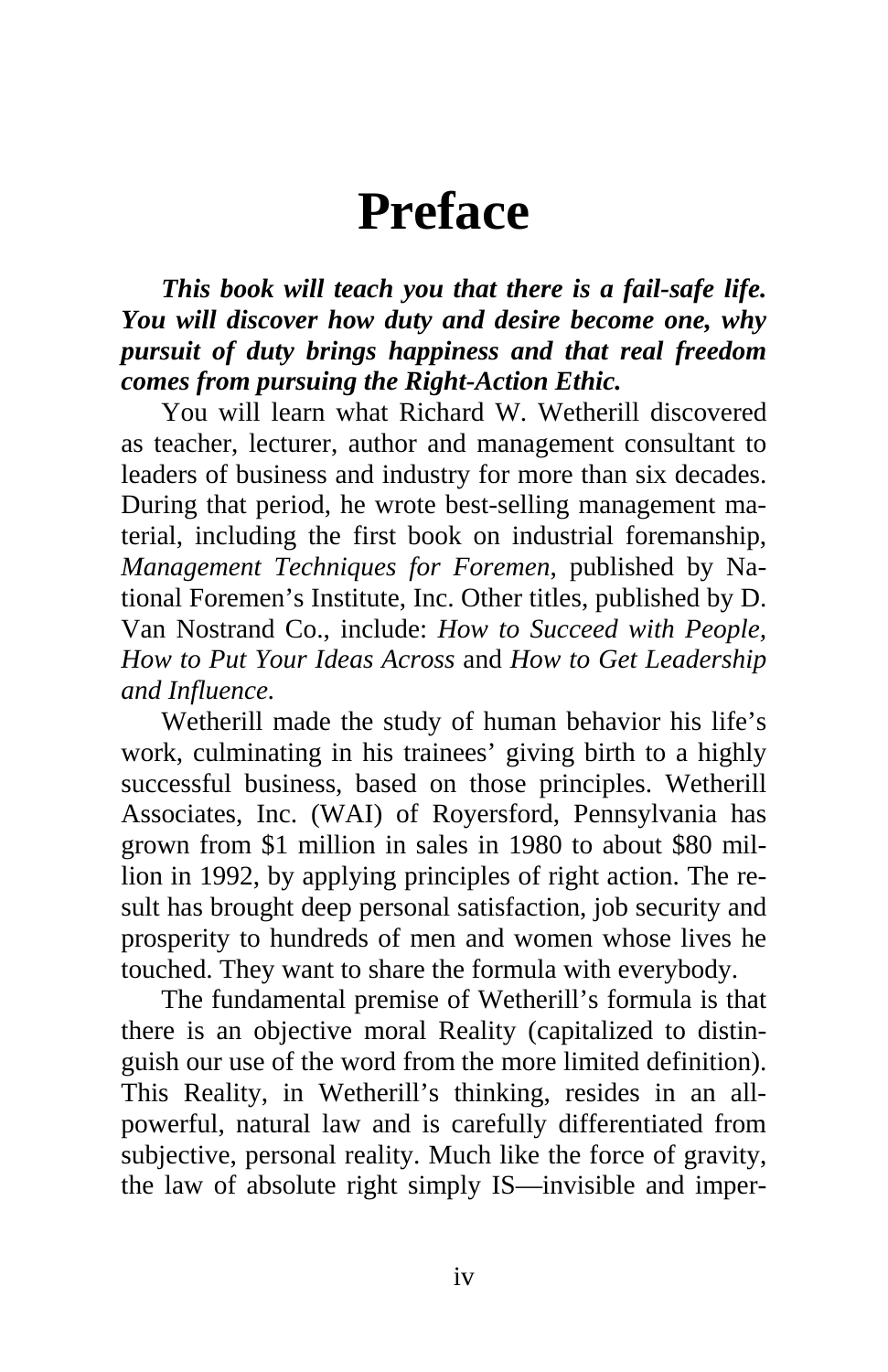sonal, perhaps, but exerting mighty influence on our lives, whether we recognize it or not: Right action gets right results, whereas wrong action gets wrong results.

The good news is that Reality, as Wetherill defines it, is full of human possibility—possibility for change, for growth, for making reliable decisions, for creating a better world—so long, Wetherill says, as we recognize its absolute power in our lives.

Those people who have recognized the power of this objective, moral Reality (as opposed to their own selfcentered, subjective reality) have been able to create lives and careers based on taking "right action." As a natural consequence, they are getting "right results."

As you read this book, you will embark on a voyage of self-discovery that may shock you, but it will also present a vision for you, for America and for the whole world community. In the process, you will be helping to *put America on the right track!*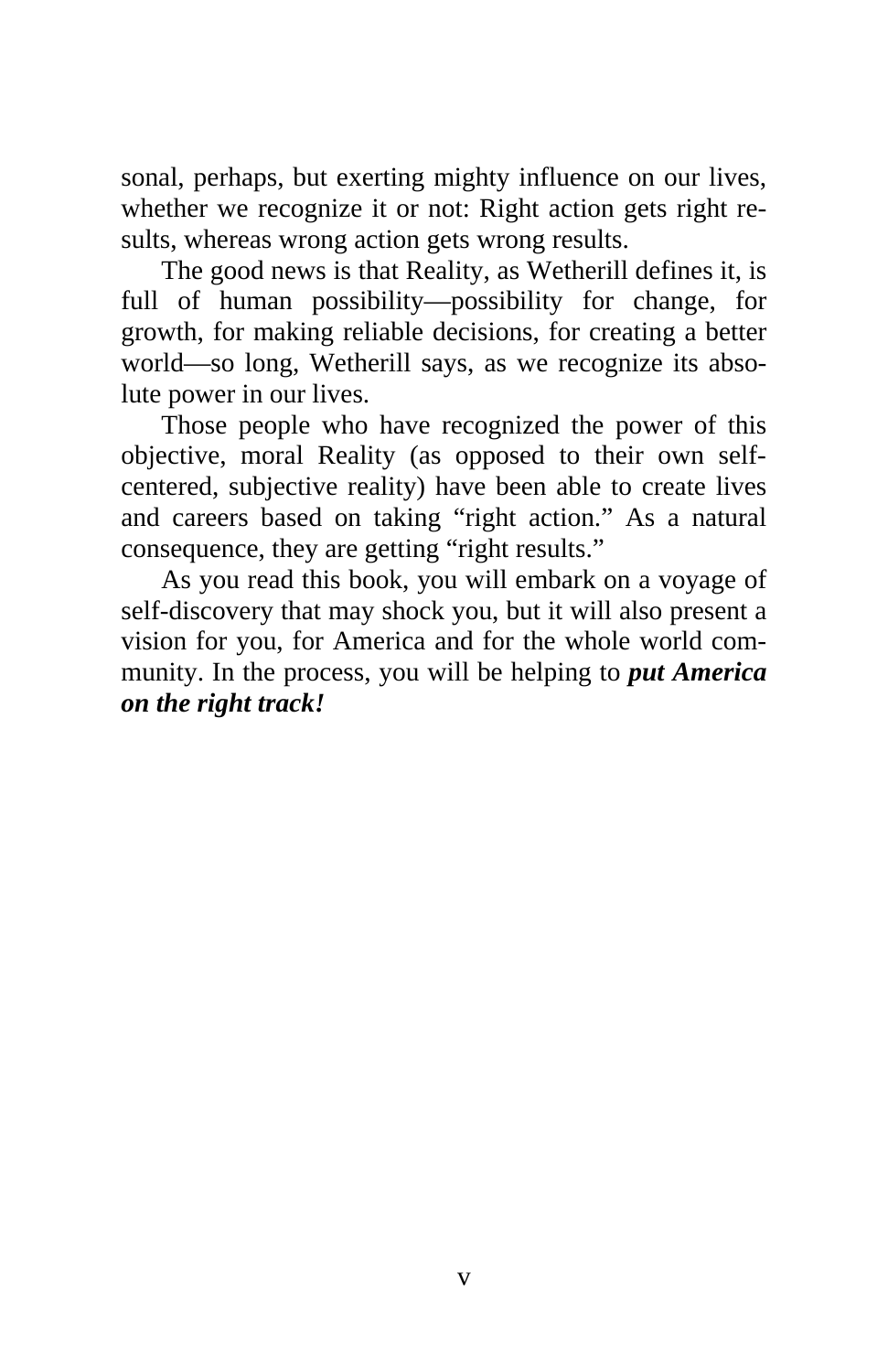# **Introduction**

<span id="page-6-0"></span>Many popular writers warn that something in America has died. Perhaps so. But the leadership spirit of America will impact the whole wide world when business managers apply the leadership principles stated and illustrated on the pages of this book.

While it is true that America is at peace, the Cold War is over and the USSR is defunct, it is equally evident that, individually and collectively, choices are being compromised, prejudices preserved and financial hardships continue unrelieved.

The good news is that there is a shaft of light piercing the gloom—a light that will lead Americans into a new day of world leadership. This book is about that shaft of light. It is about performance, and when you read this book you will find it full of solutions based on principles as old as time itself but as new as the moment you live in. Readers will learn that what underlies family values and ethical behavior as well as financial success are basic principles guaranteed to work in every situation.

This book is not about a famous person or celebrity. You will not find famous quotes from well-known persons—past or present. It is a book about the experiences of ordinary people who are applying principles for successful living and, as a result, are enjoying huge success in their careers, with business associates, family members and one another. These principles were learned from Richard W. Wetherill, a man whose vision helped shape the lives of these ordinary people, and whose insights have shed a great light on the corporate pathway. It was his contact with real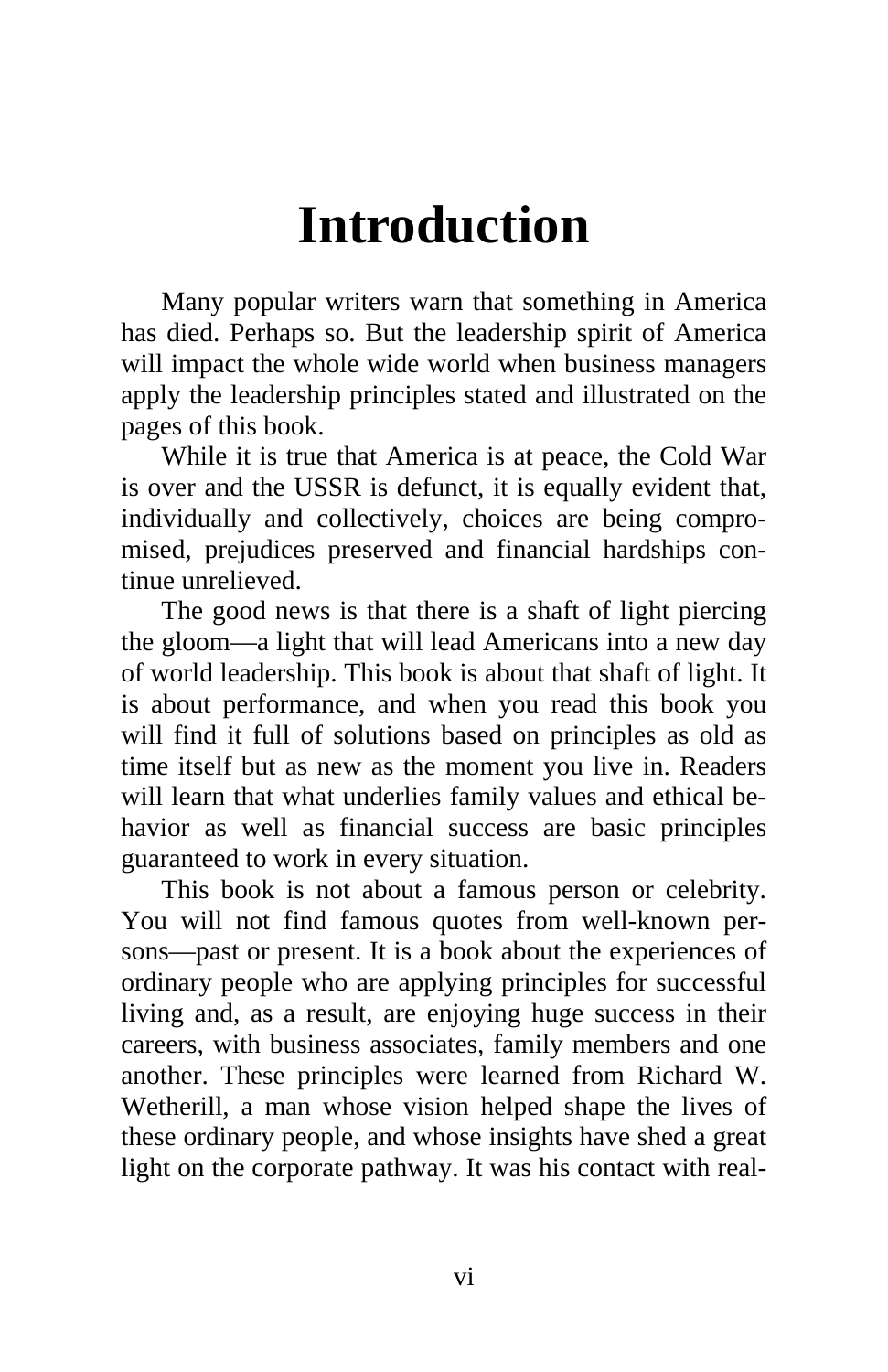ity that gave Wetherill the wisdom, counsel and ethical values that shaped his own life and the lives of his students.

Everybody can apply these principles to achieve an astonishing intellectual breakthrough. The principles of the Right-Action Ethic are the keystone of what is today a multimillion-dollar corporate success story: Wetherill Associates, Inc. (WAI) of Royersford, Pennsylvania.

This book shows you how taking right action creates personal joy, emotional health and professional success, and how ethical behavior by individuals raises the quality of life for businesses, families, communities, America and the world.

I am personally indebted to my friend and mentor Richard W. Wetherill for his inspiration, kindness, foresight and the principles he taught me. I want to pass along his insights into successful living to my own and the next generation, who will use these insights to provide leadership for a nation that is crying out for relief from its gripping problems.

At WAI, our management is strengthened by Mr. Wetherill's observation: "No person can long withstand the continued onslaught of carefully presented truth. It will finally compel recognition of error. It will finally reconcile the causes of misunderstanding and correct what is wrong."

> E. Marie Bothe, President WETHERILL ASSOCIATES, INC. (WAI) Royersford, PA 19468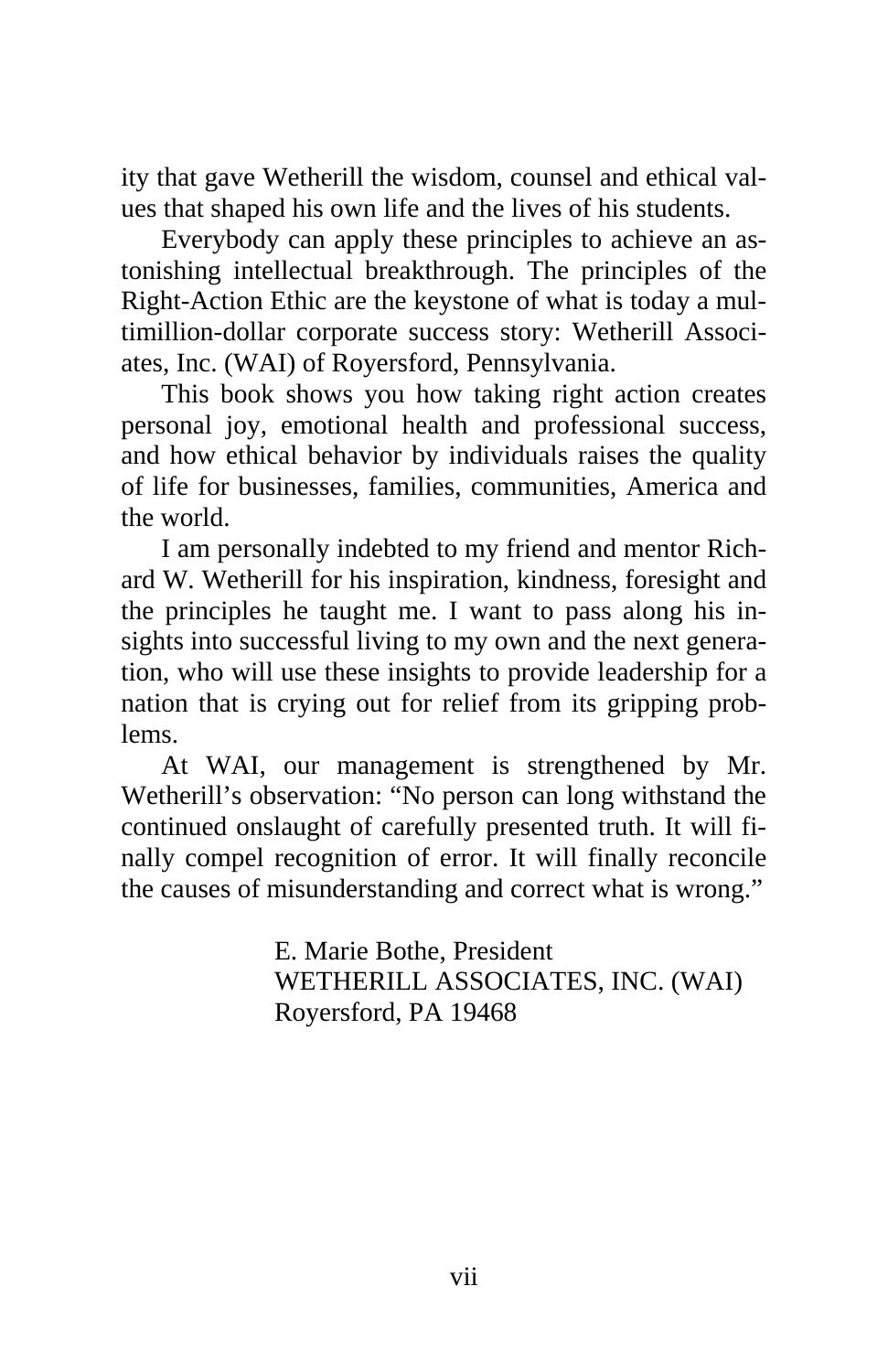*"Right decisions are found, not made."* 

Richard W. Wetherill *Right Is Might*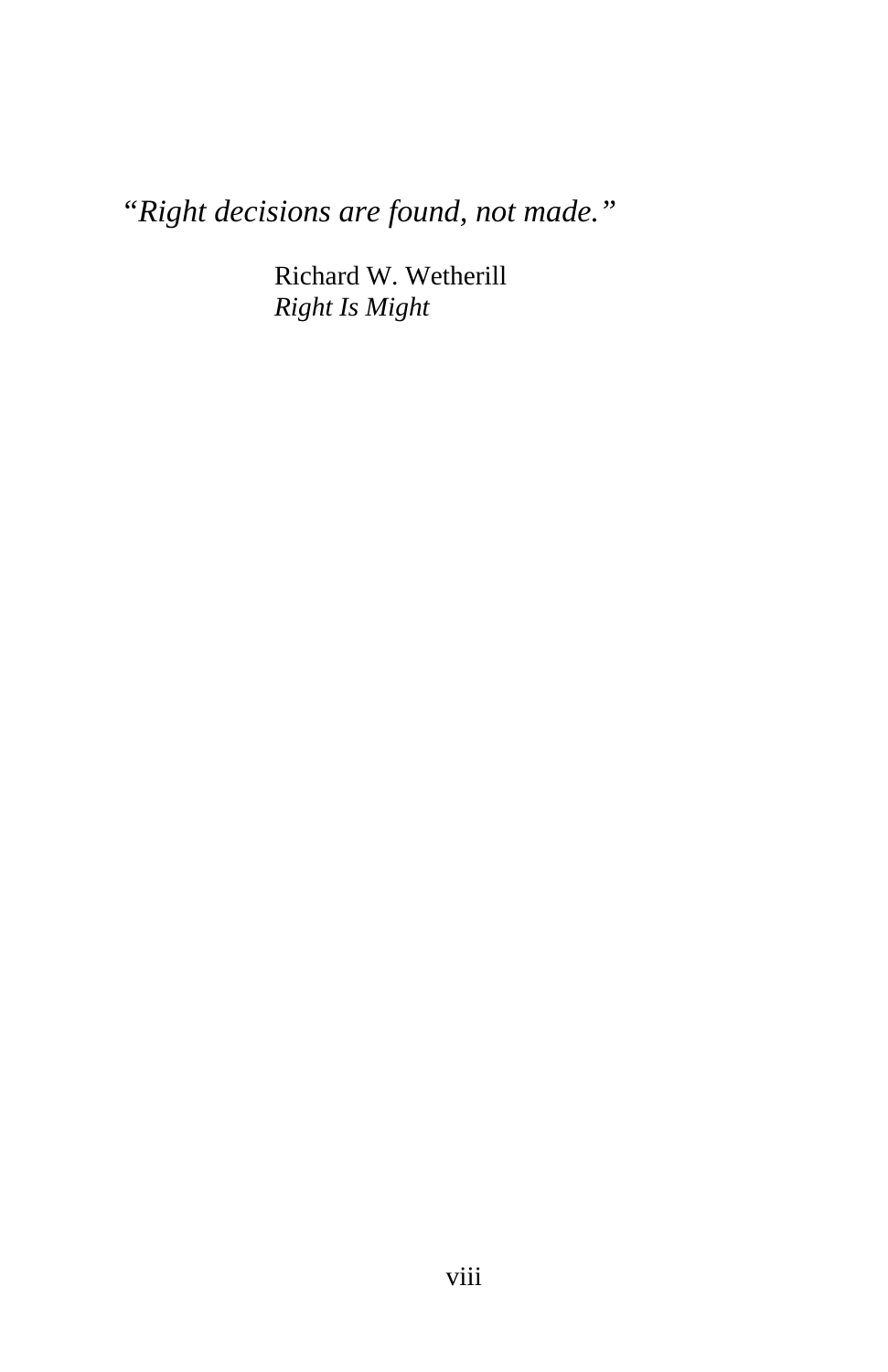### **Chapter 1**

#### <span id="page-9-0"></span>*Wetherill Associates, Inc. (WAI)*

"It is a company policy to avoid all the nasty personality situations which tend to make people's working lives miserable. We find that it really can be done. We want everybody's cooperation in that effort. We trust that each and every person will do everything possible to make that policy keep on succeeding. Let this be a really happy place to work."

> Richard W. Wetherill, Former Chairman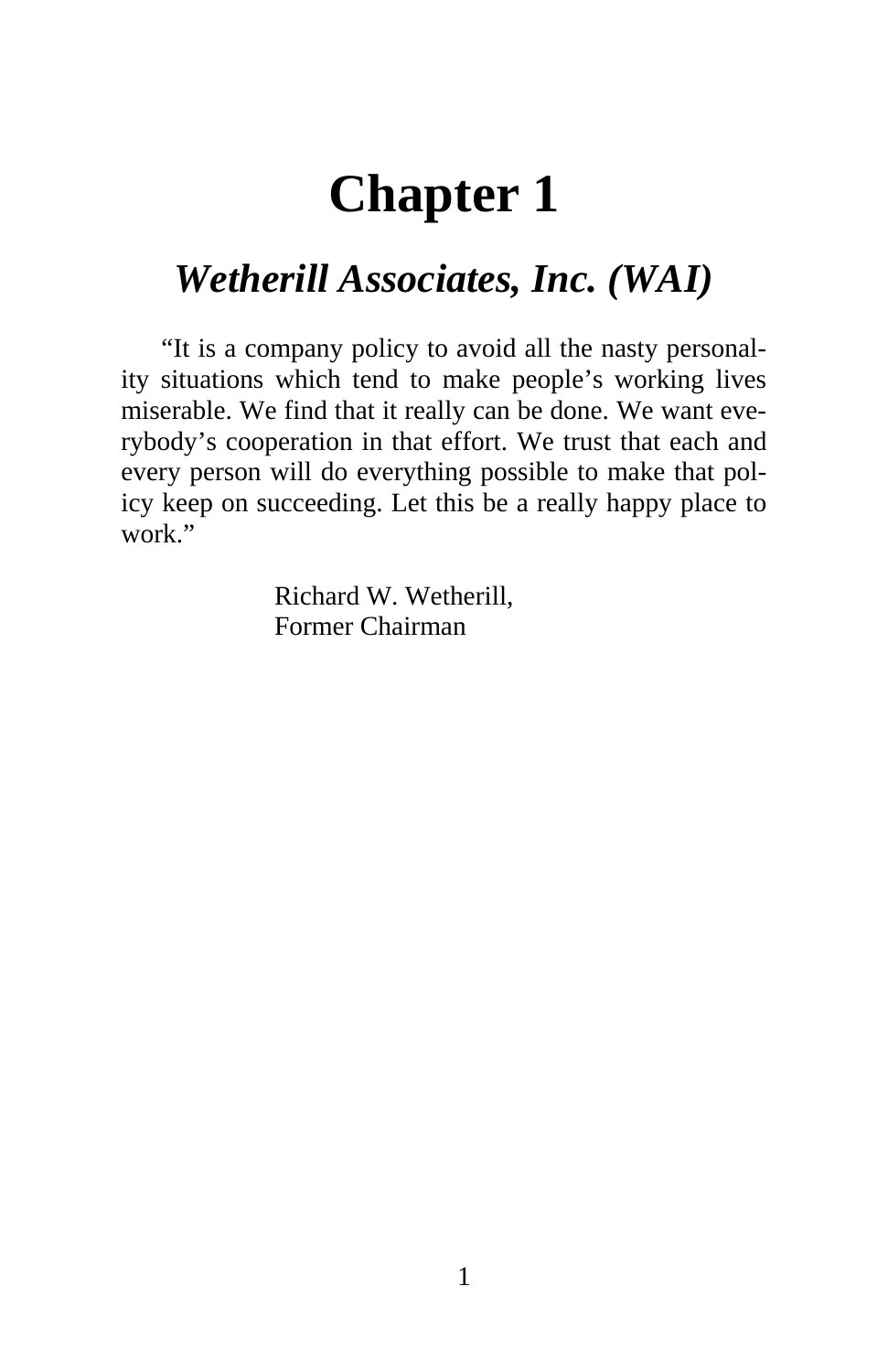#### **Right-Action Ethic**

From the moment you set foot inside the lobby of Wetherill Associates, Inc. (WAI) in Royersford, Pennsylvania, you are surrounded by a sense of calm and tranquility.

Missing is the air of frantic hustle and bustle, of tension and indifference. There is a curious air of innocence and unhurriedness as one is greeted by two young-at-heart ladies, seated at high-tech consoles with headsets—one in her late seventies, the other in her eighties—handling with complete calm a constant stream of calls. Their faces and body language show they are relaxed and happy in their work. Their smiles are real and their greetings to strangers are genuine and warm. You know they care about you and they care about the company they work for.

This is not the corporate America found on Market Street or Madison Avenue or the Chicago Loop. It is a kind of corporate America built on and directed by principles that most Americans know about, somewhere in their hearts and minds, yet fail to apply.

Wetherill Associates, Inc. (WAI), is a quintessential success story based on a dramatic growth pattern with a profitable bottom line in a time of financial recession. It demonstrates how the intent to do what each situation calls for—just because it is right—gets a successful result. It also allows employees from 18 to 90 to be a part of that success and enjoy its financial stability. WAI is a modern-day corporate success story, with a unique approach to leadership.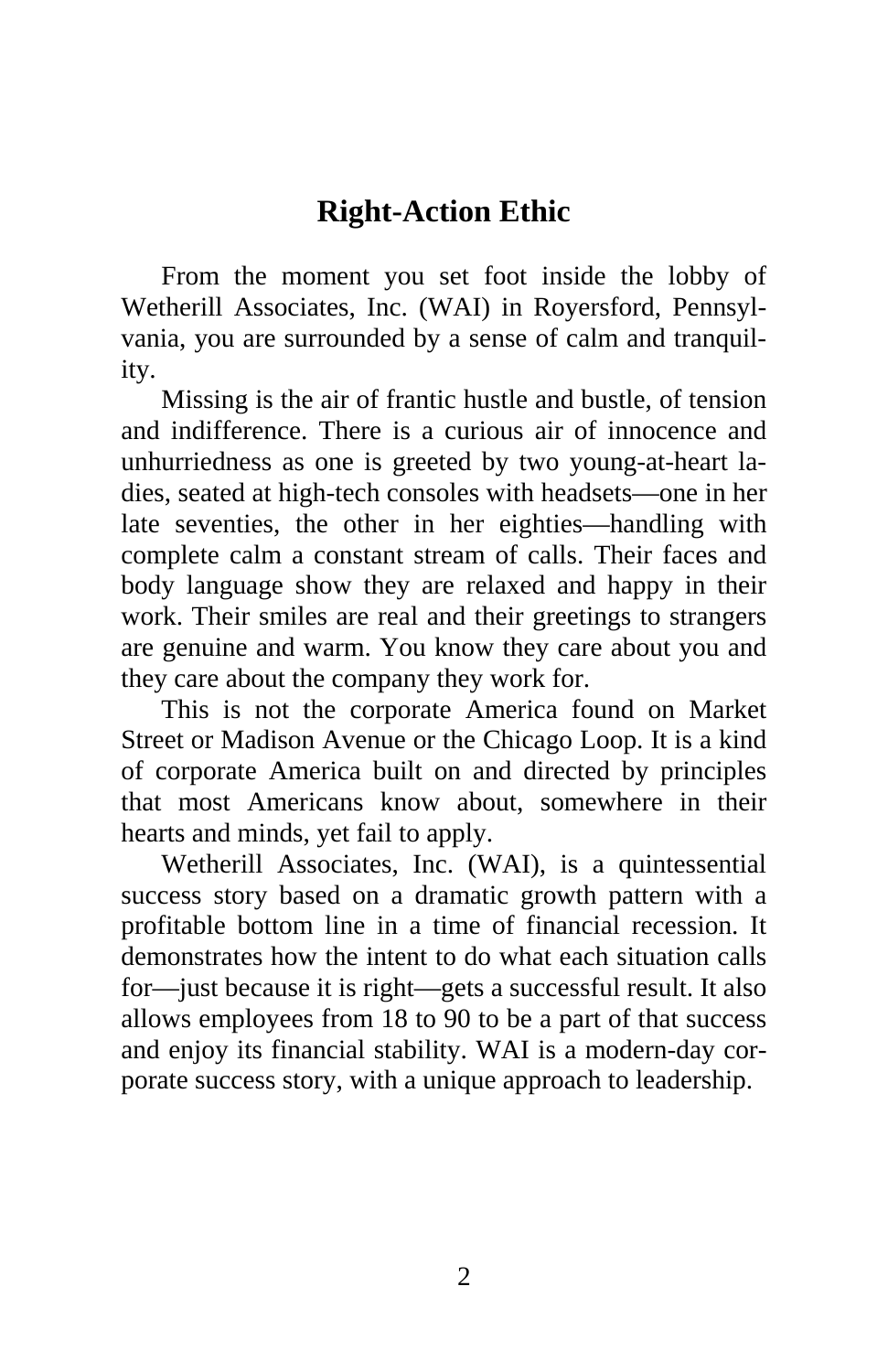#### **How It All Began**

Wetherill Associates, Inc., began in 1978 when a woman from suburban Philadelphia, E. Marie Bothe, and others in Richard Wetherill's Behavioral Study Group, pooled their resources and set up shop as manufacturers' representatives for several major companies. In one bold move, WAI entered the rough-and-tumble world of the American automobile aftermarket industry where shady deals were often the norm.

But these people were prepared. For a number of years, the original 34 employees had listened to and absorbed the Right-Action Ethic of Richard W. Wetherill, their mentor and friend. In fact, for 20 years Bothe had been his righthand assistant in bringing together members of his Behavioral Study Group. Now they were ready to put theory into practice in a business situation.

Wetherill, a longtime management consultant, first formed this Behavioral Study Group in 1950 to counter what he had seen as the disastrous consequences of wrong thinking, leading to wrong action and wrong results in the business world and in people's personal lives. Over the next quarter of a century, he worked with his associates and taught them to reason from reality rather than from their likes and dislikes when making decisions—a kind of scientific method applied to behavior. On July 21, 1978 Wetherill Associates, Inc., was incorporated at King of Prussia, Pennsylvania, 20 miles northwest of Philadelphia. The personnel was composed of senior citizens and middle-aged adults, but mostly of young people, barely out of their teens.

The fruits of Wetherill's labors were finally being realized. The seeds he had planted had germinated and had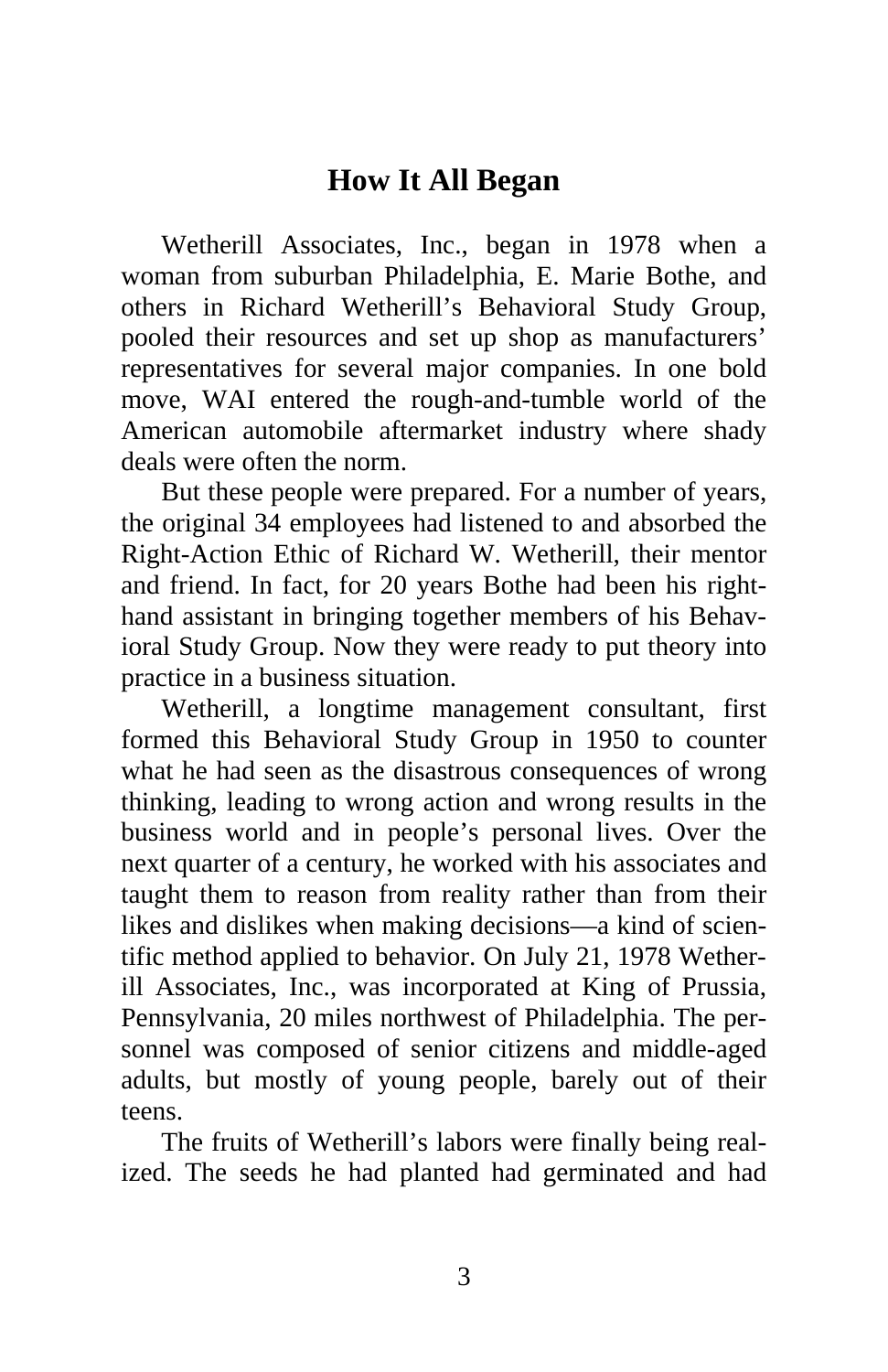sprung into life as Wetherill Associates, Inc., a name that was chosen to honor Mr. Wetherill and provide incentive for all employees to perform at the highest level.

Reflecting on those early years, Bothe, president of WAI, admits that the company "fell" into the automotive aftermarket business because one member of the Study Group had had some experience in that field. In addition, research associates in other locations needed an employment opportunity so they could join Mr. Wetherill in the Philadelphia area.

The irony of their choice of business should not be lost. The automotive remanufacturing industry grew out of the junkyard business after World War II and was not known for its high ethical standards. Yet undaunted, the personnel had confidence in Wetherill's teachings and practiced the Right-Action Ethic against all odds. They enforced a nogifts-accepted policy, refused to give kickbacks and, with the intent to do the right thing, dealt with customers honestly.

From their modest offices, the young sales staff began selling automotive parts by telephone. With virtually no telemarketing experience or training in modern sales techniques, they soon found themselves caught in a dilemma. Many of the companies WAI represented did not properly support their sales efforts. For example, WAI would provide customers quotes on parts, prices and delivery times, but the manufacturers they represented would not follow through as promised, and some companies were not supportive in other ways. More serious, several times WAI was forced to resort to the courts to be paid their commissions.

"To solve the problem, we began to stock our own parts and became distributors as well as representatives," Bothe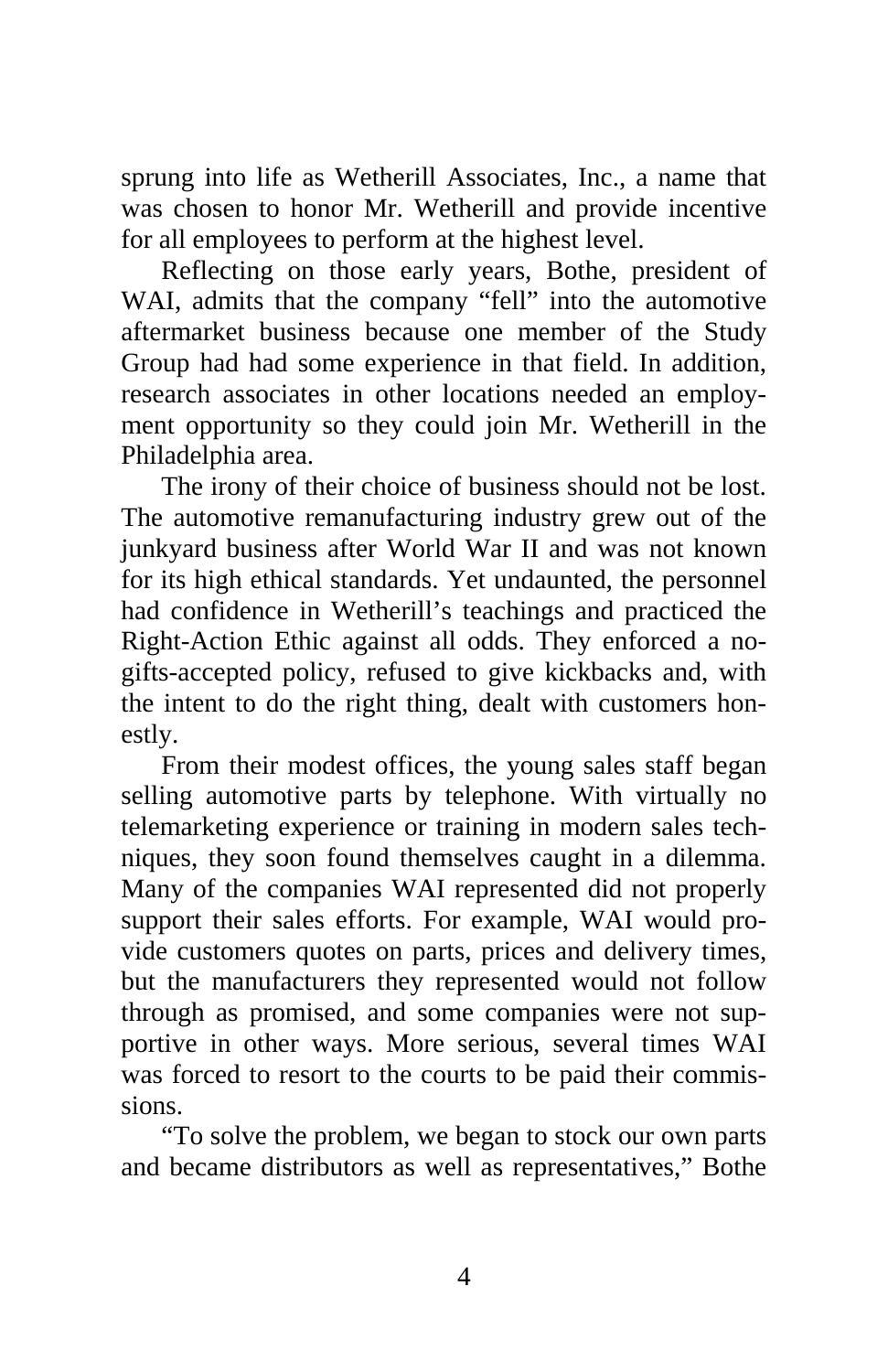recalls. As a result of that decision, the company began to grow and moved to larger quarters in King of Prussia—a converted warehouse that had once been a Lubin movie-set location where Toonerville Trolley and Marie Dressler comedies had been filmed in the 1920's.

Bothe describes this kind of business expansion as "management by reality." "As the reality called for expansion in warehouse space and number of employees to fill the needs of our customers, we expanded. It wasn't a goal we had set. Reality pushed us into it. That's why in 1986, we had to move to much larger quarters and developed a major warehousing operation in Royersford."

With its in-depth market research and technical training program, WAI connected customers and suppliers with attractive price structures by means of long-term, highvolume buying. Again when quality parts often could not be obtained in a timely fashion to supply its customers, WAI added a manufacturing capability to assemble starters and alternators on site.

The company went from \$1 million in sales in 1980 to \$17.6 million in 1985. Then, during a period when most businesses were downsizing, sales soared to nearly \$70 million in 1991. By the third quarter of 1992, WAI realized a 22 percent increase over 1991! It is now one of the largest suppliers in its market.

Bothe recalls with nostalgia the company's first purchase order in 1980 of \$5,000 for bearings. Present purchases of bearings are in excess of \$12 million yearly. The company also became part of the international business community, importing and exporting products from and to the Far East, Australia, Britain, Europe, North Africa, South and Central America and Canada. In addition, WAI also established Regional Distribution Centers (RDC's)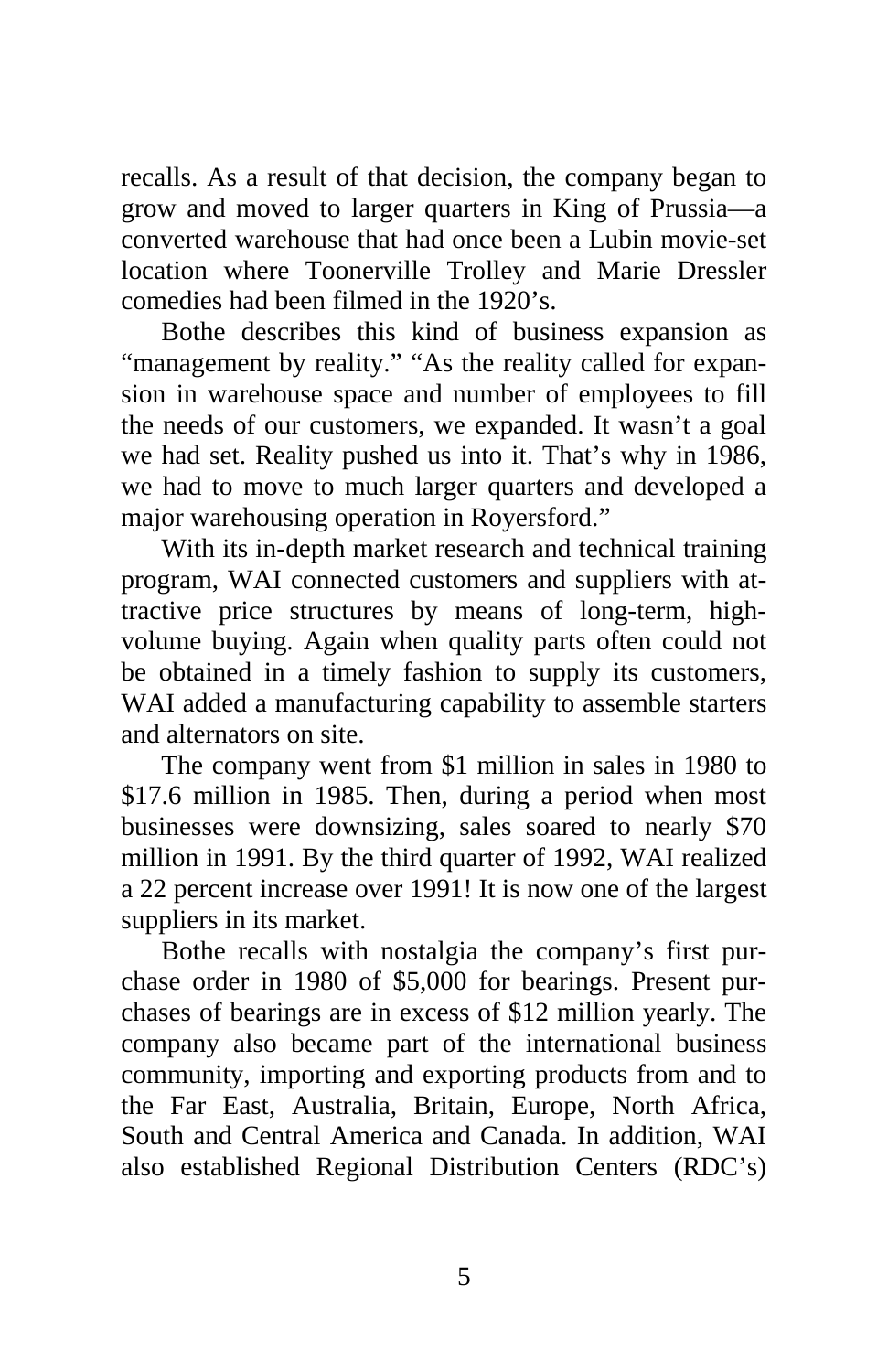near Los Angeles, Atlanta, Chicago and Dallas to provide more timely delivery to its customers nationwide.

Sophisticated Engineering, Quality Control, Graphic Arts and Technical Training Departments were created and are now major departments in the corporation. Engineering and inspection detail documentation is currently being implemented for most of the 6,000 parts in the company's product line.

WAI is privately owned yet 100 percent of its profits are funneled back into the business to fund advanced research, inventory and equipment as well as to provide additional facilities, people, training, and employee benefits, to become debt-free and to support local and national charities.

From a start-up group of 34, the company grew to nearly 300 employees in 1992. As a part of his enlightened approach to corporate duties, Wetherill taught that while the science of accounting has no ledger pages for things such as jealousy, competition, company politics, empire building, snits, depression and frustration, these human conditions and activities are significantly responsible for corporate prosperity or failure.

In all departments, WAI's position is that if a contemplated wrong action such as lying would appear to give profitable results, then appearances are deceiving. (The long-term consequences would resemble what our national economy suffers from.) Conversely, if a right action would appear to produce a wrong result, again appearances are deceiving. (Long-term benefits would reflect the same economic strength as shown by WAI.) Company policy requires that employees take right action and not knowingly take wrong action. Every effort is made to debunk the fan-

6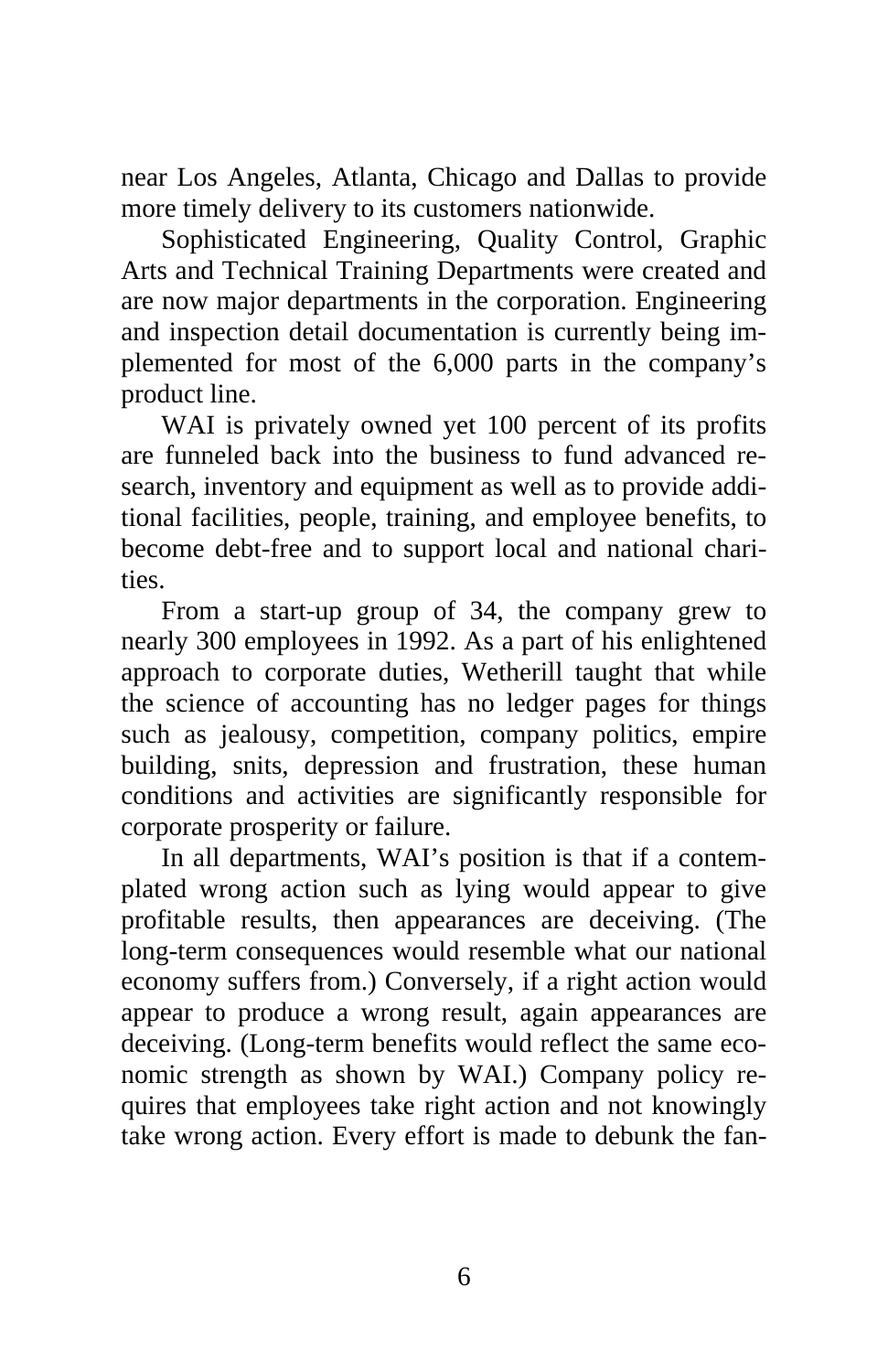tasy that in the long-term net profit can result from wrong action or that net loss can result from right action.

Company Treasurer, Kevin Kraft, says, "We do not directly try to make profits or avoid losses.

Instead, we try to take right action as best we know how; the profits are a natural by-product."

Corporate Secretary and Director of Human Resources, Margo Callis, recognizes that her department is responsible for monitoring the quality of corporate life at WAI and that responsibility is considered fundamental.

"Cooperation is emphasized. Wrong behavior is given the same careful attention as defective product. Any lowquality behavior is treated as a mistake that is correctable with training and counseling," Callis observes. She also points out that prospective employees are screened for their ability to work well in an open, cooperative environment as well as for their professionalism or technical competence.

WAI has effectively met the challenge of expanding growth and profitability in recessionary times by using the Right-Action Ethic. With publication of this book and others written by Richard W. Wetherill, it is now poised to provide help and instruction on how to develop a similar result for the management and operation of any business or industry.

#### **Management Philosophy**

At the time the first phone calls were made by the young manufacturers' representatives at WAI in 1978, their thinking and training had been infused with the management methodology and teachings of Richard W. Wetherill. For over half a century Wetherill had written books, taught management courses and conducted training seminars for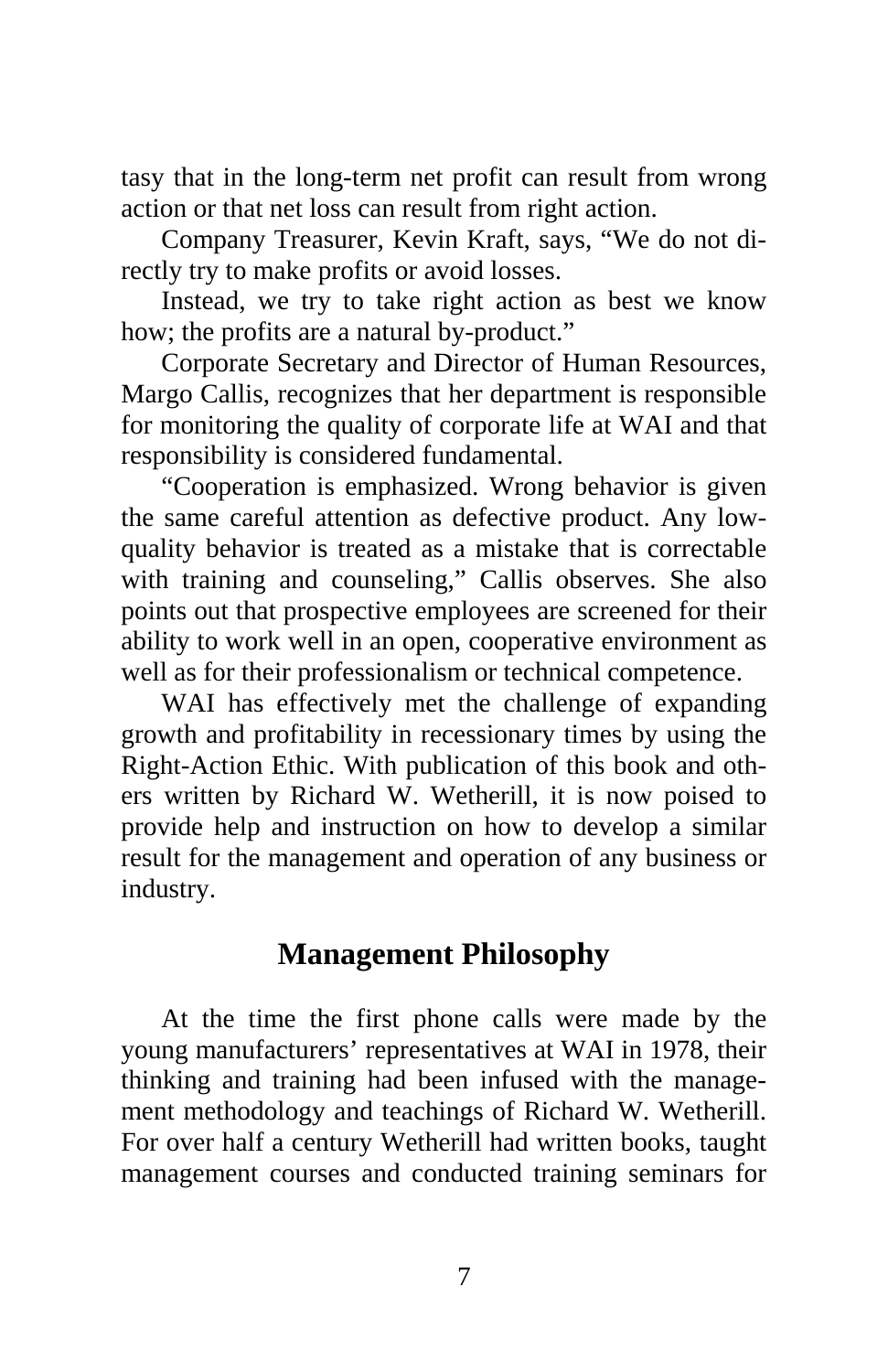some of the nation's top companies, none of which accepted the whole package of right action and total honesty. At age 72, his influence and training in its entirety was focused directly on one company—WAI, where the Right-Action Ethic became its guiding light.

At a time when most of his contemporaries had retired from their business careers, Wetherill acted as the company's management consultant and training executive. For the first time, he was given the opportunity to demonstrate what constitutes truly successful leadership in the business world. His associates provided a corporation with a management team that put his behavioral principles into practice and began showing how the Right-Action Ethic inevitably works.

In a Quality Assurance Manual the company published in 1990, a year after Wetherill's death, his Right-Action Ethic is articulated in a three-fold formula for success:

- *First, let every decision be made by consensus among the persons involved in accord with the dictates of reality and not by consensus of personal opinions.*
- *Second, eliminate all considerations of personal ambition and private profit for a few.*
- *Third, make sure that all thinking is centered on considerations of what is right for everybody—what will benefit the company as a whole, its customers, its suppliers, its employees and the community. Taken far enough these benefits would encircle the earth.*

All of the above reasoning is applied to everyday life at WAI and has won the respect and attention of WAI's customers in the automotive rebuilding industry here and abroad and of co-suppliers who are also competing for their business.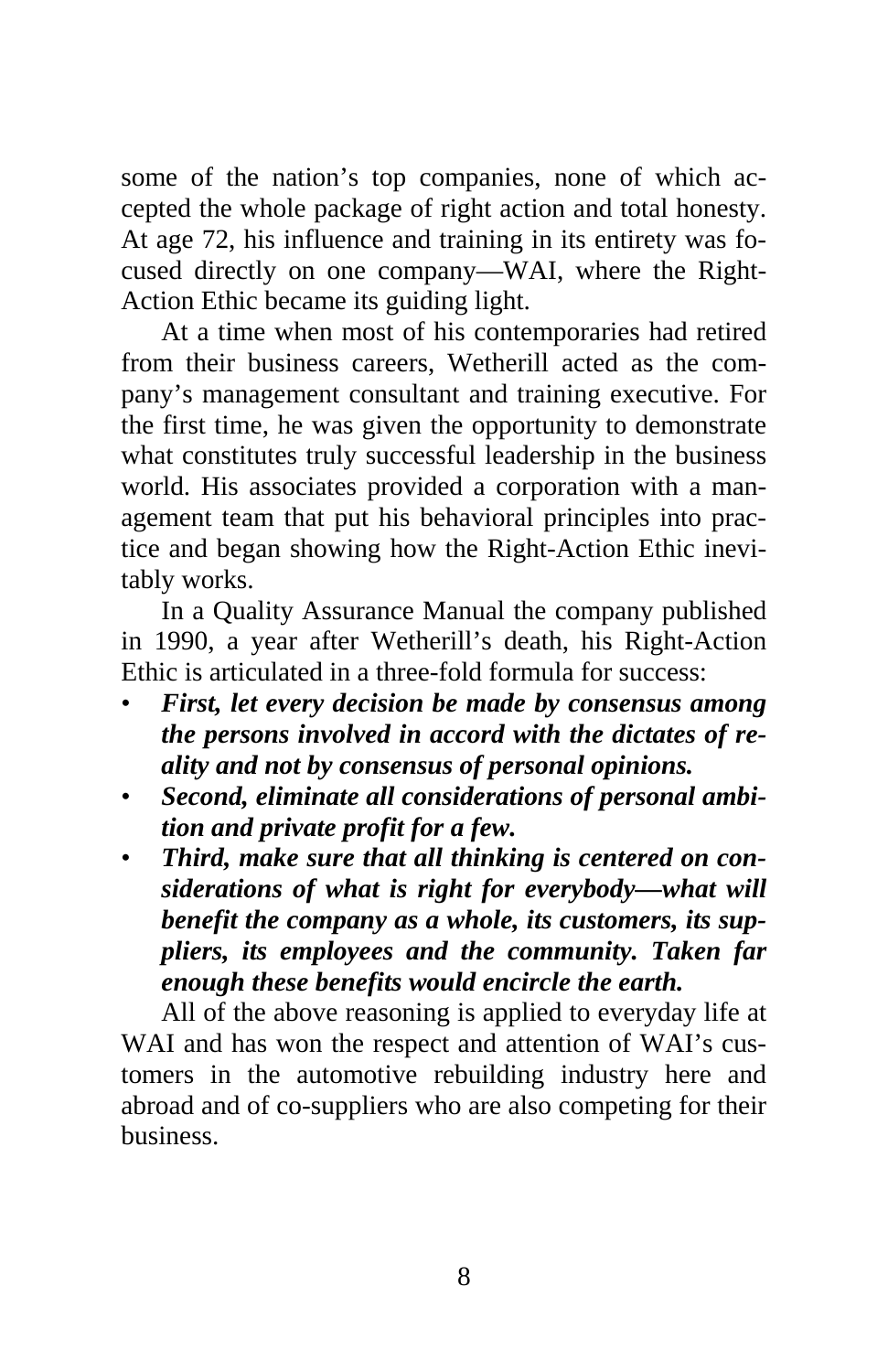In subsequent chapters, the principles of the Right-Action Ethic Wetherill taught are given specific attention. They are the principles that have made WAI a leader in its field. There is nothing ivory tower or impractical about his program for success. It works for all who apply it in their careers as well as in their personal lives.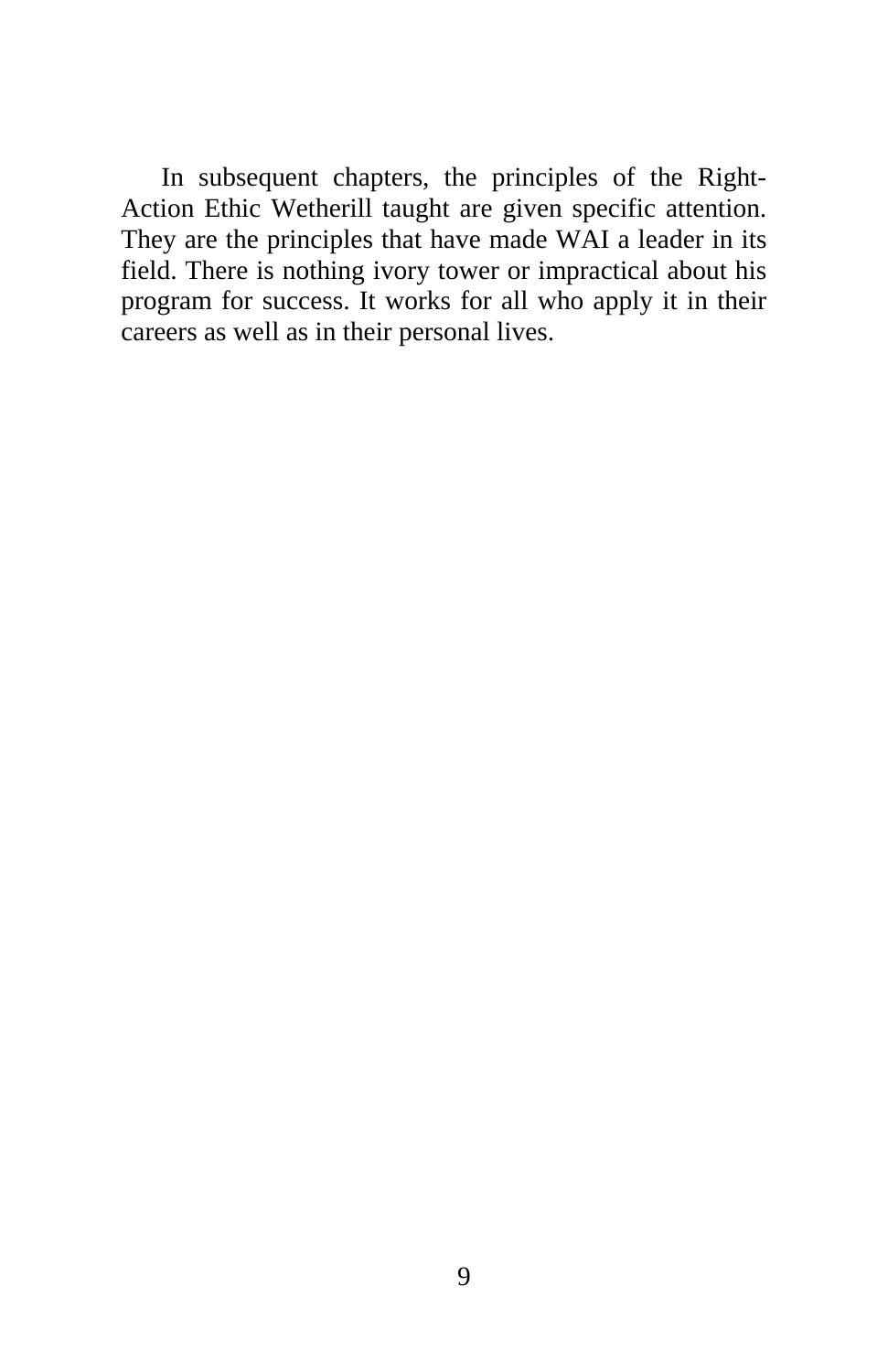*"Decisions are predetermined by relevant facts."* 

Richard W. Wetherill *Right Is Might*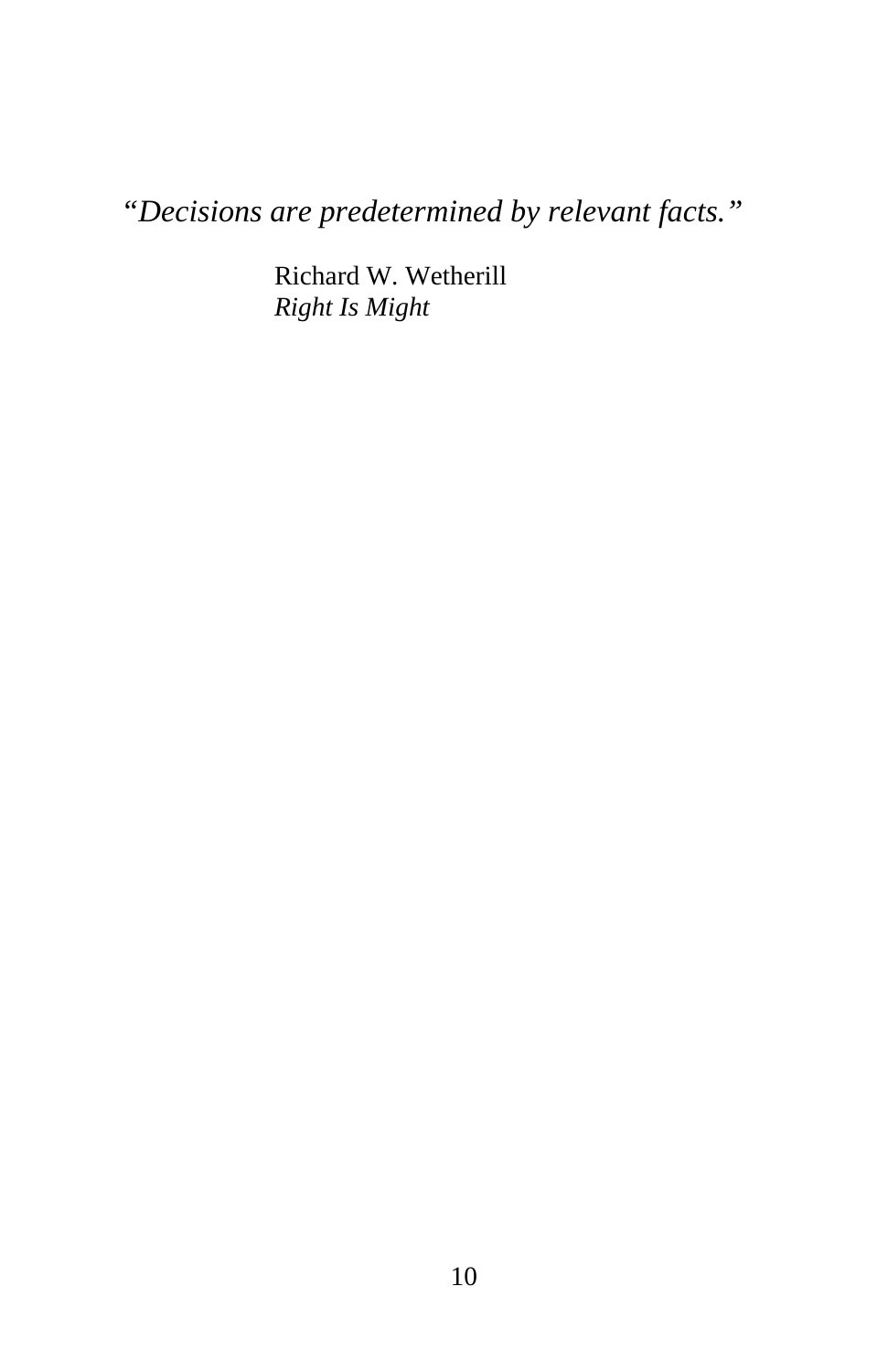## <span id="page-19-0"></span>**Chapter 2**

#### *Doing the Right Thing*

During the 1980's, America plunged into a decade of avarice and acquisitiveness. Interest rates soared, prices for commodities and housing skyrocketed. The financial future looked stable, but with the approach of the 1990's, fear set in. Banks and brokerage houses failed, corporations crumbled nearly overnight. A few individuals made billions of dollars, but in the process, the economy was weakened and upper management and middle management alike found themselves scrambling to seek other employment.

This economic downturn ushered in a period of downsizing. Bankruptcies soared, both personal and corporate, and millions were laid off as companies went under. The result was a recession described by some analysts as the worst since the Great Depression of 1929.

The truth is that the principles Richard Wetherill taught and that are WAI's guiding light might have prevented what has come to pass if they had been implemented across the nation when they were presented decades ago. Unfortunately they were not.

Now America is facing economic decline, upheaval in its major cities, natural disasters and crises in health care. We must ask: Is there a set of principles, a management approach that can bring about economic and social healing and put America on the right track economically and morally? The answer is yes—it is the *Right-Action Ethic*.

Richard Wetherill postulated that among all the lessons taught by history, the most important was that *the forces of*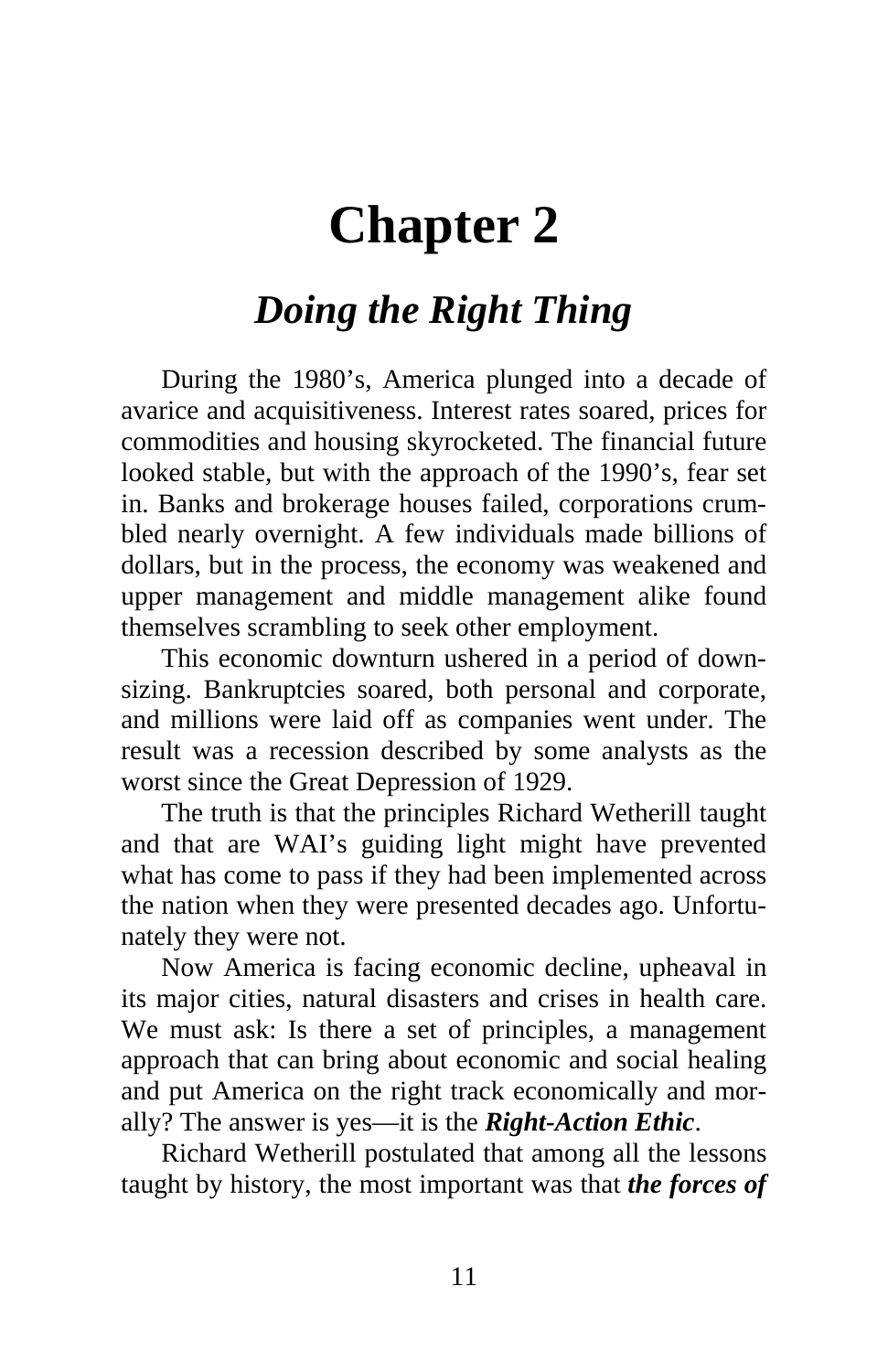*right ultimately triumph in every long-continued struggle*. He taught that the forces of wrong are doomed to ultimate extinction as is evidenced in the lives of every tyrant and oppressor who ever trod this earth. But on a smaller scale, wrong action is also evident in the wrong results that people live with in their personal and professional lives wrong results they blame on outside forces of one kind or another, because they cannot understand their own role in causing them.

The first step toward creating a successful and productive life is the willingness to do the right thing, to face life honestly and, in doing so, to face your own dishonesty. If you agree that it is wrong not only to lie, cheat and steal but also to neglect responsibilities, justify wrong behavior, try to manipulate others, insist on your way or do anything to hurt others, then you must look at yourself squarely and admit that you are doing some of those things.

If you are willing to become conscious of your own mistakes and make the decisions that follow, your life will dramatically change, and you will be led in to an extraordinarily rewarding series of events: *Be honest—take full responsibility for your own actions and face the truth about yourself—that is what matters.* It is important for individuals to take this responsibility because every individual wrong has a detrimental effect on the common good. A world in which individual good in any way damages the common good does not make sense.

The first lesson Wetherill taught for successful living and a successful business then is this: If you, as one individual, are prepared to be honest in every decision you make, without compromise, you will lead the way into the benign revolution toward total honesty in our society. You

12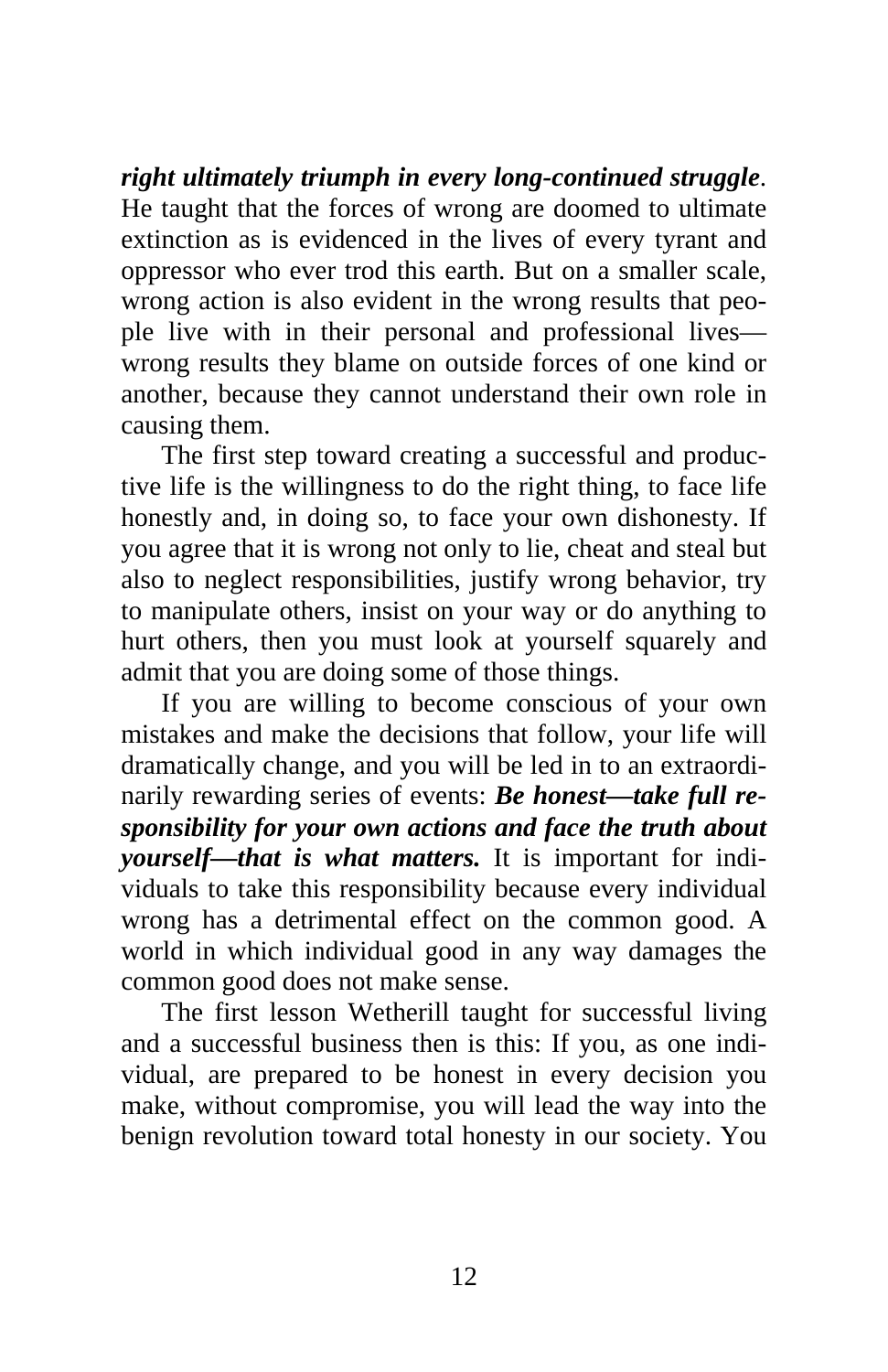will, as a natural consequence, benefit yourself and assume a leadership role in putting America on the right track.

To understand total honesty as an ingredient for doing the right thing, we should first discuss what stands in its way: dishonesty. Sadly, there are a number of people whose wrongs have done irrevocable damage from which there may be no escape. Many of us have, at the very least, made so many compromises that our view of total honesty has become distorted. In our society, dishonest habits such as justifying angry outbursts, criticizing and putting people down or projecting a false image have become so ingrained that the average person hardly knows what total honesty is. What is more revealing is that so many dishonest practices are now embodied in our public, private and business affairs. Happily most of us have the opportunity to change that destructive state of affairs by doing the right thing.

Wetherill stated that people fall into one of four general categories. Perhaps you will see yourself in one of them.

- First, there are those who like and grow fat on the corrupt system of political graft and profits-at-any cost that already exists. If you know one such person, you will discover, before you read much further, that he is not so fortunate as he thinks.
- Second, there are those who feel caught in the system's vicious coils and consider it practical to go for the short-term advantage. But if the system changes, they will breathe a sigh of relief.
- Third, there are those who are indifferent and too callous to care what is going on. They invariably give support to the first group.
- Fourth, there are those who have broad moral scruples and try not to compromise them. They represent vital landmarks pointing to a better world.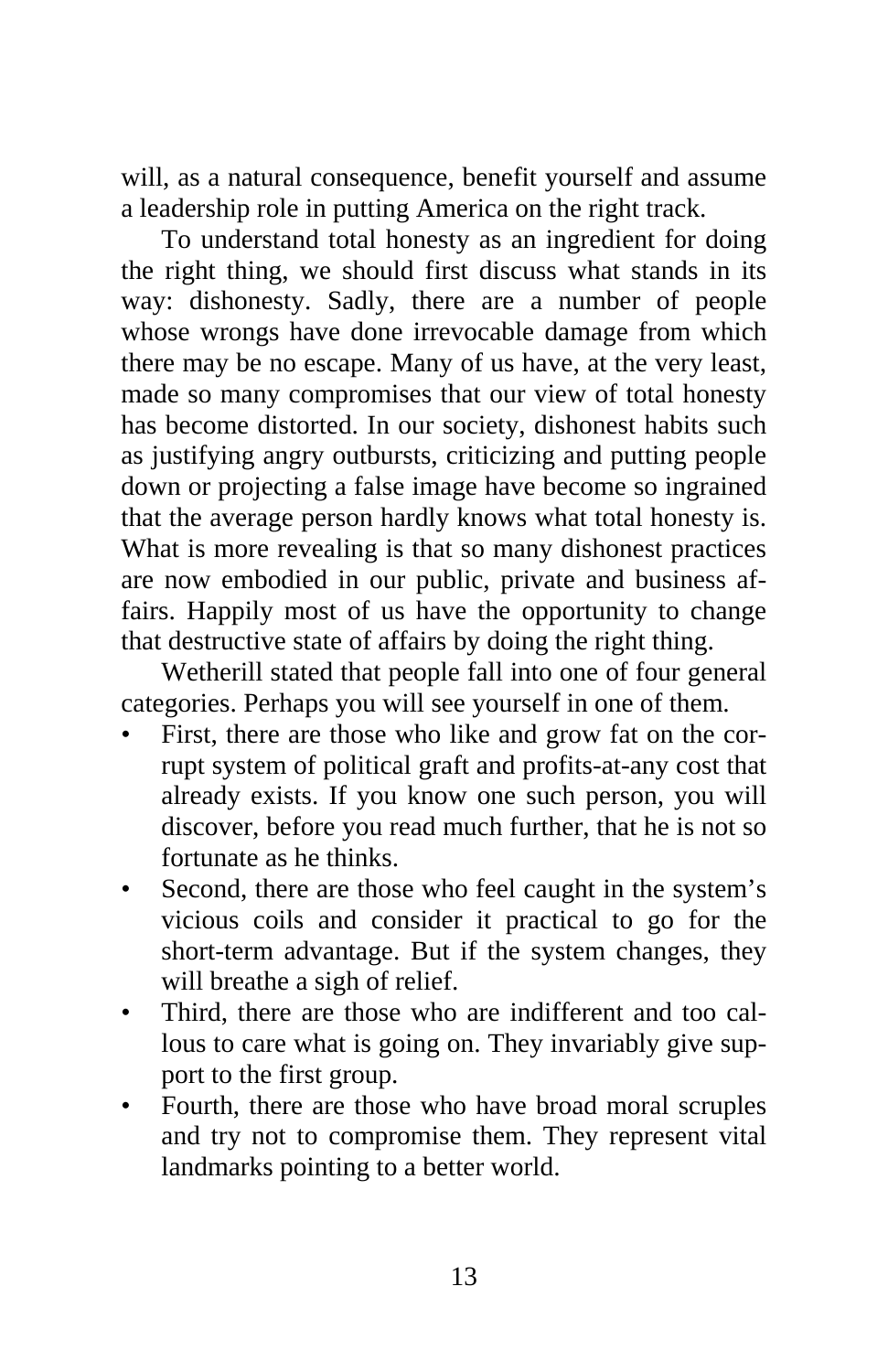Realistically we are in a situation where the first group, the dishonest element, is firmly entrenched in our society. Moreover the indications are that violence, corruption and financial scheming and chicanery are on the rise.

If you feel, after reading this, that the situation seems utterly hopeless, don't despair. When you understand why people get into trouble, you will feel more sympathy than bitterness towards them, and therefore feel more inclined to help than to condemn them. The truth is: *There are no bad people. There are people who make bad mistakes.*

There are also well-meaning people who are unintentionally dishonest in ways they do not suspect. For example, they may think it is right to fight for peace or do violence in support of a noble cause. They do not understand that it is always a mistake to fight and do violence, even for a cause that seems right. Wetherill found that there are more effective ways to right the wrongs of society.

Doing the right thing always has the best possible longterm outcome, but it may sometimes seem more difficult in the short term. For example, when WAI first entered the business community, it was regarded with derision and suspicion. Managers of other companies in the industry could not believe that honesty and right action were compatible with a healthy bottom line. The Right-Action Ethic was regarded by some as a gimmick or a ploy of subtle deviousness to gain market share. Those were the short-term obstacles, but the long-term rewards have been the good will, trust and respect WAI now enjoys in the domestic market as well as in countries as far away as Australia.

If you are called a goody-goody or hear rumors spread about the Right-Action Ethic, do not despair. WAI did nothing to defend itself against the wildest accusations, but instead continued to study customers' needs and to respond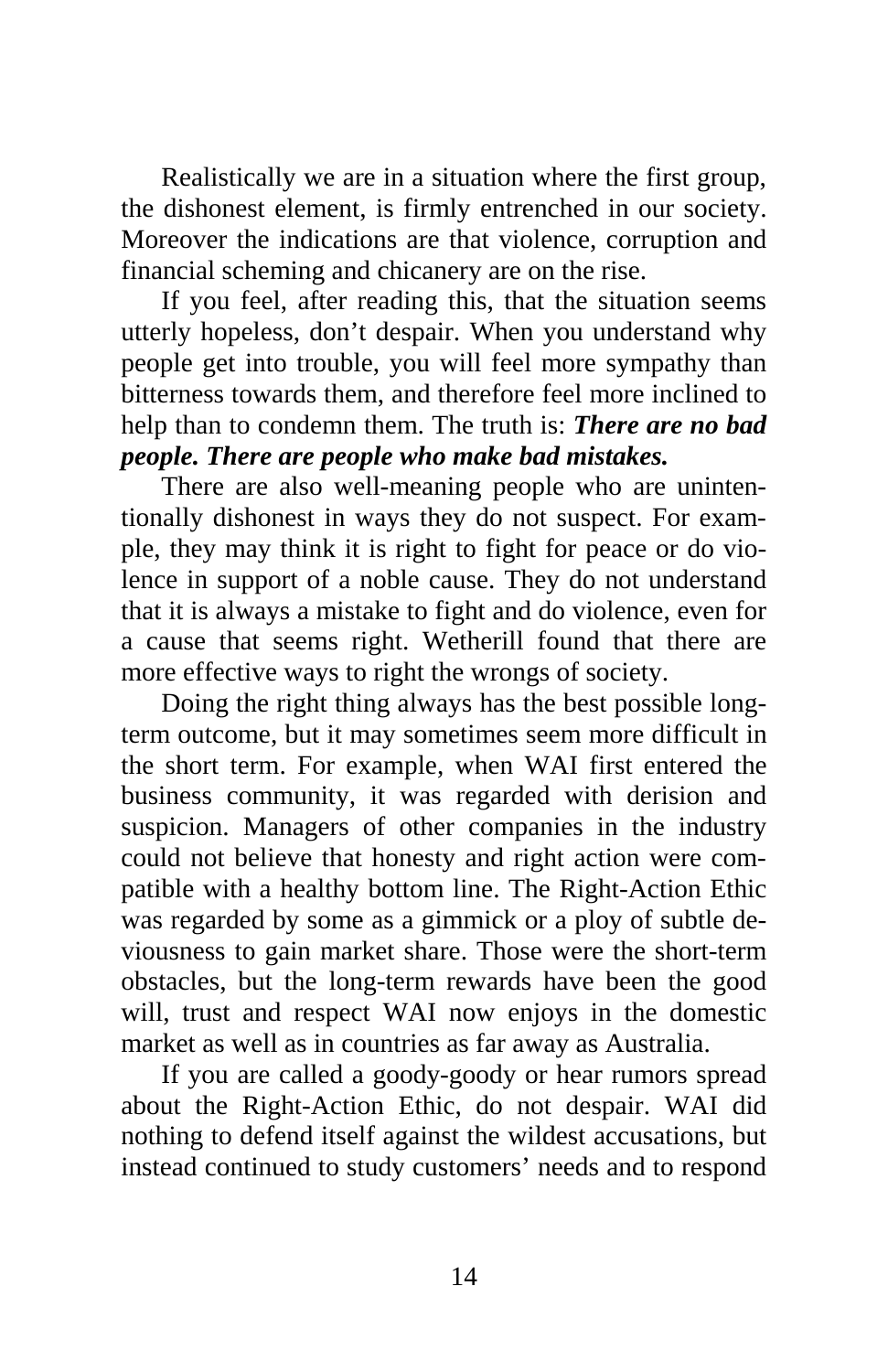honestly with improved service, literature, quality—in other words to do the right thing. The long-term result is that WAI is a happy place to work, has enthusiastic customers, cooperative suppliers, friendly competitors, and a broad reputation for integrity and "having it all together." In addition, its executives and managers are free of the typical burdens that seem insurmountable in most corporations.

While it may be true that you cannot change human nature, we do know it is possible to change people's thinking, and through that, their conversation and behavior so that, by doing the right thing, total honesty can be achieved. To do that, in his book *Right Is Might*, Wetherill specifically describes two ways to change people's thinking. One is by persuasion, and the other is by force. Personal force is ruled out as part of the Right Action Ethic. Wetherill points out that the old adage is still true: A man convinced against his will is of the same opinion still. But persuasion works, and the simplest and most effective kind of persuasion is that of good example. WAI's business record provides an example to encourage others to try the Right-Action Ethic.

Since persuasion is needed to inspire voluntary action, persuasion must offer some personal advantage or gain, or conversely it must enable a person to avoid some personal trouble or loss.

An example Wetherill often used: If you are standing on a railroad track and someone shouts, "A train is coming!" you would act on his word and get off the track. But if no one apprised you of your danger, the sight of the track and approaching train would cause you to jump. In other words, the reality would provide the motivation.

The victims of dishonest, wrong thinking are in much the same position. They do not see its danger, and the at-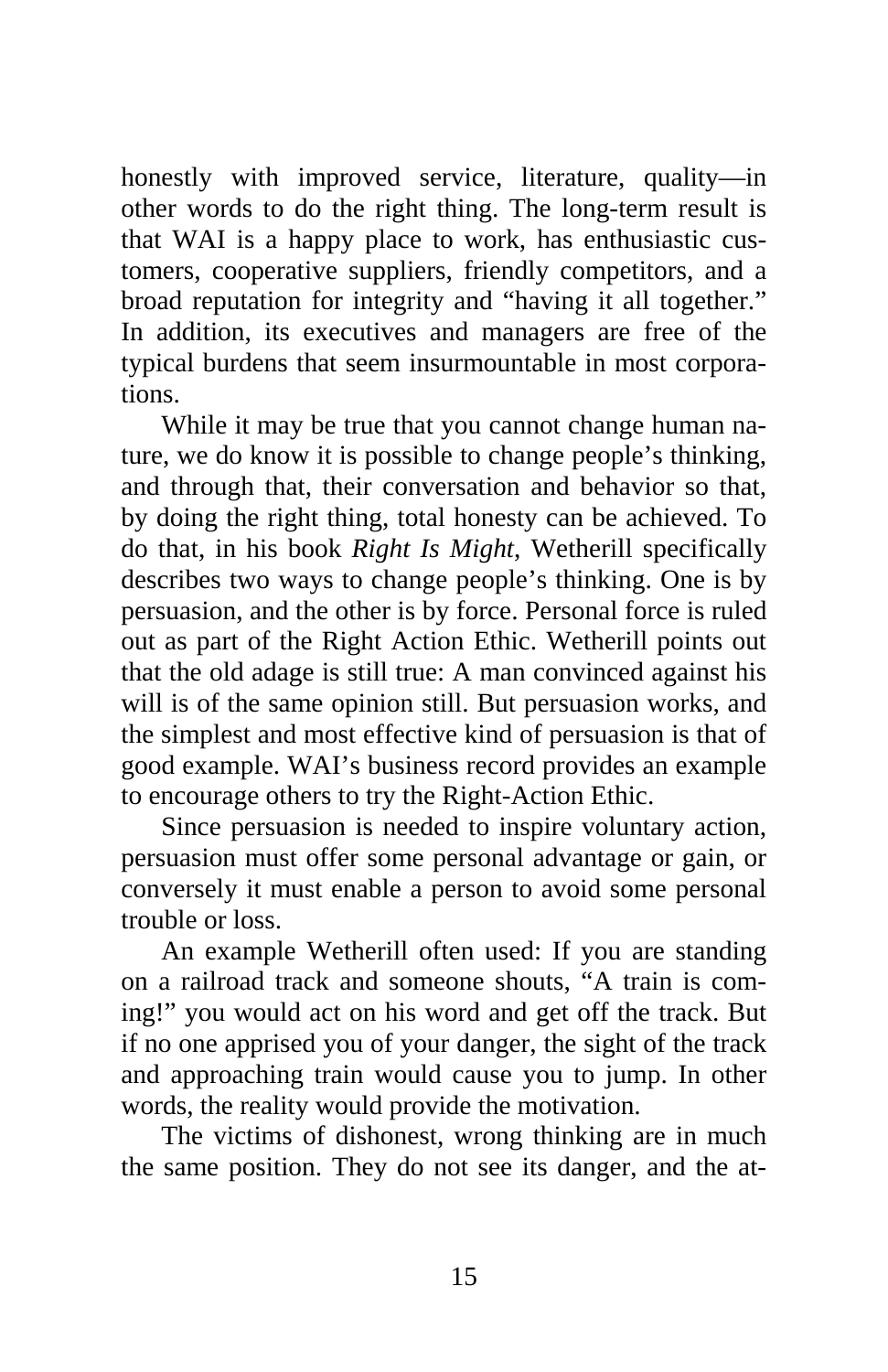tempted warning in this book may be ignored. But if you look at the reality of what is happening on all sides, the evidence is clear that too many wrong results are bearing down on us. The good news is that applying the Right-Action Ethic will virtually stop your vulnerability to wrong results, take the effort out of your exertions and enable you to do what you want to do, to the exclusion of what you don't want to do. Because you want to do the right thing, you are put on the right track.

One persuasive method of inducing a change to right action is by depriving someone of a desired opportunity unless that change is made. Sometimes that kind of change will come only through sheer economic necessity. At WAI, a condition of employment is that employees agree to take right action and refrain from taking wrong action. If an applicant needs the job, as most persons do these days, he or she will agree to the Right-Action Ethic. When mistakes occur (and they will), the employee is reminded of the right-action policy and counseled as to how that mistake can be corrected.

The following example illustrates the use of that form of persuasion: Our sales and purchasing people sometimes have to deal with irate callers. Right action requires them not to resist but to let the person on the other end vent his emotion and state his case. There may be various reasons for the caller's outburst that do not even relate to the transaction. Maybe a valued worker just quit, or he learned that his wife smashed his car.

Wetherill taught that such emotion can be reciprocal. If you listen for the information and remain calm, the caller's emotion dies because you are not resisting or supporting it. A rational discussion can then disclose the reality, and complaints are effectively resolved. Try it next time some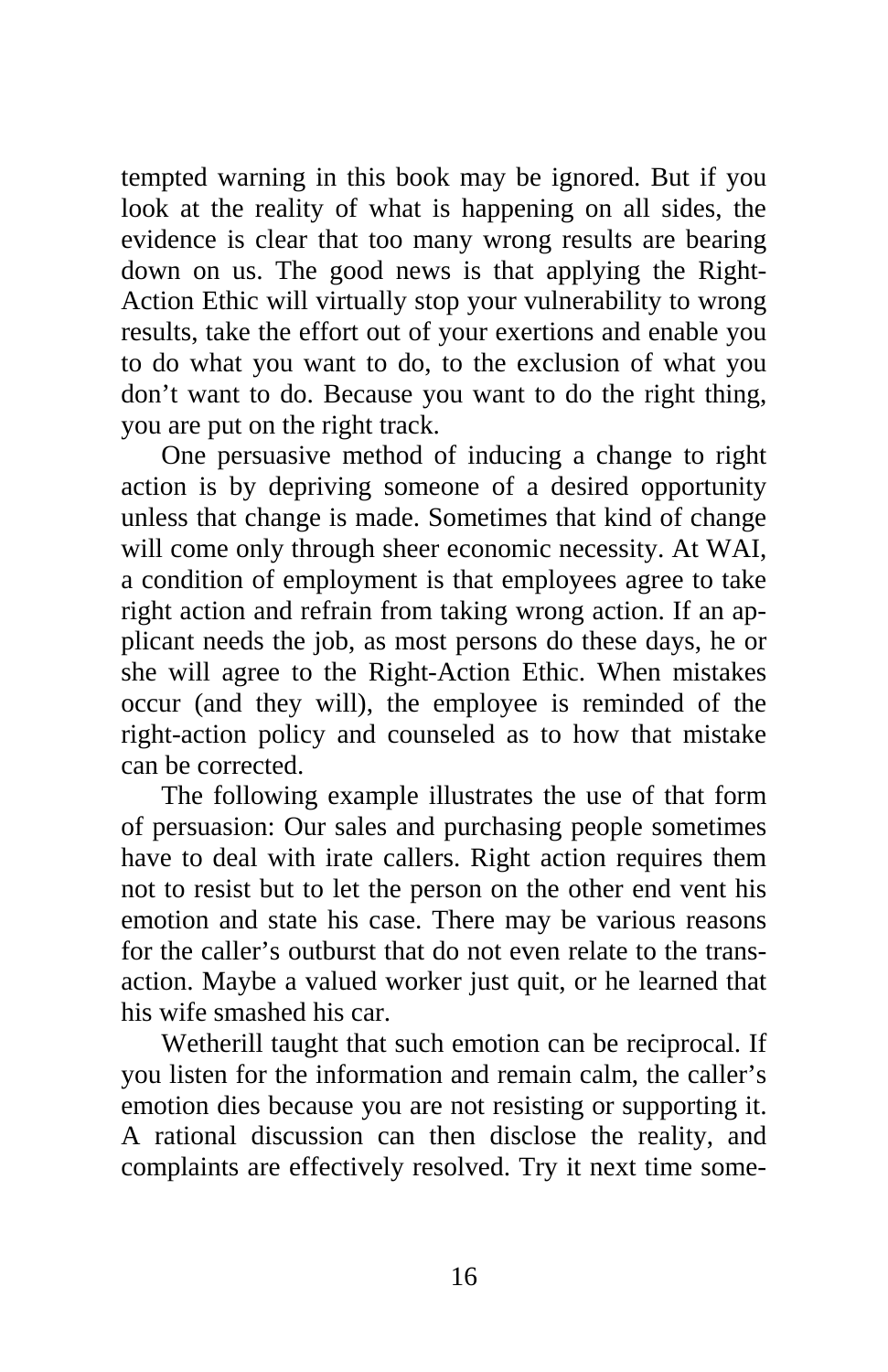one tries to engage you in an argument. Just as you can smother a fire by cutting off its oxygen, a fire between or among people is smothered by withdrawing your emotional input.

Over the years in his lectures, Wetherill made it clear that emotional reactions work against a person's best interests. "Emotion," he said, "destroys rationality and sends thinking off in a wrong direction." But how does a person drop his emotion when it bubbles up?

Wetherill provided his students with a technique which they, in turn, have passed along to others. While appearing childlike to some, it is effective.

Here is the technique: When emotion wells up and swirls in your mind, picture a battleship riding on a calm sea. Throw in some moonlight so that a dive bomber becomes visible in your mental picture. Watch while the plane drops bombs on the ship so that it explodes into thousands of pieces of debris floating on the surface of the water. Add some sound effects (so long as it doesn't disturb anyone near you) and enjoy the release of emotional tension.

Some people picture a steam valve fastened at their wrists. They turn the petcock, and the steam escapes in a hissing cloud—so does their emotion. Others visualize popcorn kernels in their cupped hands that suddenly pop until their hands are empty. Almost any mental picture of that kind can be used to drain off emotion.

As one salesperson reported, "You know, it works."

In the effort to do the right thing, you can withdraw patronage from a store or withhold your vote or refuse to carry out the dishonest instructions of a superior. Your actions might count as only one factor, but it is surprising how often that factor is decisive.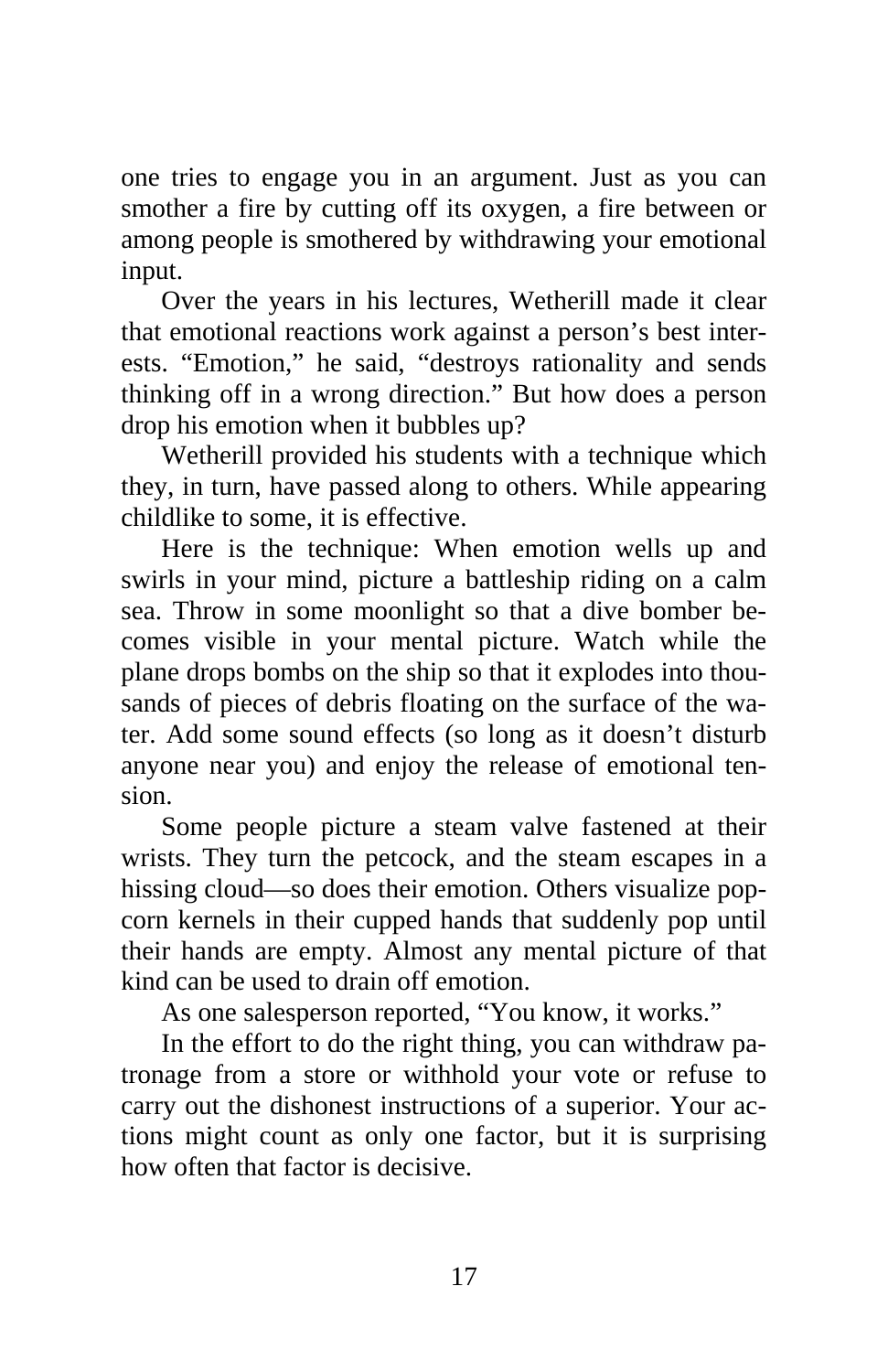A lot of dishonesty in business continues only because it is supported and protected by people in surrounding positions. Yet even though mass dishonesty continues, WAI demonstrates that it takes just a few people using the Right-Action Ethic to alter the balance of power. You will find it is usually easy to gain recruits for any clearly stated, sound moral cause.

Another way to handle dishonesty in direct dealings with another person is to state the truth. When that occurs, one of two things ordinarily happens. Either the dishonest person changes his thinking, or he is replaced. At WAI, we have learned that an honest person can succeed easily in relation to a dishonest person on the wrong track. It may require time, but honest people have the force of right working for them.

Furthermore, when you get into the habit of doing the right thing, you will discover that *direct competition, even in a capitalist economy, is no longer a necessary part of success. Every right purpose can be served without it*.

As you read further, you will understand that *no aggressive action is needed* to secure a victory for the forces of right. In the meantime, those persons who have already provided the patterns of good influence and example find that their lives flourish as a result. As Wetherill states in *Right Is Might*, they, and perhaps you, will have demonstrated that *right will eventually prevail as the eternal basis of might.*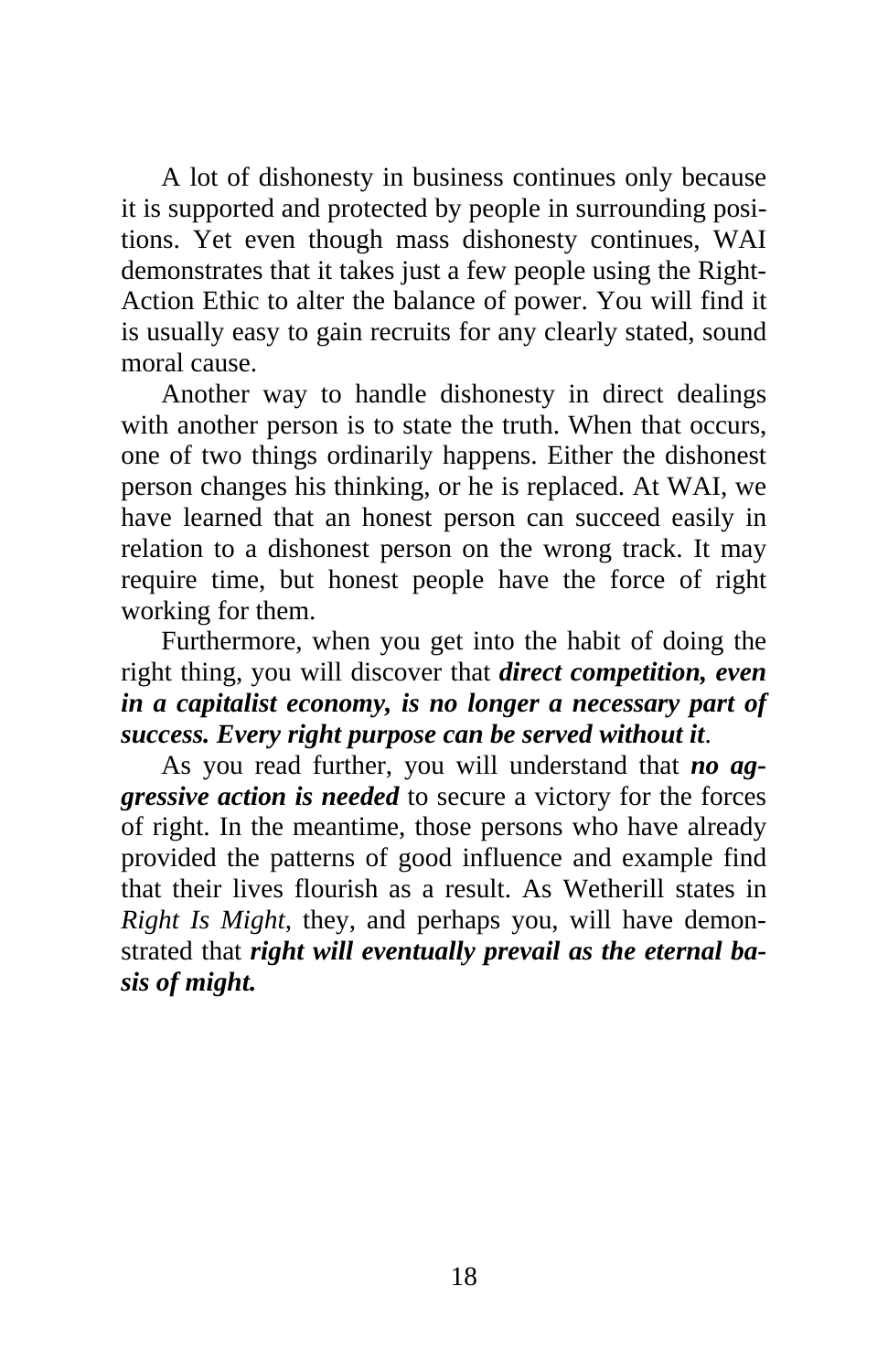*"The person who lives the Right-Action Ethic benefits everybody on earth. He will benefit posterity. Before he benefits anyone else, he benefits himself, because he has a dynamic formula for successful accomplishment."* 

> Richard W. Wetherill *Right Is Might*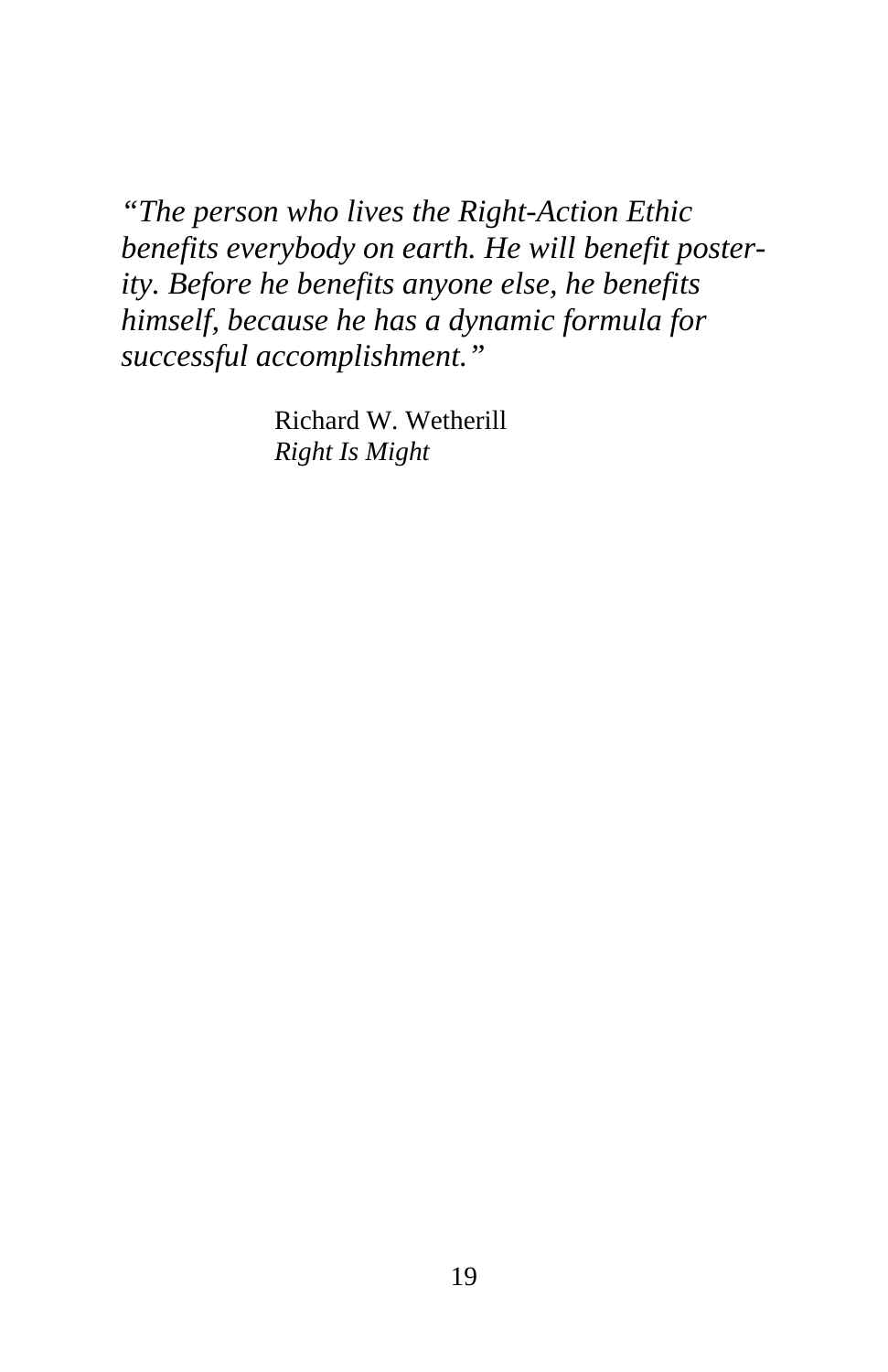## **Chapter 3**

#### <span id="page-28-0"></span>*An Infallible Formula for Success*

There is a crisis in business ethics today that is unparalleled in the publicity given it by the American news media. Managers are cutting ethical corners for short-term profits; employees are stealing from their employers both in product, lost days and costly overtime, and, worst of all, they are all rationalizing it. Top managers are firing employees to pump up profits for the short term while compensation for top executives keeps spiraling upward.

The tendency for doing the wrong thing has proven costly. Dozens of corporations are facing mandatory fines that reach into the hundreds of millions for a broad range of crimes that include antitrust violations, breaking securities and contract laws, fraud, discrimination, unsafe practices, bribery, and money laundering. The end results are not only more and more law firms but a loss of something vital to the nation: moral conscience, faith, and trust.

Deeply troubled by the unethical behavior that he saw even fifty years ago, Wetherill, then in his mid-forties, formed a Behavioral Study Group to counter the disastrous consequences of that wrong thinking. He taught the group that under the right circumstances if a person follows and practices the Right-Action Ethic consistently, he can change his life: *Always think, say and do what is right; refuse to think, say or do what is wrong.*

But there are requirements to be met. A person cannot decide he or she is sole arbiter of what is right without regard for the consequences of his or her behavior in the lives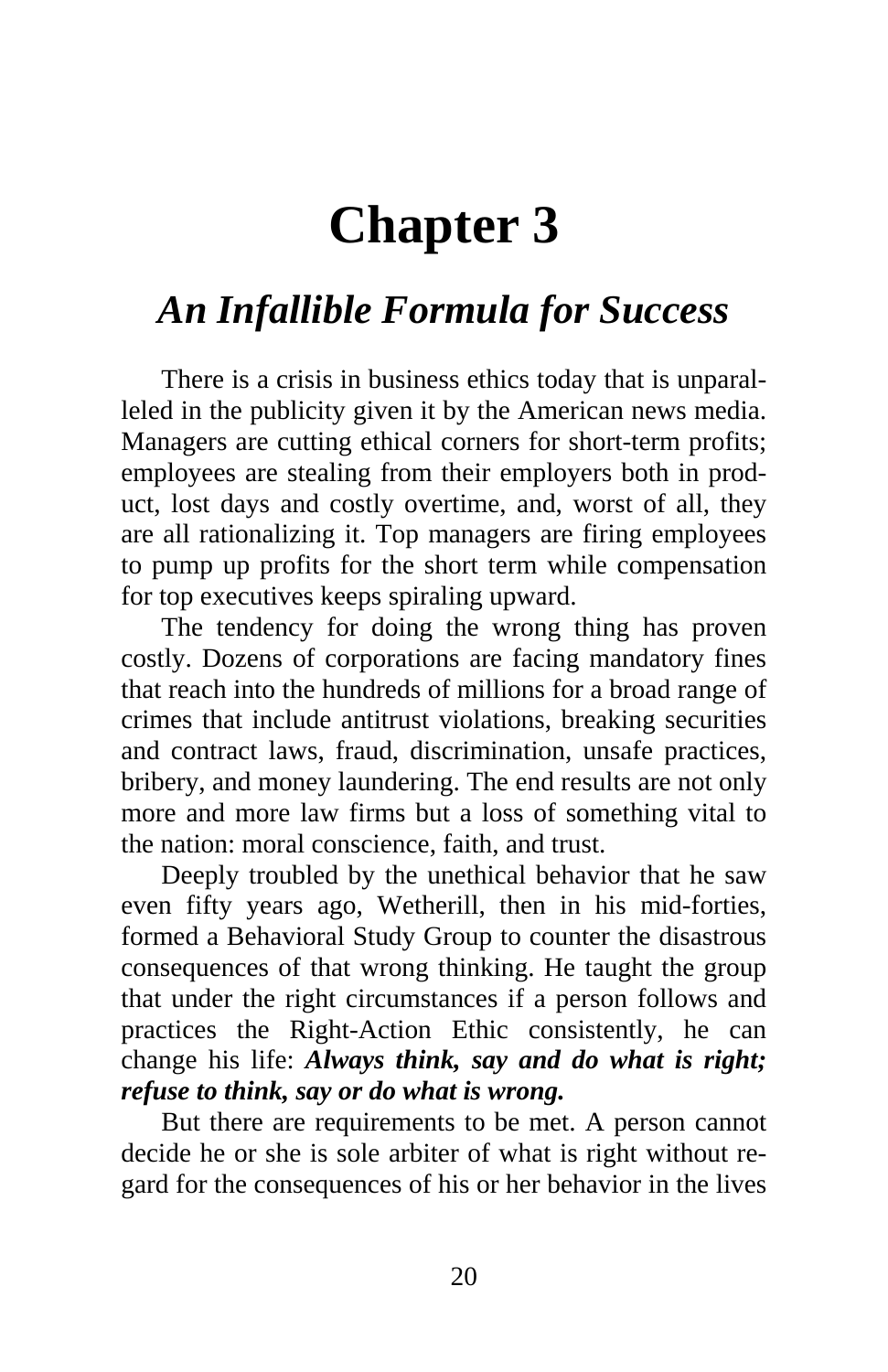of others. While this is not intended to relate to legal entanglements, it does relate to behavioral entanglements that are essentially moral.

To avoid such entanglements puts no restrictions on anybody's freedom. Instead their avoidance makes genuine freedom possible. What is more important, to apply the Right-Action Ethic you need common sense, not blind or unquestioning faith. You may not live it perfectly, but it is the ideal, and if you consistently apply it to yourself, rather than being restricted, you will gain genuine freedom.

Like an electric light switch that sends power to light up a room, the mental switch that produces ethical enlightenment is found in the formula: *Always think, say and do what is right; refuse to think, say or do what is wrong.*

If you apply this formula, your life will be transformed, and you will be making a contribution to the freedom and safety of all other fellow beings. In a world filled with conflict and distress, if you live by this formula, you will function with complete calm. Nothing will disturb your inner emotional balance. You won't have to seek peace of mind because you will have it! But you will not have on mental blinders about the state of the world nor be able to ignore the troubles of society and pretend that all's well. You will be a realist. You will know what is going wrong and will be doing something constructive about it.

You will be living the Right-Action Ethic. You will choose to meet life head on because your skills, energies and ingenuity will be constantly challenged by the opportunities and events of life.

Furthermore, adoption of the Right-Action Ethic will relieve you of vocational troubles. Whatever you attempt will work out. Life will open up before you and present you with every opportunity you need. You will not be called on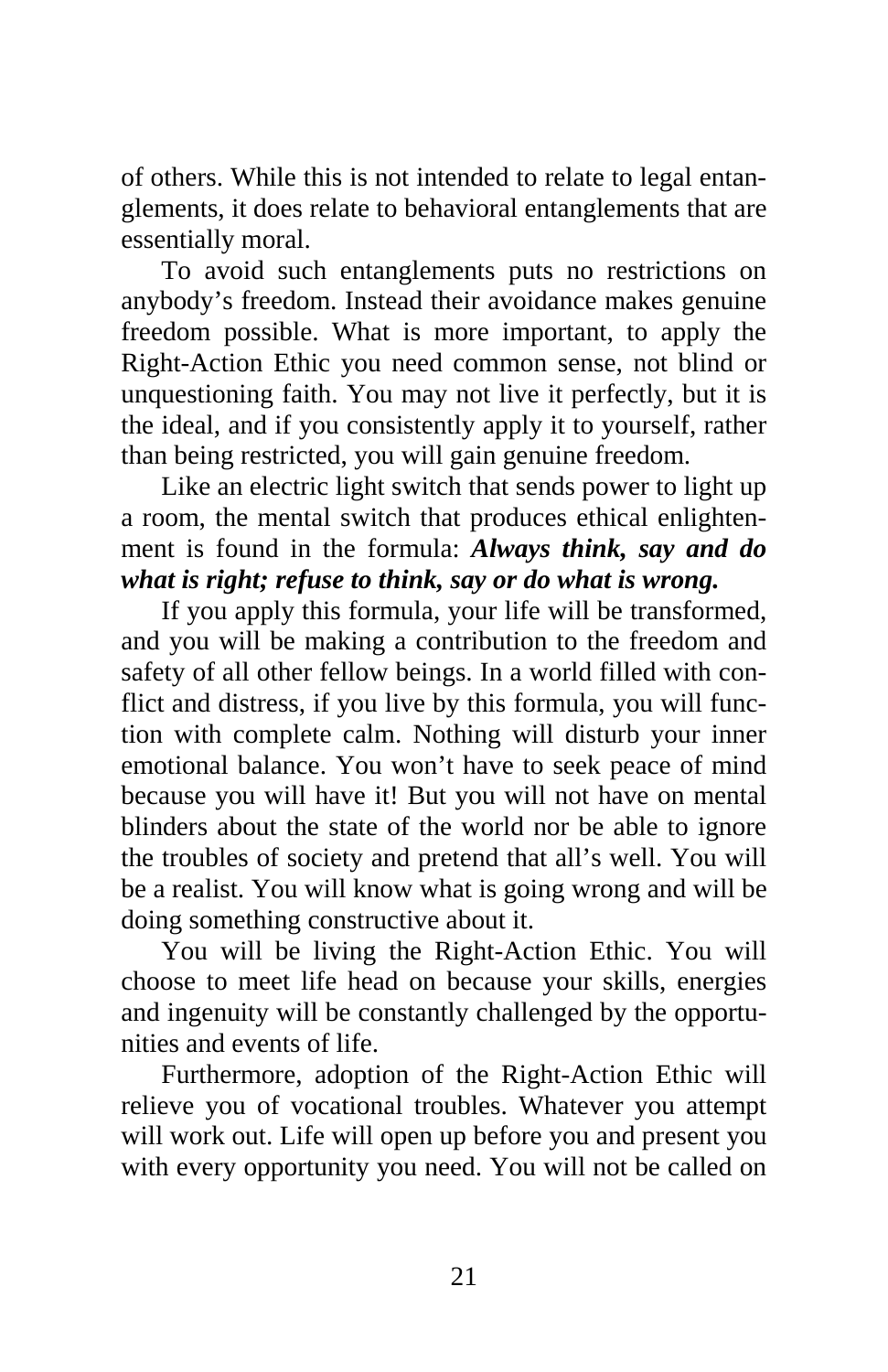to serve contradictory purposes or interests, be in two places at once, suffer from anxiety or depression—not while you live in accord with the principle of absolute right found in the Right-Action Ethic: *Always think, say and do what is right; refuse to think, say or do what is wrong.*

Do you want to be such a person? You can. It's a matter of choice. Do not be diverted by anyone who says, "Sometimes it doesn't pay to do the right thing." The simple fact is that doing the right thing always pays. The only way to get into trouble is to do the wrong thing.

"It's not expedient," someone else might say. That is untrue. The terms right and expedient are identical in meaning.

*Always do the right thing. Right action leads to right results. Wrong action leads to wrong results. Right action cannot lead to wrong results. Wrong action cannot lead to right results. Right can never contradict proper duty; all are identical by definition.* 

At this point, you may be skeptical, but the day has arrived when there are many people who realize that the principle of absolute right is the crux of man's relationship to man, and also man's relationship to God. The members of Wetherill's Study Group have experienced a renewal of purpose for their lives and are serving that higher purpose to do what is right as best they can.

As you read this, you know in what areas you have to make sound moral choices. Once you have done that, extend those areas out. That will give you more freedom because then you will have fewer kinds of troubles. You will recognize that *morality consists of recognizing and doing what is right while recognizing and refusing to do what is wrong.*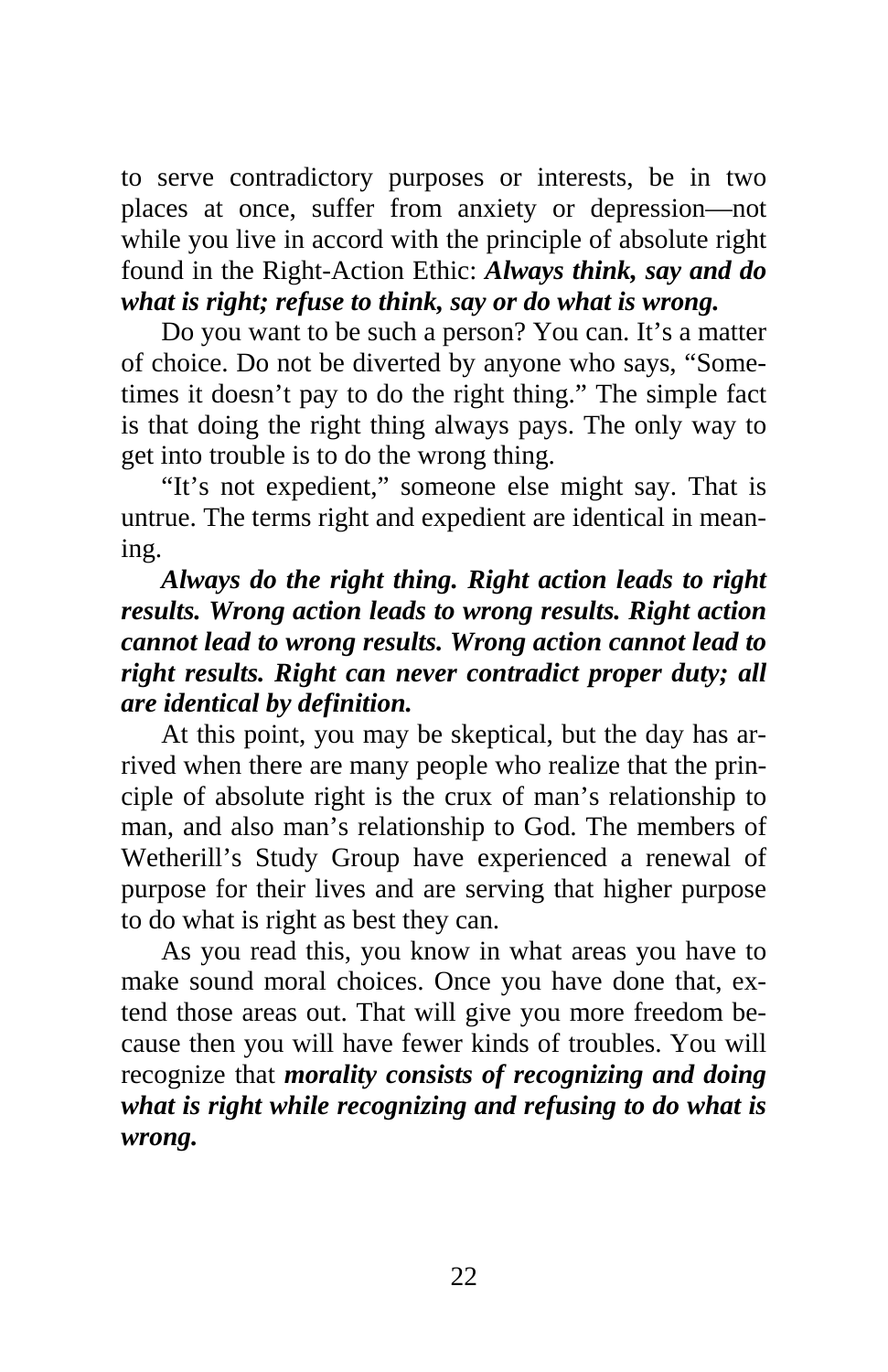A true statement is one that is in exact accord with the facts. A little wrong is as wrong as a big wrong. It is as wrong, for example, to steal one cent as it is to steal a million dollars. One wrong may lead to more serious consequences than another, nevertheless, any wrong is wrong.

Whatever your goals and desires in life are, don't let them dominate your thinking. Remember: *Think, say and do what is right; refuse to think, say or do what is wrong.*

When you adopt the Right-Action Ethic, even as an experiment, your troubles will start correcting themselves. A new light will shine in your eyes, a new spring will rise in your step and a new buoyancy will result from shedding conscious and unconscious burdens. Even in a crisis when there is no time to plan, you will tend to take right action. In the crunch you will instinctively resort to doing what is right. And that is what matters.

Make the resolve: "Hereafter, I shall *intentionally* do what is right!"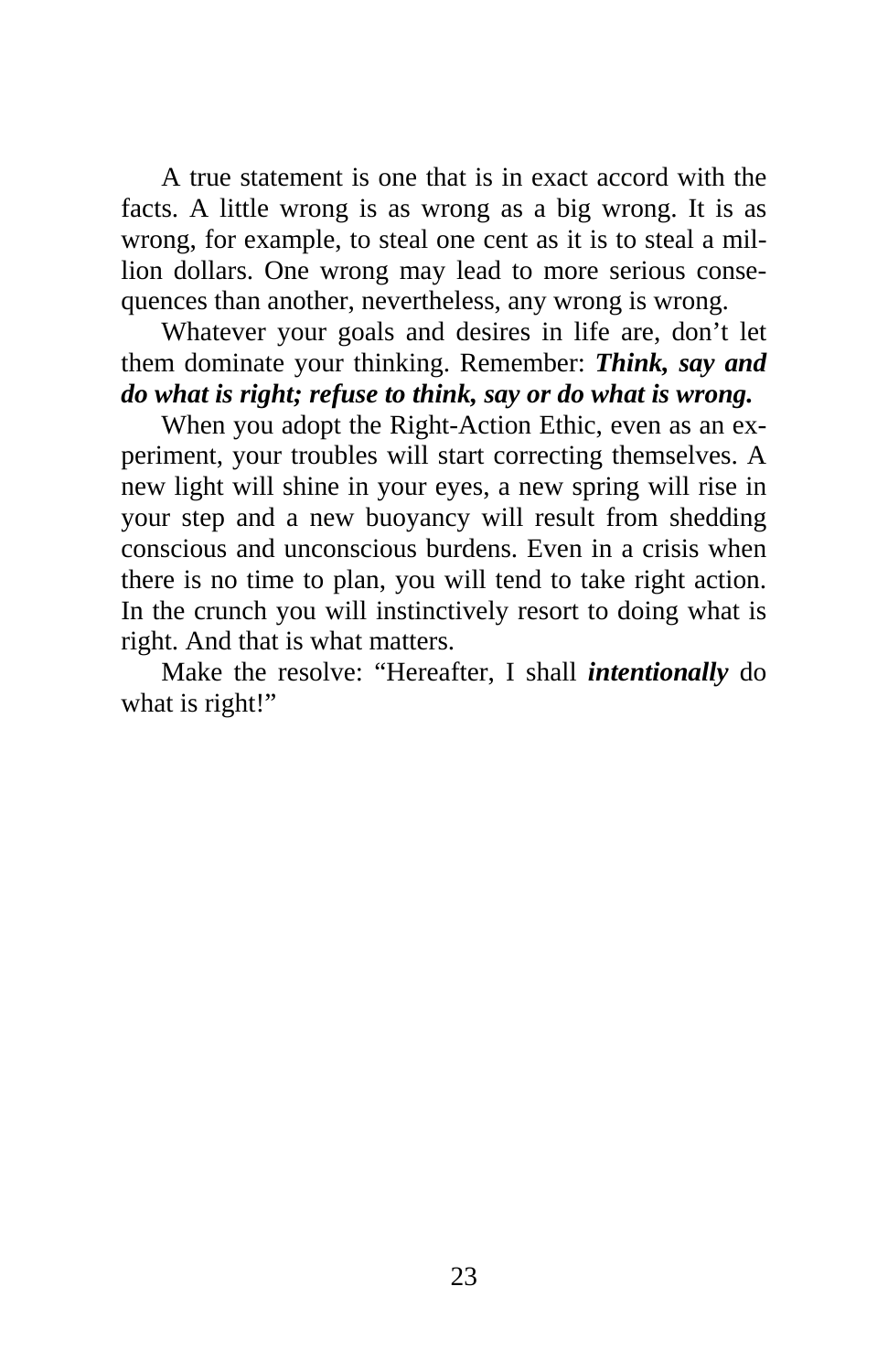## **Chapter 4**

#### <span id="page-32-0"></span>*Improving Working Relationships*

While lecturing, Wetherill spelled out his ideas about how to improve working relationships, a necessary component of effective leadership. What follows is an edited version of one of his lectures.

In every business or industrial situation, executives are constantly being forced to use one of two kinds of authority. One is technical authority, the other is disciplinary authority. Technical authority is the authority a supervisor or manager uses in instructing subordinates how to do their work and meet their job obligations. It is essentially nonbehavioral authority exercised over technical activity.

Disciplinary authority, on the other hand, is the kind of authority a supervisor or executive uses, in making what he or she thinks are critical corrections in the behavior of employees. As he is the boss, so is he the disciplinarian. He not only tells employees how to do their work, he must also tell them, at times, to stop and correct their wrong behavior.

When technical problems arise, unintentional mistakes are the cause and are easily corrected. When behavioral problems arise, however, there is usually an intentional effort on someone's part to get the upper hand or get out of a position that has lost its advantage.

It's important to note that a technical problem is not solved on a behavioral basis. It is solved by identifying and correcting the method or process. In the field of engineer-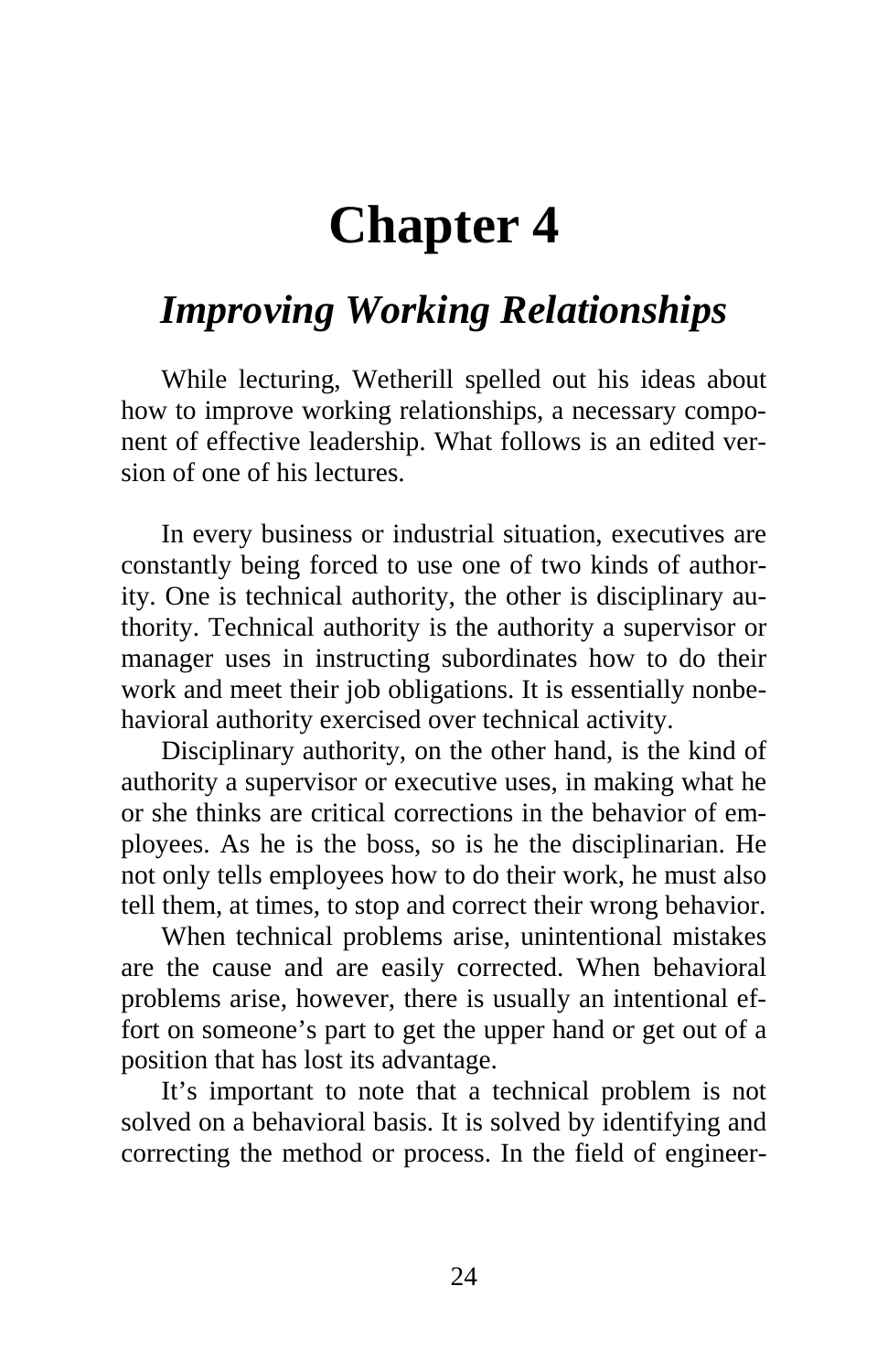ing, for example, the laws of physics strictly control how the engineering is to be done.

It is in the behavioral field that the baffling problems develop. Even when the problems relate to technical matters, if there is conflict, that conflict is always behavioral in nature. A lot of conflict finds its way into conversation about technical matters. When that occurs, there is a split system, partly technical and partly behavioral. Wetherill taught that there is no such thing as a purely technical conflict. As a very young man, Wetherill discovered that the law of absolute right, *Right action gets right results, whereas wrong action gets wrong results,* applies to behavioral problems as inevitably as the laws of physics apply to engineering problems.

For example, if an employee competes with you for the purpose of getting the upper hand, he may try to do the job his way to show how smart he is. At that point technical guidance is rejected and behavioral conflict is inserted.

What has happened is that a behavioral problem has complicated a technical problem because competition for control has now taken over. What is needed is to separate the technical problem from the behavioral problem. At WAI when a technical mistake is made, a careful analysis usually reveals that the reason for it is behavioral rather than technical. Knowing this can direct your attention to the real underlying problem.

Most managers, supervisors and executives in either business or vocational employment know that behavioral problems cause the greatest amount of trouble, wrecking people's careers, sometimes even their lives. When this happens, it becomes the biggest human-resource tragedy in a company.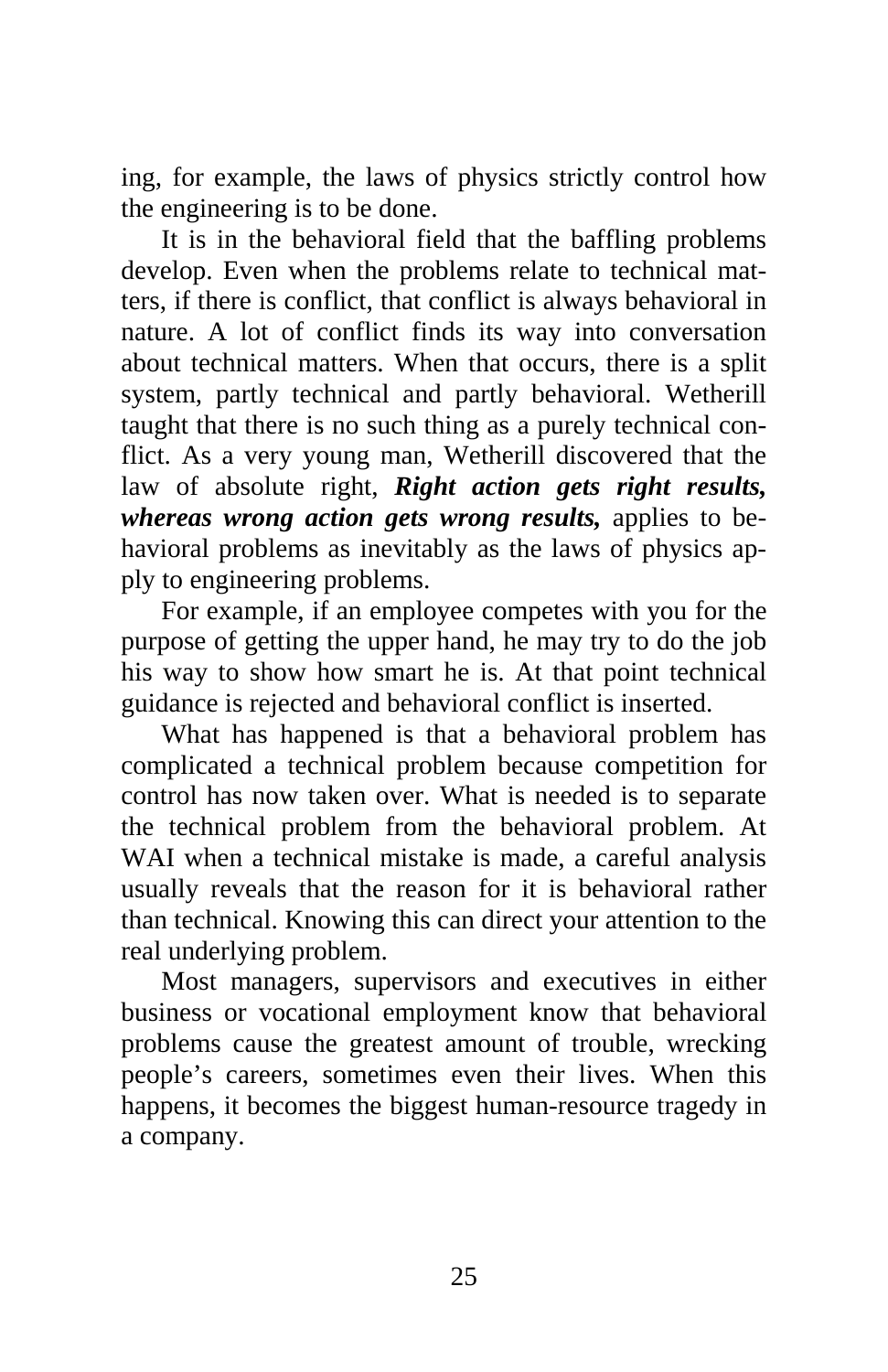All such behavioral problems are correctly defined as conflict. They directly contribute to other problems that arise such as excessive financial burdens, low morale, empire building, high employee turnover, stress, chronic fatigue, even stomach ulcers and more.

#### **Technical Counseling**

Technical problems can be illustrated by the making of a blueprint or in making the product that the blueprint describes. Even putting a stamp on an envelope is a technical problem, so it is easy to see that the authority for technical problems is reality itself. All technical work is based on reality, or it does not succeed.

Technical problems that arise out of reality will always be a part of normal business or industrial operations. When a high-tech corporation comes out with a better computer than its competitor, the competition's staff sets about looking into the technical achievements involved. Technical problems are often temporary, because each new achievement is a stepping-stone to further achievements.

Wrong impressions of a technical nature are relatively easy to identify and fix. Suppose, for example, that a worker is rushing to do a job, and you criticize him for his haste. When he explains that he has to be finished by 3 o'clock that day, you can correct his wrong impression by saying you meant 3 o'clock the next day. Does the worker go on hurrying the same way? Of course not. That is an example of a minor technical problem. No behavioral problem is at stake. Technical problems are easy to straighten out and require little attention to fix. Once the reality is seen, you can immediately take the confusion out of the situation.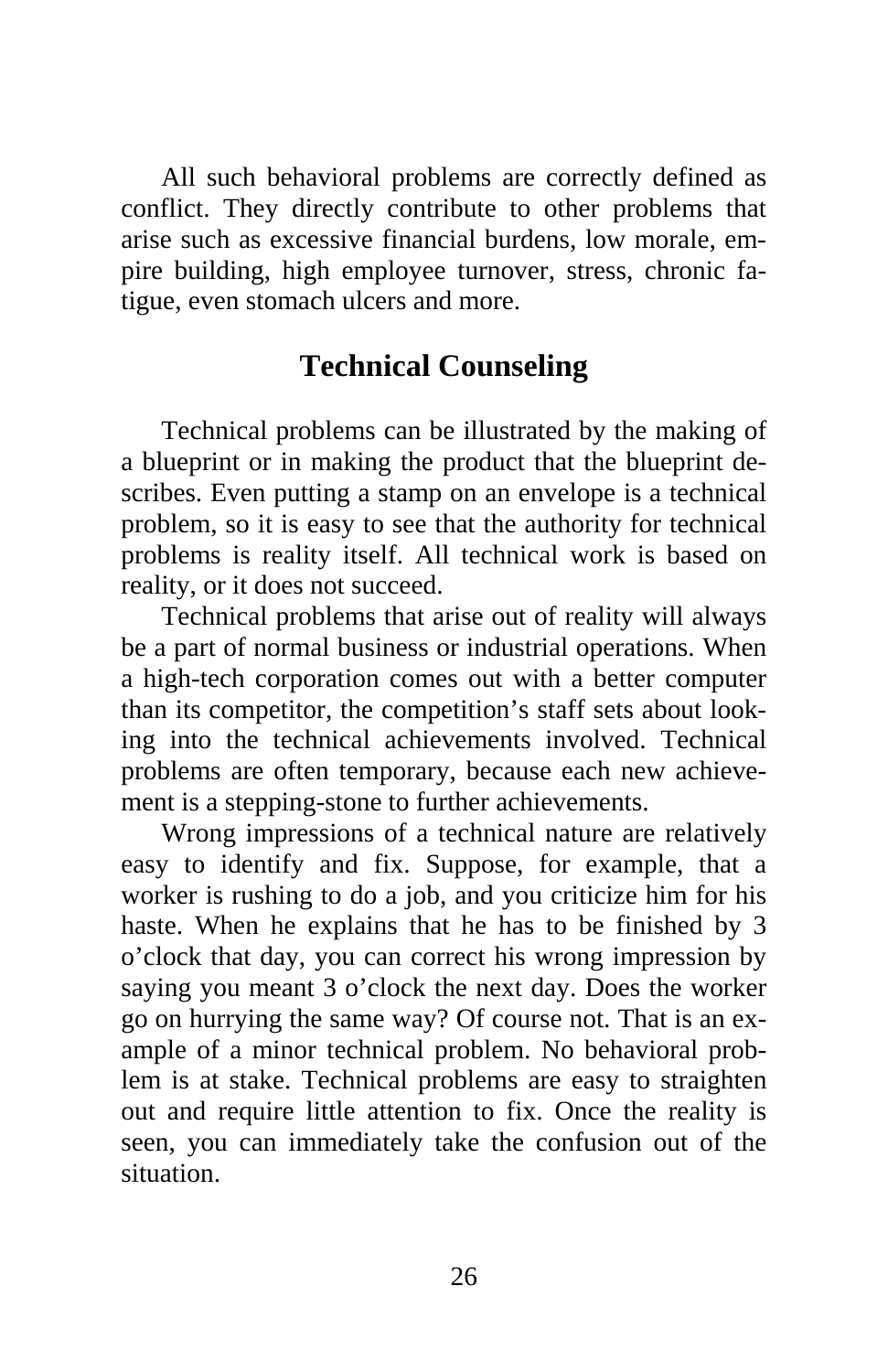It is clear that everybody uses the authority of reality in nonbehavioral problems. For instance, if a key is used to unlock a door, a simple trial determines whether it works or doesn't. This is using the authority of reality in a nonbehavioral way. When a person discovers the reality that he is using the wrong key, he gives up trying to unlock the door with it. Reality is the final arbiter.

#### **Behavioral Counseling**

Wrong impressions are easily correctable when they relate to technical problems, unless people let behavioral considerations interfere. If you are a line executive or supervisor, you should be free to concentrate on technical work, but at times you will be forced to devote attention to disciplinary problems. No matter how capable you are in the technical side of your work, you will have difficulty solving behavioral problems. It may take an outside counselor to do that.

It should also be noted that when executives and supervisory staff are sidetracked into dealing with the emotional reactions that trigger behavioral problems, they become the victims of distress. This distress causes an emotional disturbance that often has the effect of endangering the entire company's safety by diverting attention from the requirements of reality that keep the business healthy. Anyone reading these pages knows that behavioral problems cause the great bulk of vocational problems. These same behavioral problems sink many an industrial ship and wreck many a promising career.

For this reason, executives will find it best to turn behavioral problems over to people who are skilled in handling them. These people have clear thinking and can by-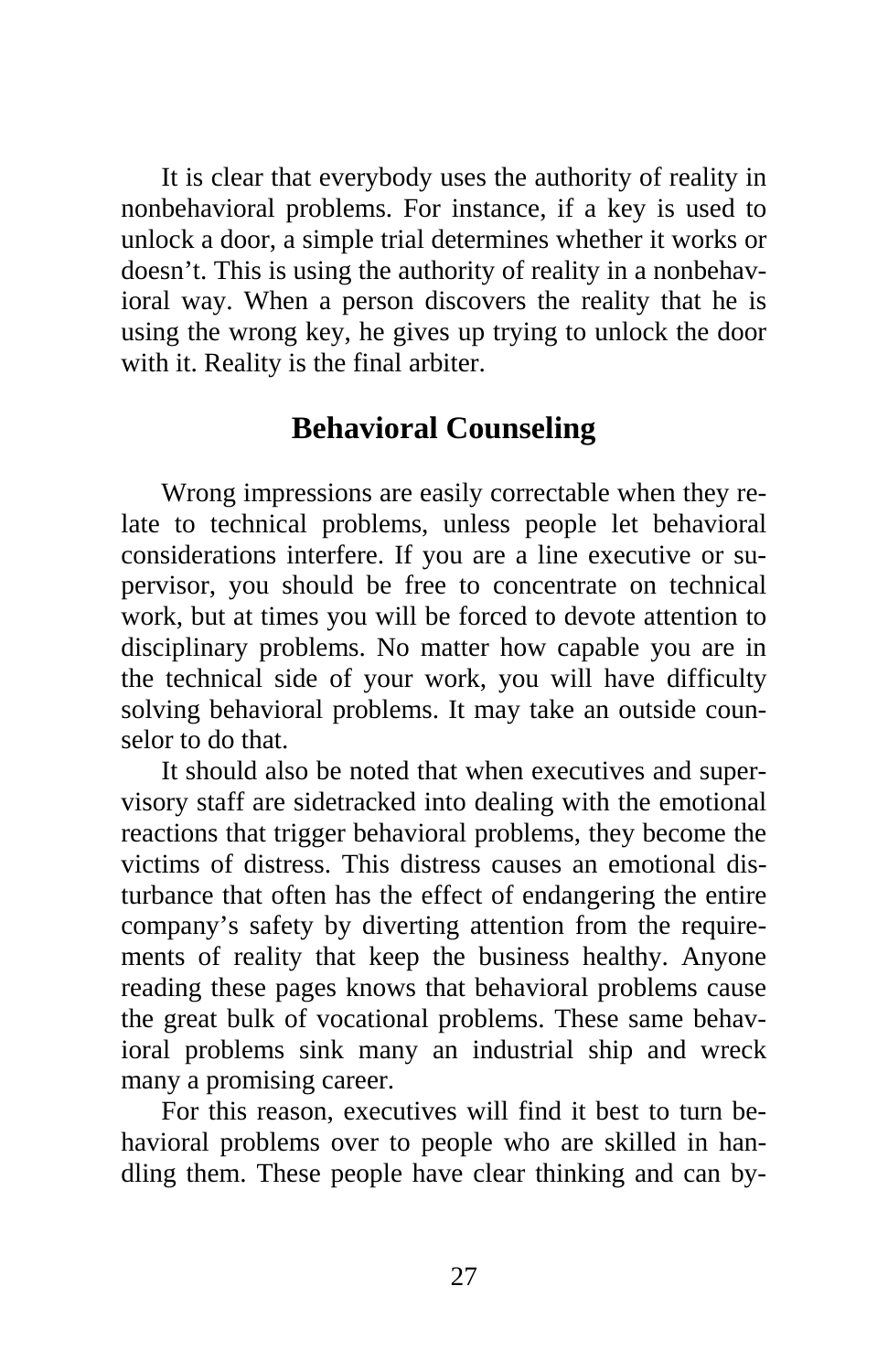pass virtually all personality considerations. When the counselor has the proper skills and understands the situation, he or she can easily dispose of problems without being irritated by them in the way a manager may be irritated.

Having applied Mr. Wetherill's procedures at WAI, we know that if you follow them, you can revolutionize not only your working relationships, but all your other relationships as well.

In business and industry most behavioral problems get settled by the intervention of a person in a position of higher authority—especially if he has the power to fire someone who will not give in. That higher authority does not even have to be right. That is the nature of human authority, and it is always artificial.

No behavioral problem should ever be solved on the sole basis of human authority. In dealing with behavioral problems as with technical problems, we should always resort to the higher authority of reality. The information found in the reality should always be the deciding factor in dealing with all behavioral problems. In fact, this principle is so important that to be an effective counselor you do not need to have "official" authority at all. When an authority figure tries to be the person who deals with a behavioral problem as the counselor, his authority may actually be a handicap.

When decision making is done on the basis of reality, the authority of individuals becomes irrelevant. To be fully effective, that is the way counseling should always be done. When personal authority is exerted, it spoils the prospect of allowing the authority of reality to become visible.

Since most people are inclined to use personal authority in relation to behavioral problems, that complicates things almost every time. It becomes a battle of wills: "I want it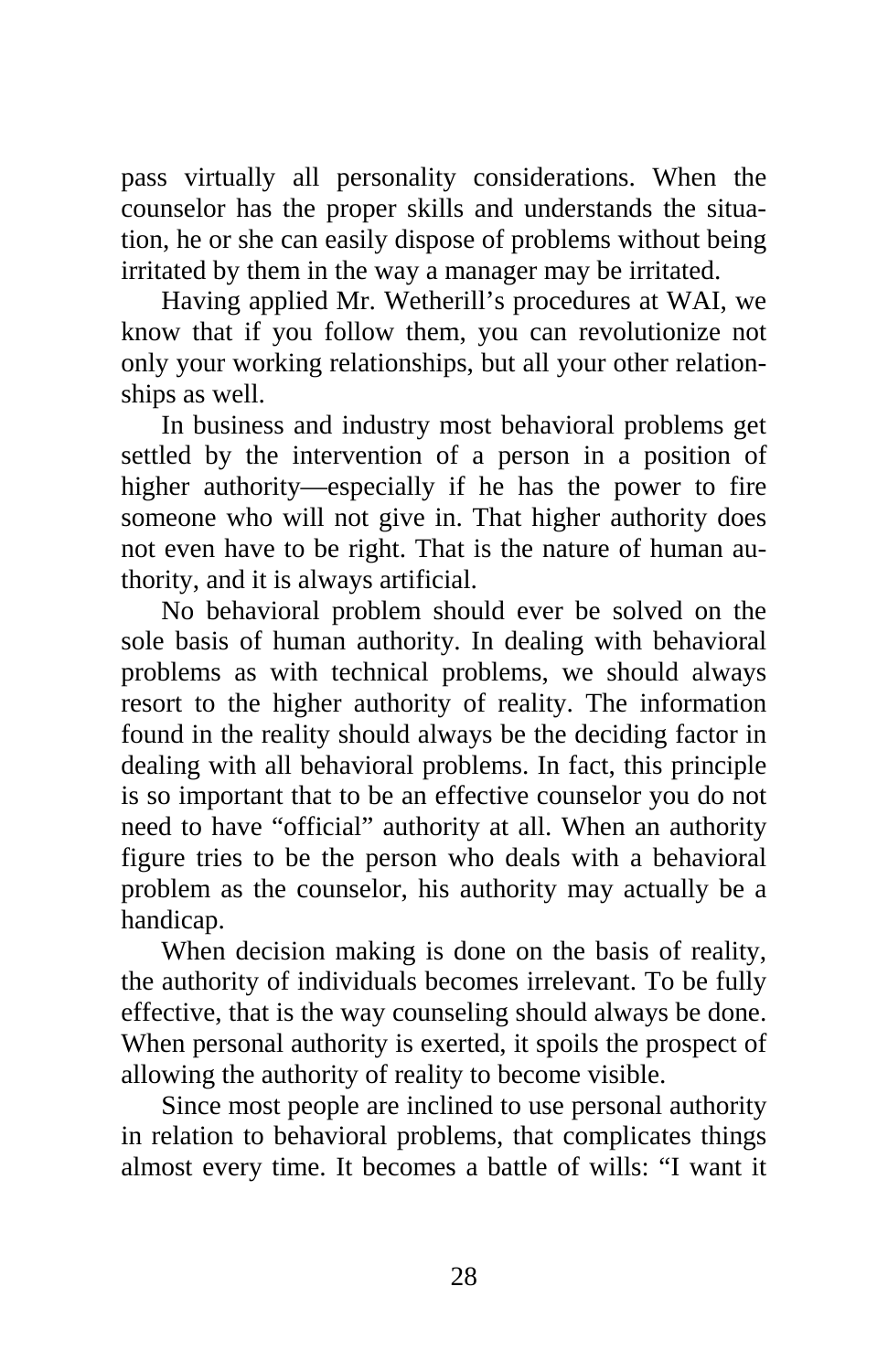done my way." "No, I'm going to do it my way." Resorting to personal authority explains most of the conflicts in the workplace, at home and in national and international affairs. Furthermore we are going to keep on having such conflicts until the story of behavioral reality is understood everywhere.

In the behavioral field, few people want to look at the appropriate reality, and that is the reason we have behavioral problems. Because these problems are customarily dealt with on the basis of conflict and competition, it is not surprising they do not yield to treatment.

Human authority is used in dealing with behavioral problems in phrases such as: "If you do that again, I'll fire you," "Stop that or I'll smack you down" or "You'll give in to me, or you'll wish you had." Human authority? Perhaps we should say inhuman authority.

In any counseling situation that you want to resolve, reality must be seen. When it is not clear, business and industrial counselees should ask, "What is it that I do that makes you describe me that way?" Of course, ideally you should have carefully described the counselee's behavior without being asked. When he or she has to ask, it demonstrates a failure to provide certain of the information that would have directed everybody's attention to the reality.

No matter how careful the participants are, such problems can and do arise; it is easy to make a mistake. If so, a mistake is easily corrected. However, when the resistance is intentional, anything can happen.

If either the counselee or counselor fails to understand the contributing factors that caused the counseling to be needed, each should make inquiries of the other.

Nobody ever attempts to defend himself or herself in relation to a technical problem unless it spills over into a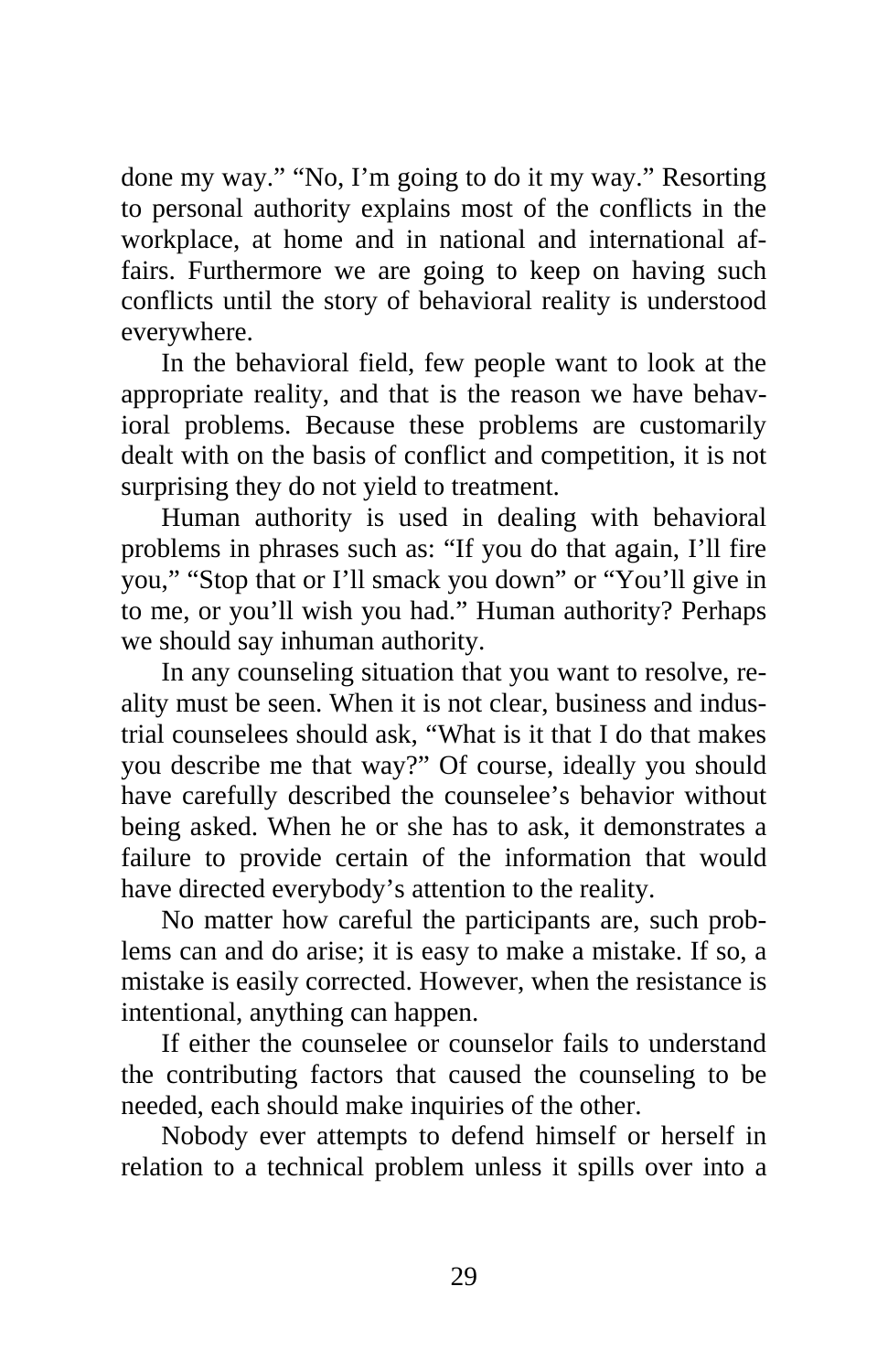behavioral problem. The technical action is either right or wrong. Attack and defense have nothing whatever to do with the outcome unless a behavioral problem intervenes. When it does, since people compete and are jealous of one another, behavioral problems almost always intrude because one of the parties wants his own way. When that happens, a technical problem is turned into a behavioral problem, and the end result is trouble.

Whether a problem is technical or behavioral, people, rightly or wrongly, are forced to reason from the impressions they have formed. They cannot do anything else. The counseling should disclose the overlooked reality so that impressions are corrected. Wrong impressions of a technical nature are readily correctable so long as behavioral problems do not interfere to complicate matters. When they do, only the facts of the situation will resolve the misunderstanding.

At WAI a situation developed during a period when the warehouse departments were being moved to other locations within the warehouse. It was a hot, muggy day in early summer. Two department heads found themselves at odds over where the line should be drawn to physically separate their departments. Each thought he needed the larger space. Antagonism mounted and angry words were exchanged until a counselor with Wetherill training stepped into the fray. Without pulling rank, the counselor immediately defused the emotion by stating points of reality in the situation: the need for larger space by one department, the fact that the move was a temporary step and that a safety factor was involved. The technical solution became immediately obvious when statements of reality removed the emotion from the discussion.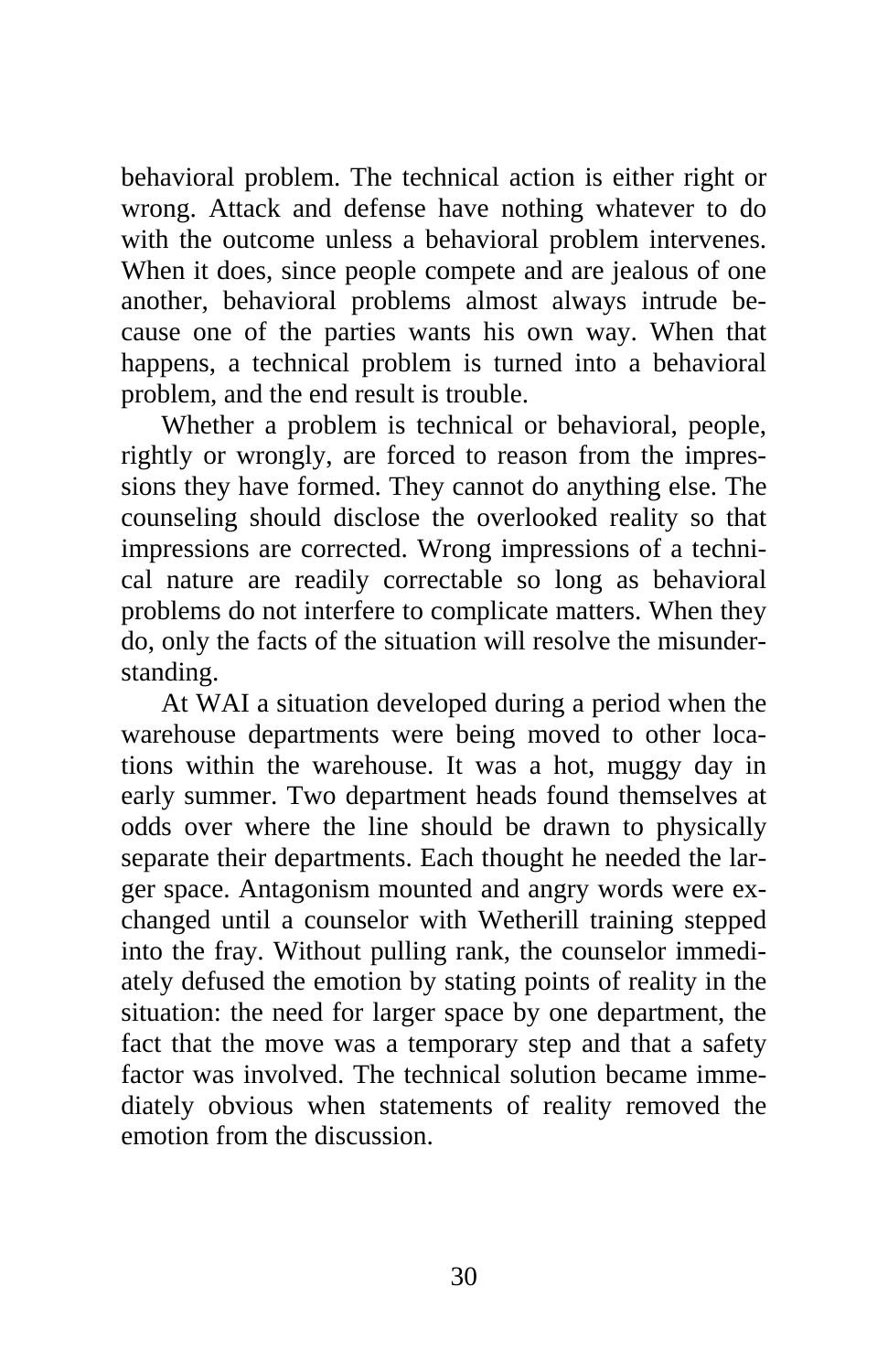Under ordinary circumstances, two good working friends could have been driven permanently apart by emotional grudges aimed at each other. Instead, each one sheepishly faced his own wrong behavior, and both came out winners. So did the company. Commonly most solutions to these problems are imposed on the basis of human authority with such words as, "Just do as I say," or "This is the way it is going to be," or "There will be no further discussion; my decision is final." The truth is, that approach neither solves nor resolves anything; it simply perpetuates problems by suppressing them.

When behavioral problems arise between a person in a supervisory position and a subordinate, they can produce antagonistic feelings that put a blight on communication between those two persons. When a supervisor is confronted by an antagonistic employee, it is better to have a third party step in to handle the problems to avoid damage to the welfare of the business. The outside mediator can take the heat out of the disagreement between them.

The way behavioral problems are truly solved, of course, is not by technical means. It is by applying the Right-Action Ethic and dropping the wrong behavior causing the problem.

It is important to release persons in key positions in the company from the necessity to deal with behavioral problems. Of course, in some cases the problems can be disposed of quickly in a sentence or two. In these cases, because of the nature of the misunderstanding, almost anybody available can work out those problems efficiently and with little rancor. However, the energies of key persons in the company should be used for the technical problems that relate primarily to the reality of the way the business should run.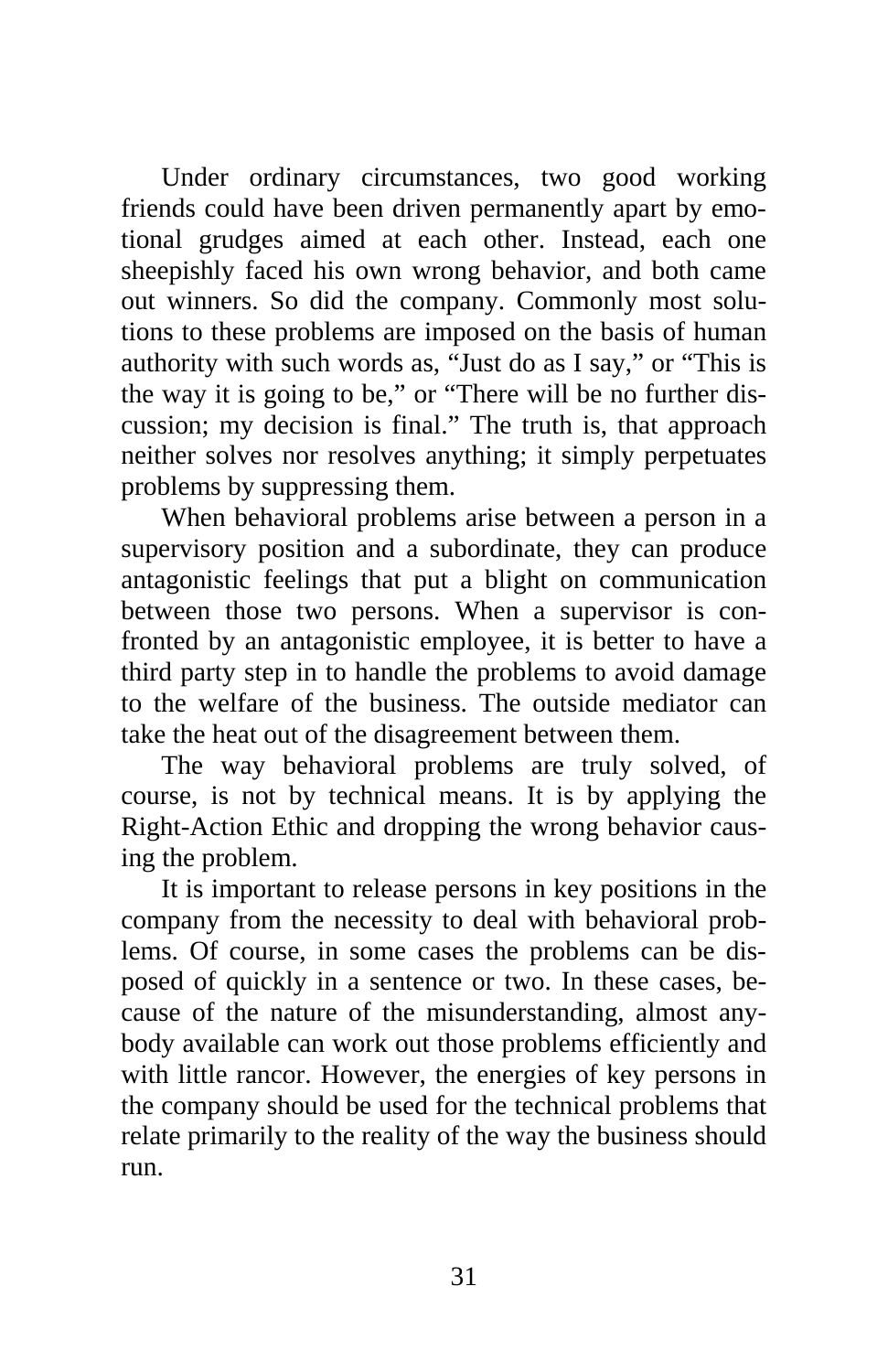#### **Precautions**

When behavioral counseling goes astray, one or the other or both of two reasons are responsible: Either important information was left out or incorrect information was included. This happens by accidental misunderstanding or by intent.

However, there is a much more serious problem that is nearly always present. It is so common that it is rarely seen as a problem, although it is the real reason why people have so much trouble giving and receiving counseling. It relates to something that deserves to be called "brutality" but is not thought of in that sense. We hear a lot today about police brutality, spousal brutality, brutality of children and sexual brutality. However, there is a thread of brutality that is woven through virtually all human relationships that is rarely thought of as such. Increasingly such brutality is the rule rather than the exception in our dealings with one another.

An example of such brutality was witnessed recently in a local sales organization—not WAI. At a meeting of the sales staff, the top salesperson was applauded, praised and awarded a prize for his high sales. When the cheering had stopped, the bottom salesperson was announced so that everybody attending the meeting could pelt that person with Styrofoam wafers provided for the purpose. Don't shake your head in disbelief—it really happened. Such methods might generate more sales in the short term, but in the long term, they impose emotional damage and scars and increase employee turnover.

In a limited sense, such brutality gets carried over into every counseling session until people learn to avoid it. It tends to persist even when efforts are made to keep it out,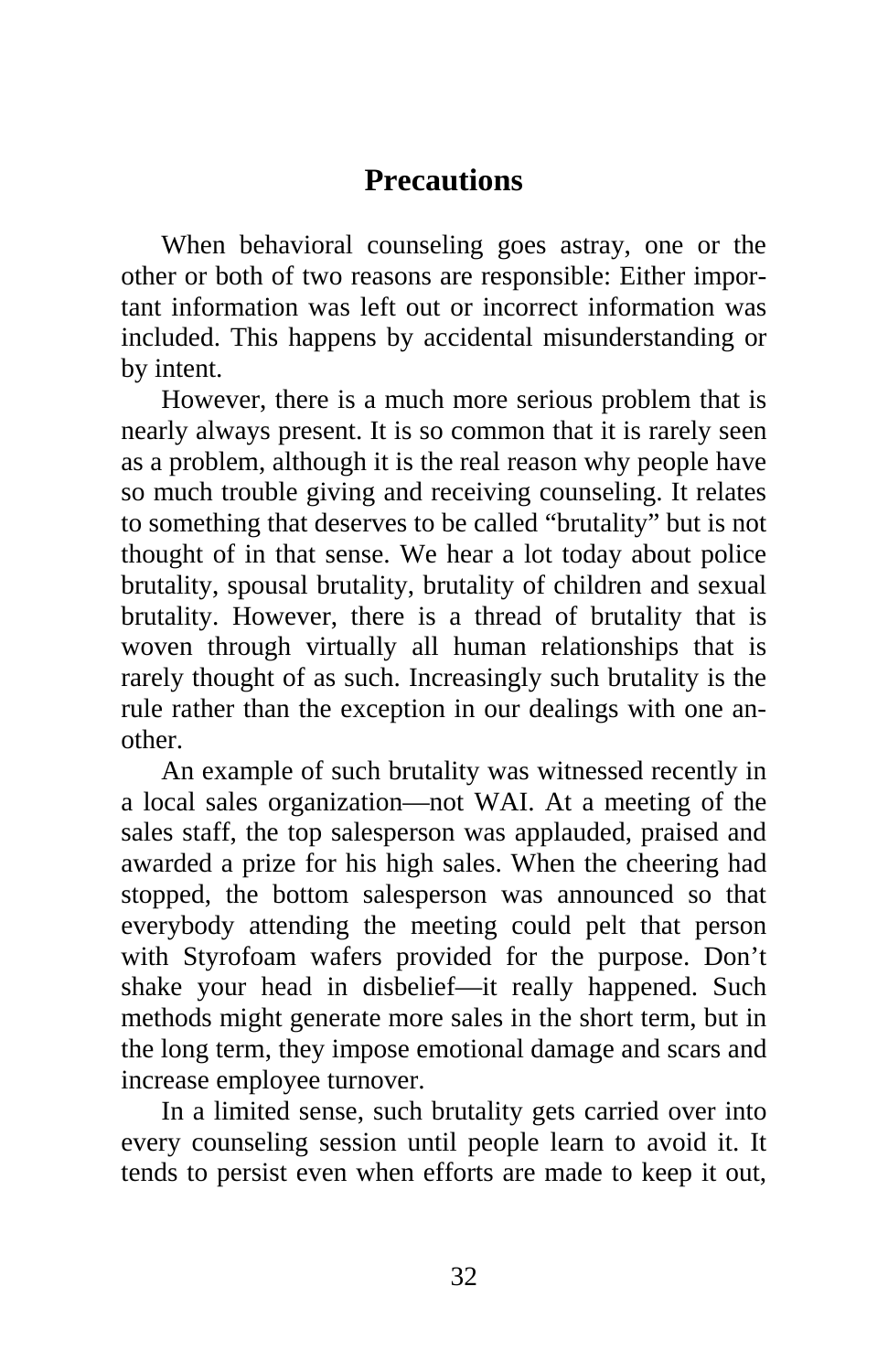and it constitutes the deepest reason why most counseling fails to achieve genuine success. While the brutality referred to is usually only verbal abuse, nevertheless, harsh words and tones of voice are inescapably damaging to working relationships.

In order for counseling to be effective, it is essential to get rid of the attack tactics so prevalent in interpersonal relationships: belittling, putdowns, squelches, sarcastic or snide remarks. The correct procedure is simply to fill in all the details of reality, which will have the effect of eliminating the emotional details that have developed. It is easy enough to do. If you try to do it, you *will* do it. If you do not do it, it is because you are trying to do something else.

Participants have to limit themselves to the requirements of reality with no personal reactions. You have to listen to correct information; you have to listen to incorrect information. You must be prepared to reason the information to the ground, determine what the reality is and then base your decisions on that reality.

People are sometimes afraid to try this approach, but fear has only one intelligent use: to turn attention in the right direction. Everybody should be afraid to deviate from reality in any detail of his thinking or conversation or behavior. Of course, both you and the counselee can make mistakes. However, a promptly corrected mistake is not serious.

On the whole, emotional reactions can be used as a signal that the steps required for successful counseling are not being followed. The moment someone begins to attack or defend his position, you will know that the counseling program has gone off the track, and it will not succeed until it gets back on the right track.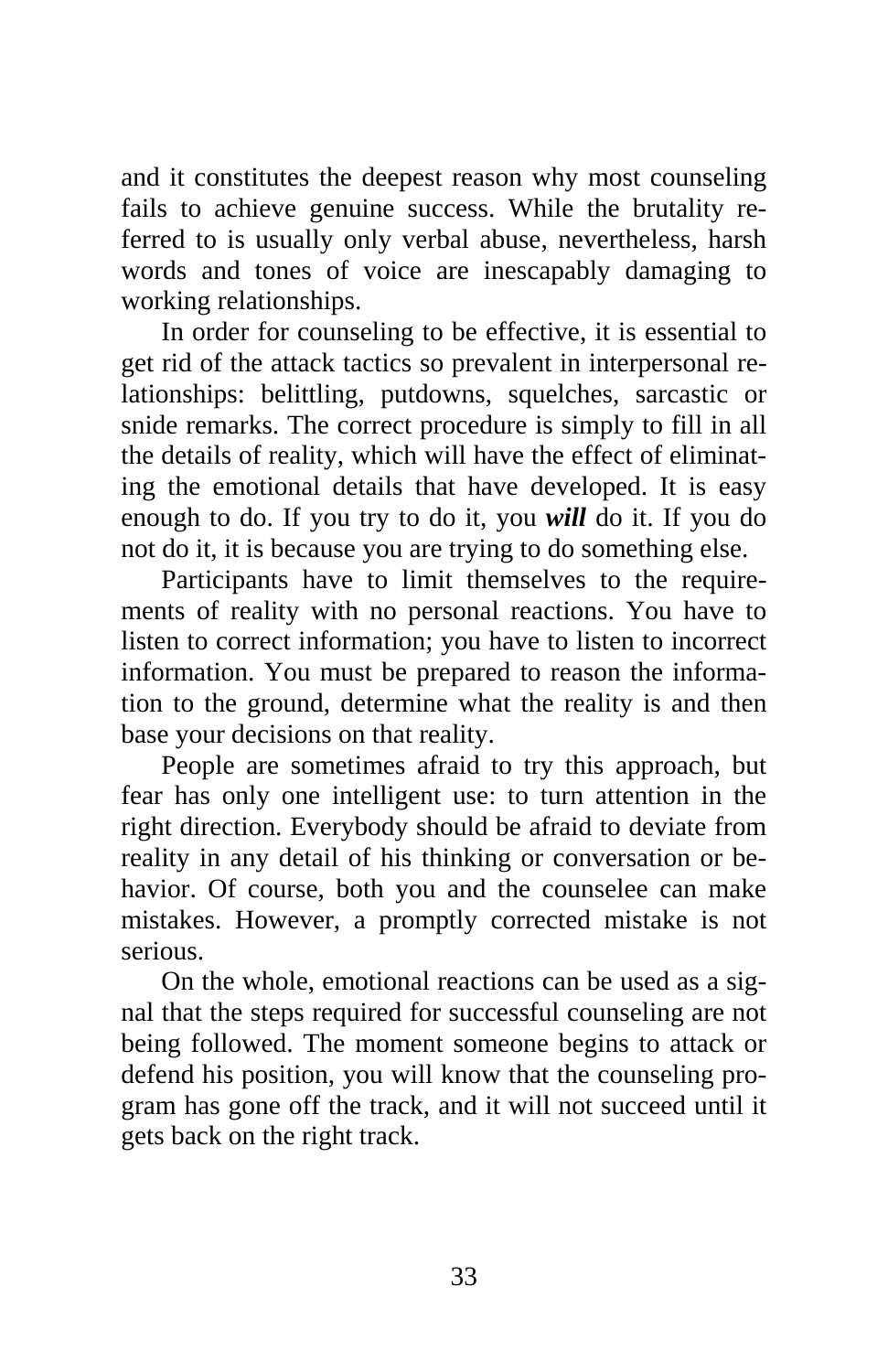Nobody will ever attack another or defend himself when he sees all the reality correctly; instead he is guided by that reality.

There is no need for emotion in dealing with technical problems. Behavioral problems, on the other hand, generate emotion and are virtually impossible to deal with successfully in the presence of that emotion. It can be truly said that if there is no emotion, there is no behavioral problem. You need to know that it is emotion that clouds a person's intelligence, makes him eager to do something he should not do and confuses him so that he does not see anything wrong with it.

It must be understood that the same emotion that pushes a person toward wrong action blinds him intellectually so that he cannot see the wrongness. Typically, he does not want to see it. He wants to win his point.

Since emotional reactions have to be eliminated completely to resolve behavioral problems, your thinking has to be based entirely on reality and not on urges based on personal desires. It can be done by applying the Right-Action Ethic and letting reality lead the way.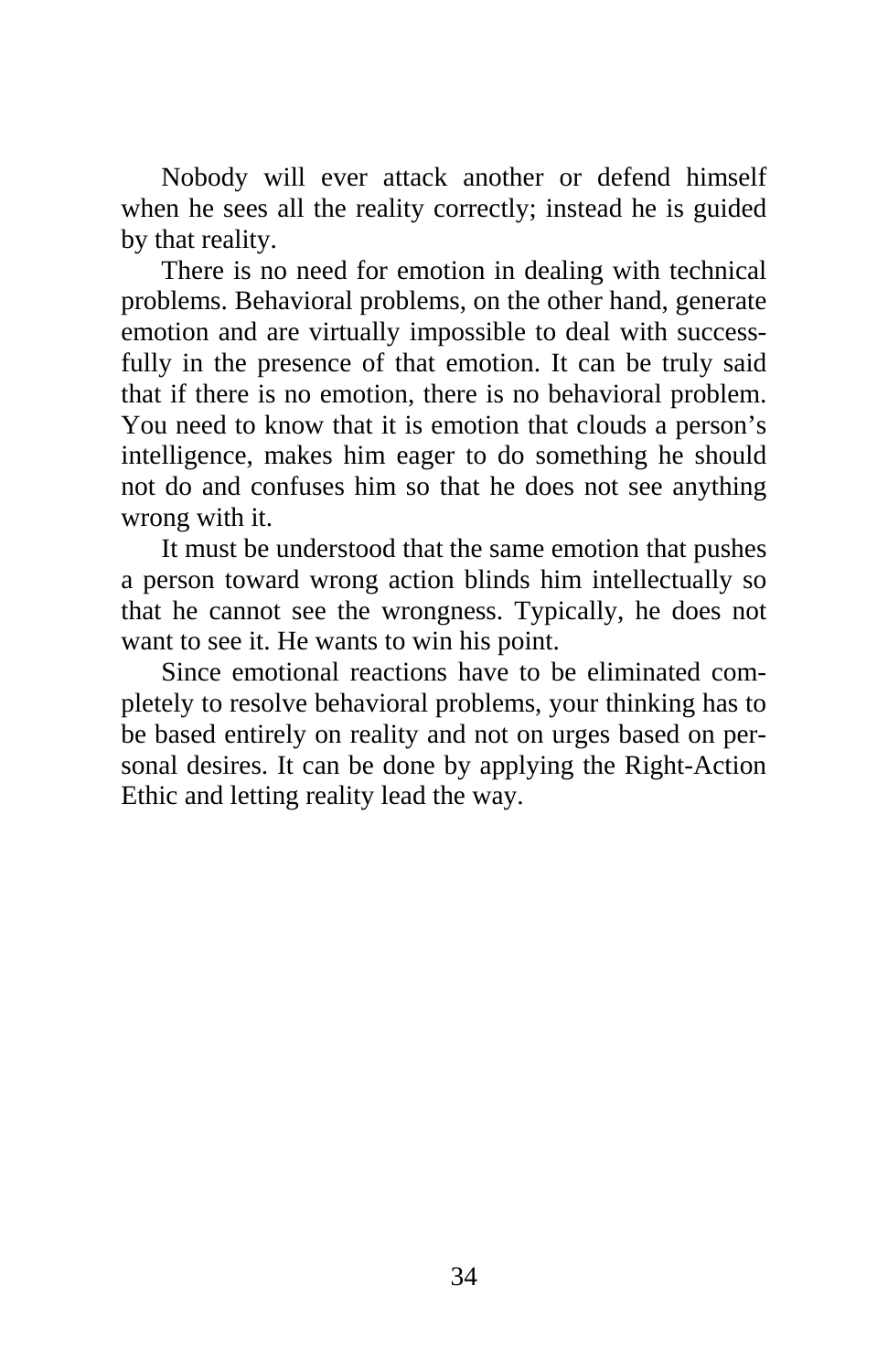*"Each individual doing what he knows is right and refusing to do what he knows is wrong ensures a secure future."* 

> Richard W. Wetherill *Right Is Might*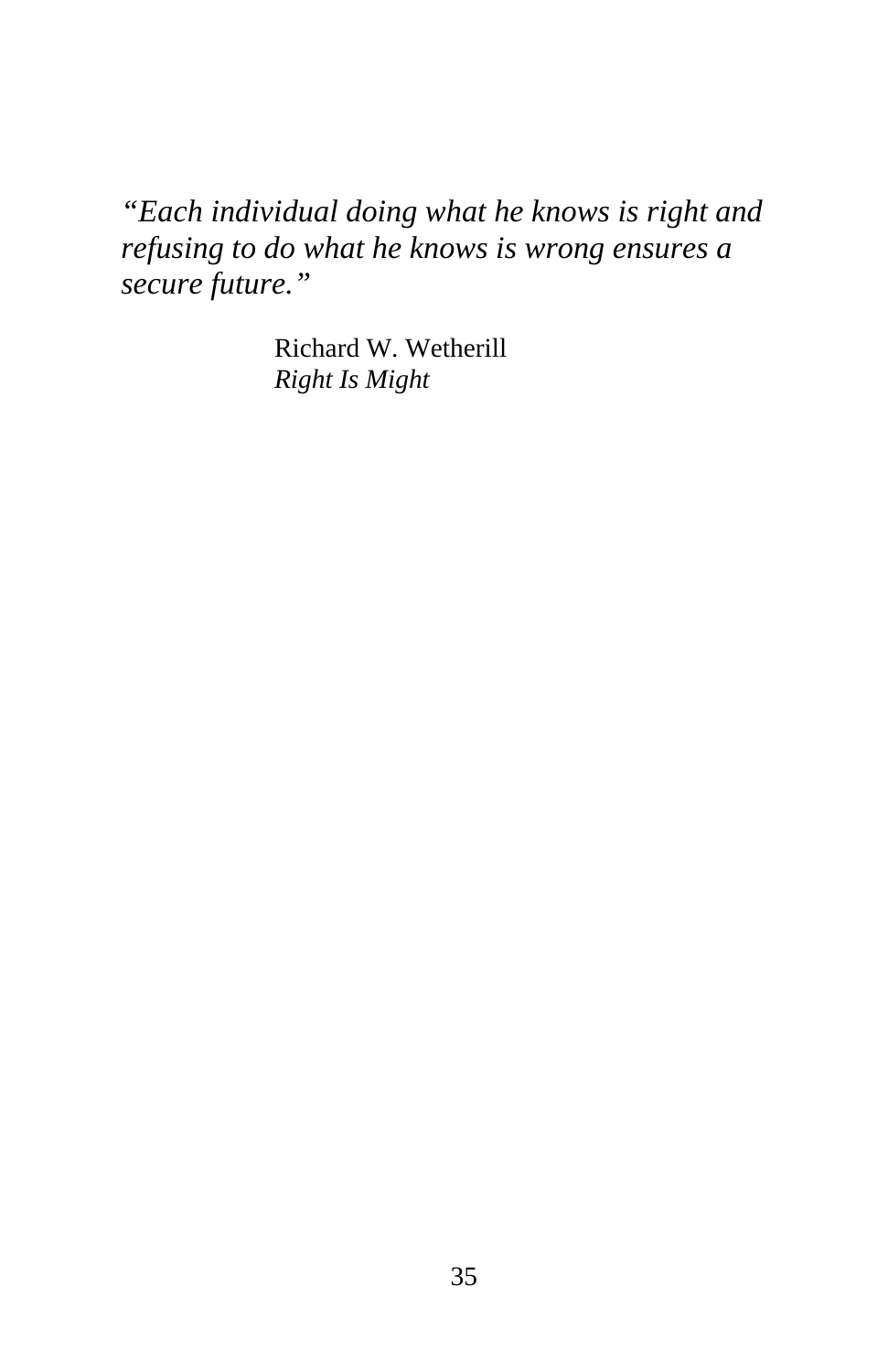# **Chapter 5**

### <span id="page-44-0"></span>*Leadership into the 21st Century*

This book is about leadership in business and indeed life itself. It is about how to develop leadership qualities, starting from a whole new set of premises that people have customarily failed to consider. You will discover that to think, say and do the right thing is as essential to leadership in the business of running a successful company as it is in family and community life.

In recent years dozens of books on the subject of leadership have appeared on the shelves of the nation's bookstores. Several have reached bestseller status. With few exceptions common threads can be found woven throughout them all. They are these: There is a vacuum in leadership in America. Celebrities are not leaders. Leaders are made, not born. Leaders have vision, wisdom and often a personal power that is attractive and appealing to their followers.

In this book, you will find a new approach to leadership—dynamic and "doable"! Richard Wetherill understood that true leadership is expressed when you make it your intent to *let yourself be led by reality.* Leadership is achieved by following the path that reality plots as you think, say and do the right thing and refuse to do the wrong thing.

In this final chapter you will learn why real leaders are in such short supply. Wetherill's message here deals directly with what constitutes leadership and the skills necessary to manage people.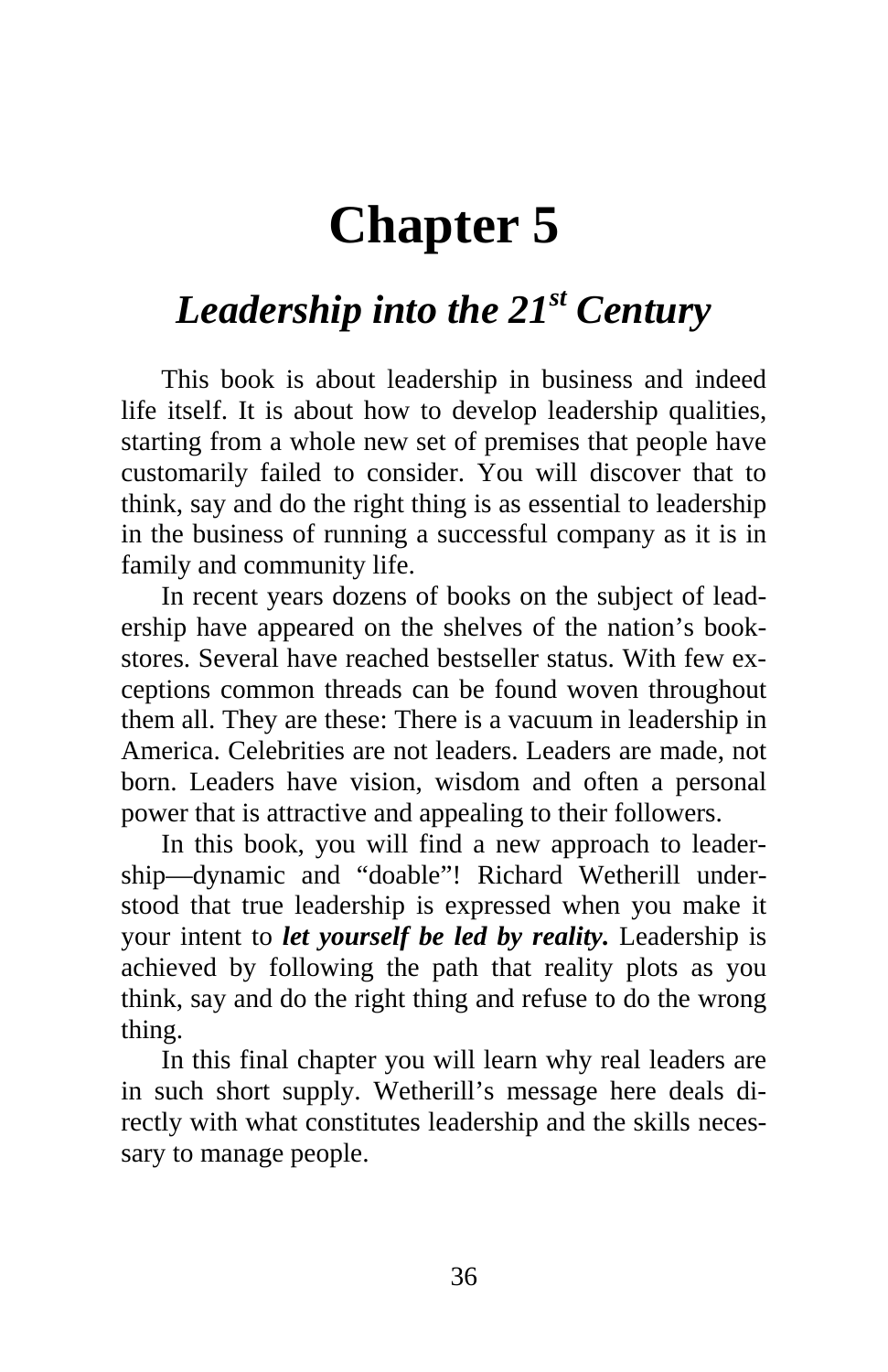Since the Industrial Revolution, the usual model in business leadership has been hierarchical: top-down leadership. Business tycoons who amassed great fortunes, for instance, were autocratic, domineering, and used personal pressure to get the job done. The end result, however, was often disgruntled employees, inferior products and the necessity for labor unions. While not every business and industrial leader was like that, this model prevailed in most businesses.

In his book, *How to Get Leadership and Influence*, Wetherill shows that the basic ingredient of true leadership is a guiding standard, a standard that will carry an ordinary person to the highest level of leadership and reward him with feelings of deep satisfaction for a job well-done.

You can find that standard in the infallible formula: *Think, say and do what is right.* If that formula is followed, all the other requirements will fall in to place. Also present will be a sense of integrity and a kind of sixth sense to know what each situation calls for. That guiding standard of doing what is right can be found at WAI. And it works.

Wetherill defines integrity as honesty with self, candor with others and maturity of attitude. Integrity is the basis of trust, which is not so much an ingredient of leadership as it is a natural product. Integrity is a quality that develops in the leader when he follows the "right" path.

Wetherill understood that in dealing with reality, a person is dealing with the *only* viable force able to change people's behavior from wrong to right action. In making that change from wrong to right, character is formed, people's lives improve and corporations are turned around. This kind of character is as vital in a leader as energy and competence. Energy and competence do not replace vision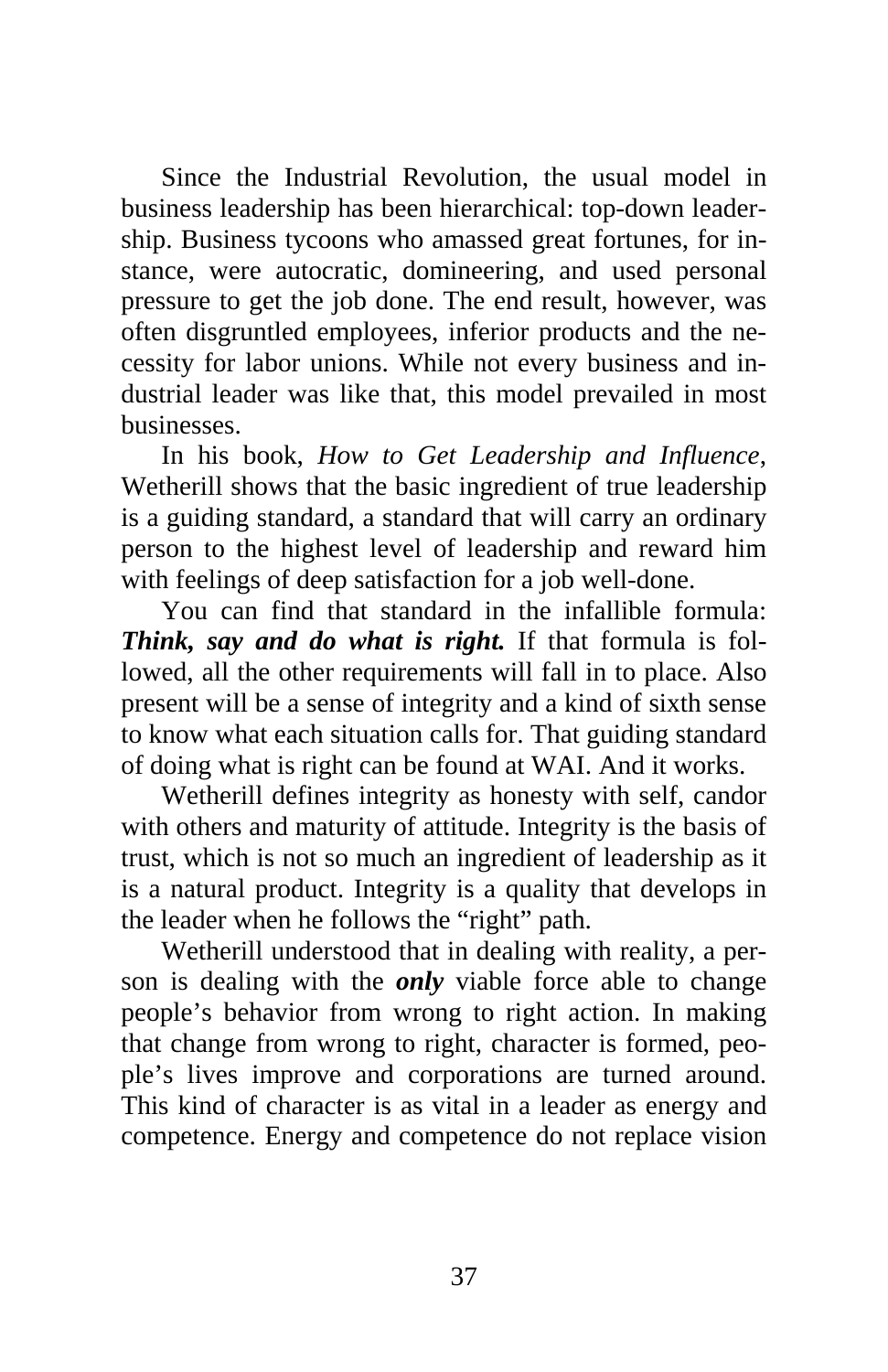and character. It is not enough for a leader to do things right; he must *do the right thing.*

Wetherill taught that to all his students. Nearly all the young men and women who formed WAI initially (most of whom are still with the company) had formerly endured deeply troubled lives, many with ingrained and addictive behaviors that needed to be dealt with and expunged before they could be given leadership roles. Over the few months Wetherill counseled them, their lives straightened out. They stopped smoking, drinking, doing drugs, vandalizing, defying authority and engaging in risky sex. Now they are leaders. By reasoning from reality, they conquered their fears, self-doubts, and addictive behaviors. Today they stand as models of rectitude, humbled by past experiences, grateful for the healing in their lives, and leading a corporation that will possibly rank in the top 1000 U.S. corporations in the 21st century.

Most executives today will argue that the average worker does not possess leadership ability. Wetherill had a different view. He said that while the average worker showed little evidence of abilities to lead, he does innately possess them, and if stimulated, his leadership abilities will develop. While acknowledging that many workers do not desire positions of leadership, lack ambition and would rather avoid the problems of responsibility, Wetherill makes the point that people are forced, at one time or another during their lives, to play leadership roles. The leadership may only be needed to fulfill family obligations or simply participate at social gatherings, but it is there.

According to government statistics, a high percentage of American businesses employ fewer than ten workers so the majority of business owners have only a small handful of employees to direct. But if a person asks any sort of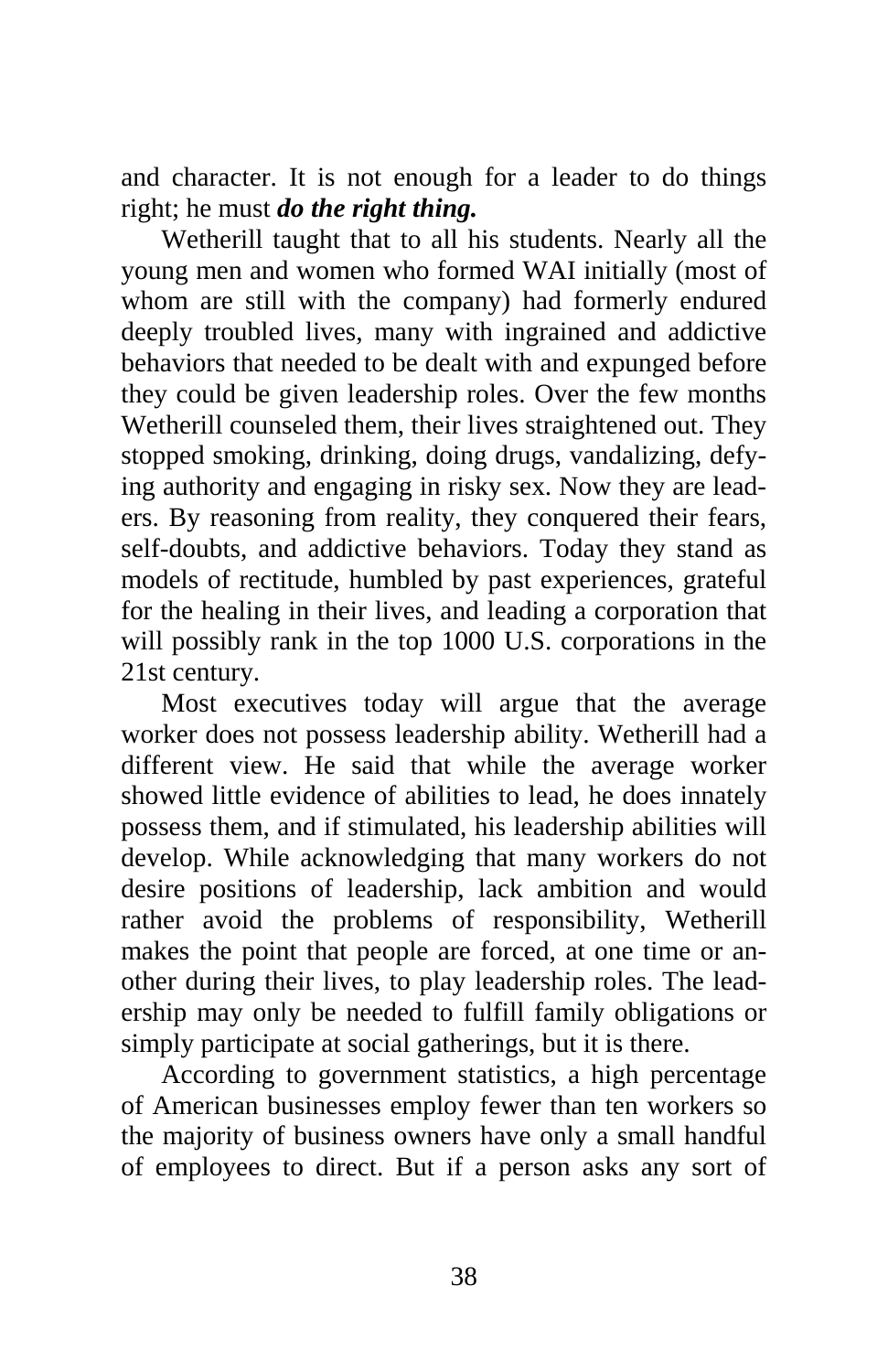question, he is looking to someone else for leadership. In fact, whenever you give another person guidance or offer direction (even to a family member), provide training, correct people's mistakes, induce people to try harder, stimulate them to think more, give instructions or orders, improve confidence or morale, you are exercising leadership.

Wetherill wrote that truly effective leadership could better be characterized as *guidance*. "Using the word guidance," he said, "deflects the instinct for power inherent in most relationships. People who try to exert leadership most often get into trouble. Egos clash, motives contradict and opposition from competitors is stimulated. People who directly assume the title of 'leader' invite repercussions, and hurdles appear that could otherwise have been avoided. Furthermore, the person who blatantly asserts his leadership will be tempted to focus attention on himself rather than on the action that should be taken. *To be a successful leader, a person should think primarily of guiding others to do the right thing.*

"By using the concept of guidance, you are also less likely to impose your will on someone else, and because it also carries no flavor of intimidation, you invite little resistance. Above all, it carries with it the preservation of the other person's dignity."

As an example, Wetherill cited an instance in which, while driving up a mountain road, he encountered a motorist trying to jack up his ditched car. As the man worked, the jack kept driving deeper into the mud. "When I saw his dilemma I immediately offered to help. Methodically I started collecting stones to build a foundation for the jack. Suddenly my wife leaned out the window of our car and shouted, 'Why don't you get all these men to just lift the car back on the roadway?'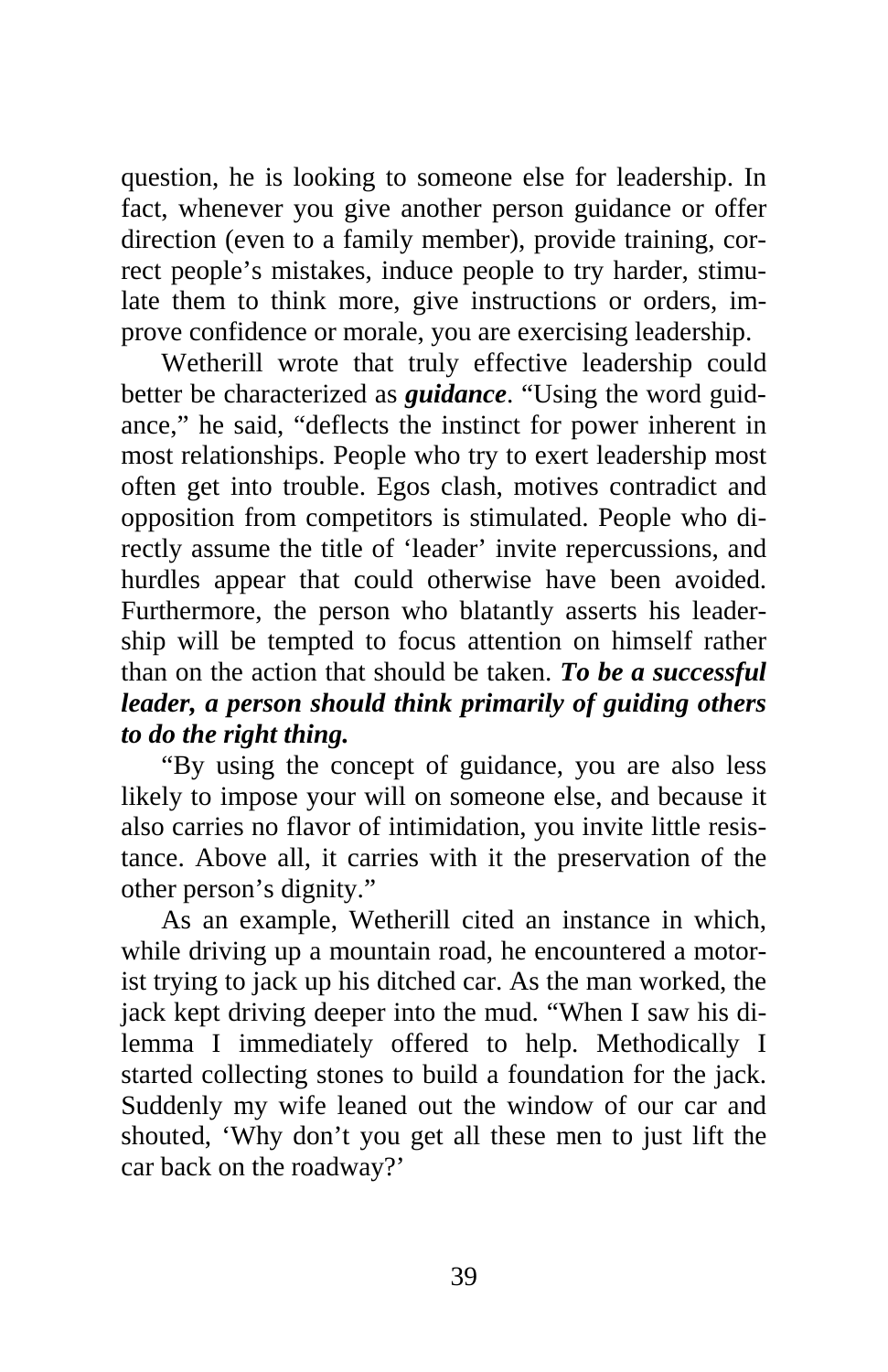'What men?' I snorted.

"To my surprise I looked up and saw a semicircle of men watching my labors. They had left their cars and walked ahead to see what was blocking them. About a dozen immediately stepped forward, and we lifted the car back onto the roadway.

"Here is what this story demonstrated. Let reality govern the situation. Unless your guidance affords the best available means of meeting a situation, it will be easy for somebody else to supplant your leadership. Moreover, it will be to your advantage to let him do it.

"By popular consent my wife had been placed in the leadership position. Because she was alert to what was going on, she produced the ideal solution to the problem, and nobody resented her intrusion. Everybody benefited by the result."

From this encounter, we learn several things. The first is that the relative position or status, intelligence or authority of any of the participants may be irrelevant to the situation. Secondly the person who gives correct guidance is in contact with reality and is the one who knows what ought to be done. Everybody else falls into line.

While admittedly it may be harder to get your guidance accepted by someone who considers himself your superior; nevertheless when that guidance is urgently needed, carefully conceived and well presented, it will get results.

A case in point is a child who is sent to bed for obstreperous behavior in the presence of guests. Thirty minutes later the child appears and says through his tears, "Even if you spank me again, I have to tell you the bathroom curtain is on fire!" This is an example of a child, in a subordinate position, exerting his will against his parents' expressed wish. Everybody present is thankful for the child's courage.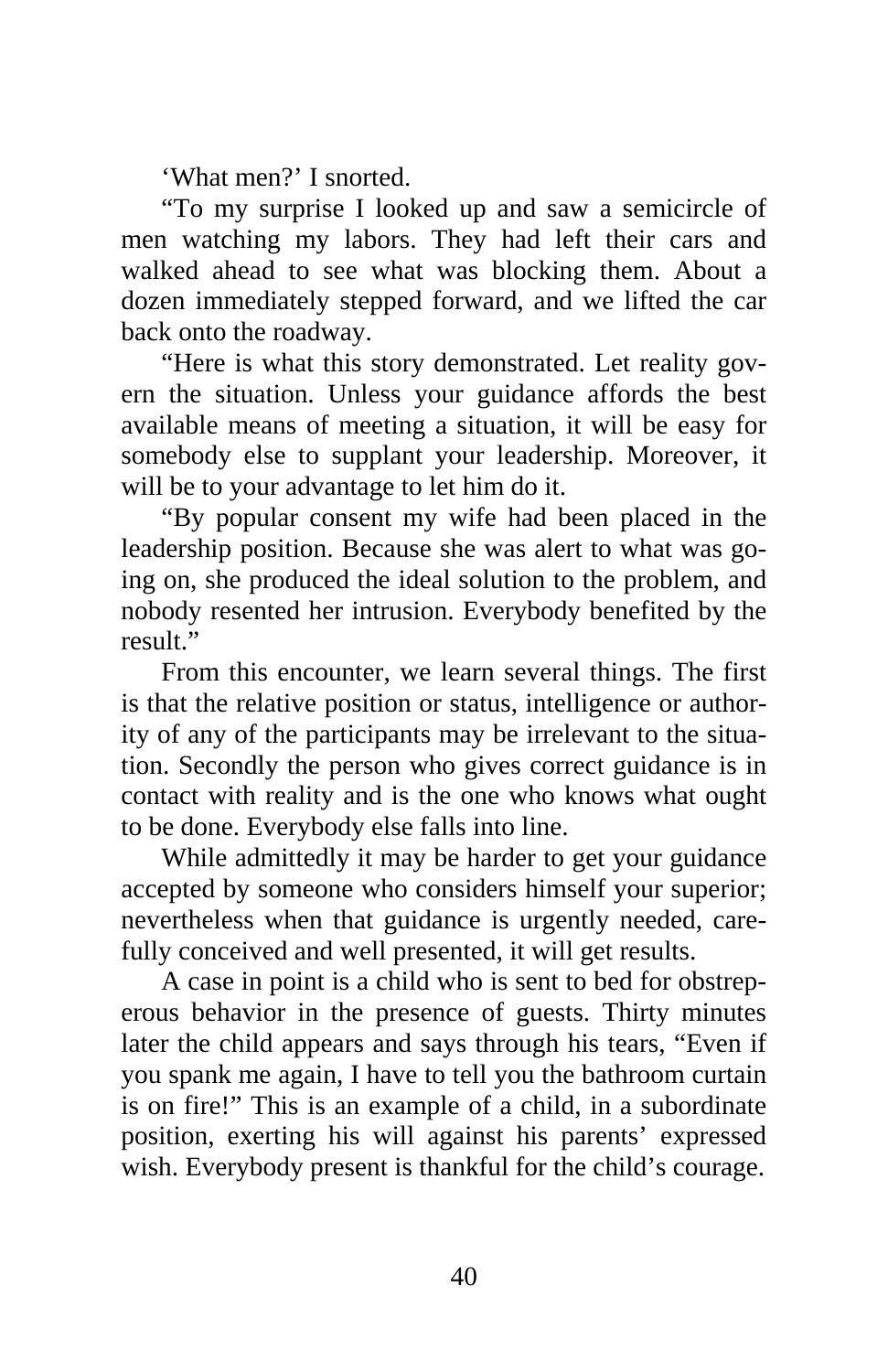In this same way, managers should let subordinate employees lead when they have the necessary information. Wetherill makes the point that a person who has a superior position in a business situation does not really need to exert his authority at all; he can get best results entirely by eliciting voluntary cooperation. Authority is usually understood as the right to demand obedience, and to be fully effective, it must be backed up by the threat to use force. Since authority in business or industry cannot be backed up by physical force or violence, the worst you can do is to fire the person. But by firing an employee, you admit an inability to direct him or her.

The truth is, punishment and the threat of punishment are tools of fear. They are substitutes for effective leadership. In a sense, they are instruments of slavery and dictatorship. If an employee sufficiently objects, he could find another job or file a grievance.

In an ideal organization no discipline is ever used. And a leader who stimulates voluntary cooperation from his employees will inevitably get better results than one who persists in using an approach that expresses brutality.

As a leader you should avoid saying and doing what your workers will resent. Instead find ways to stimulate their interest, imagination and enthusiasm. That approach will release their higher energies and creative abilities. You will discover that the worker who wants to do a good job will almost invariably prove more productive than the one who has to.

Wetherill states that, in his experience, when enlightened management policies guided employees through leadership rather than "drivership," the result was an increase in production levels by as much as 30 percent.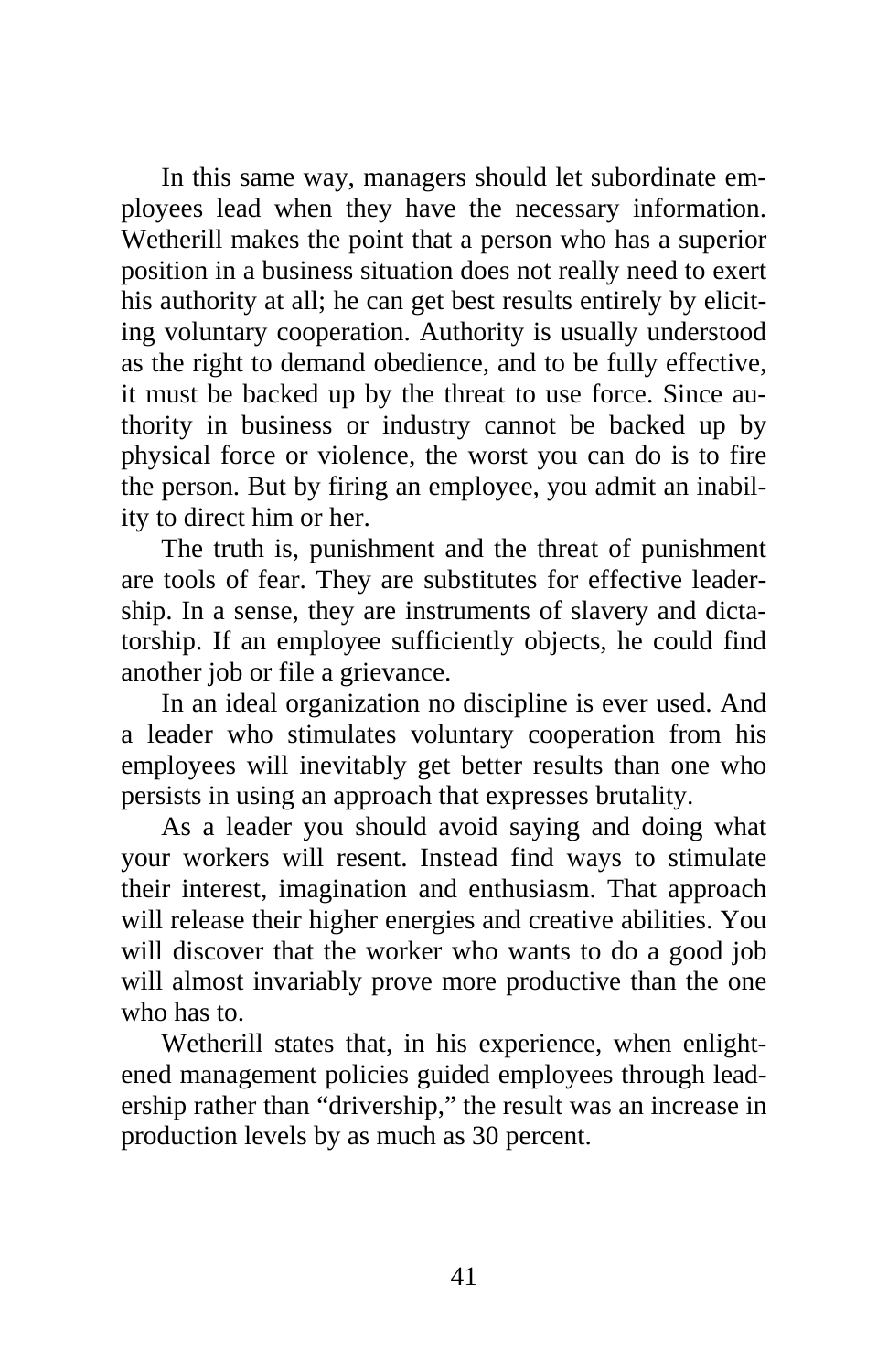We can only conclude that what the average leader or supervisor urgently needs is not more discipline but more *disciples*. The question is, how to get them?

Wetherill defined authority as the ability to command confidence and respect because you deserve them through your own competence and reliability. You can use that kind of authority to get voluntary cooperation by stimulating employees' ambitions and pointing their abilities in the direction of constructive results. To obtain the best from your employees, your authority must rest on a sense of competence and personal effectiveness rather than on raw power backed by disciplinary force.

When you use the authority of competence, you can sit on the sidelines and run a business without seeming to be the boss. Wetherill recounts the story of a man who bought a business and conducted it in this manner for almost a year before his employees found out he was the new owner. "I wanted to get a line on what was happening, and I also wanted to earn the employees' confidence in advance, to be sure the news that I was the new chief would come as no shock." As a leader, when your subordinates' first desire is to please you *by doing the right thing,* you will have no trouble with discipline.

Conventional wisdom has it that authority is the right to demand obedience based on your ability to threaten and deliver actual punishment. Authority in this sense is delegated by stockholders to a board of directors to the officers and executives to the lowest supervisor. Delegated authority of the conventional kind, to be effective, must carry real not implied power. If you don't have delegated authority, don't try to use it; somebody might call your bluff. It is good self-discipline to exercise your own ability to stimulate voluntary cooperation, and when you can do this at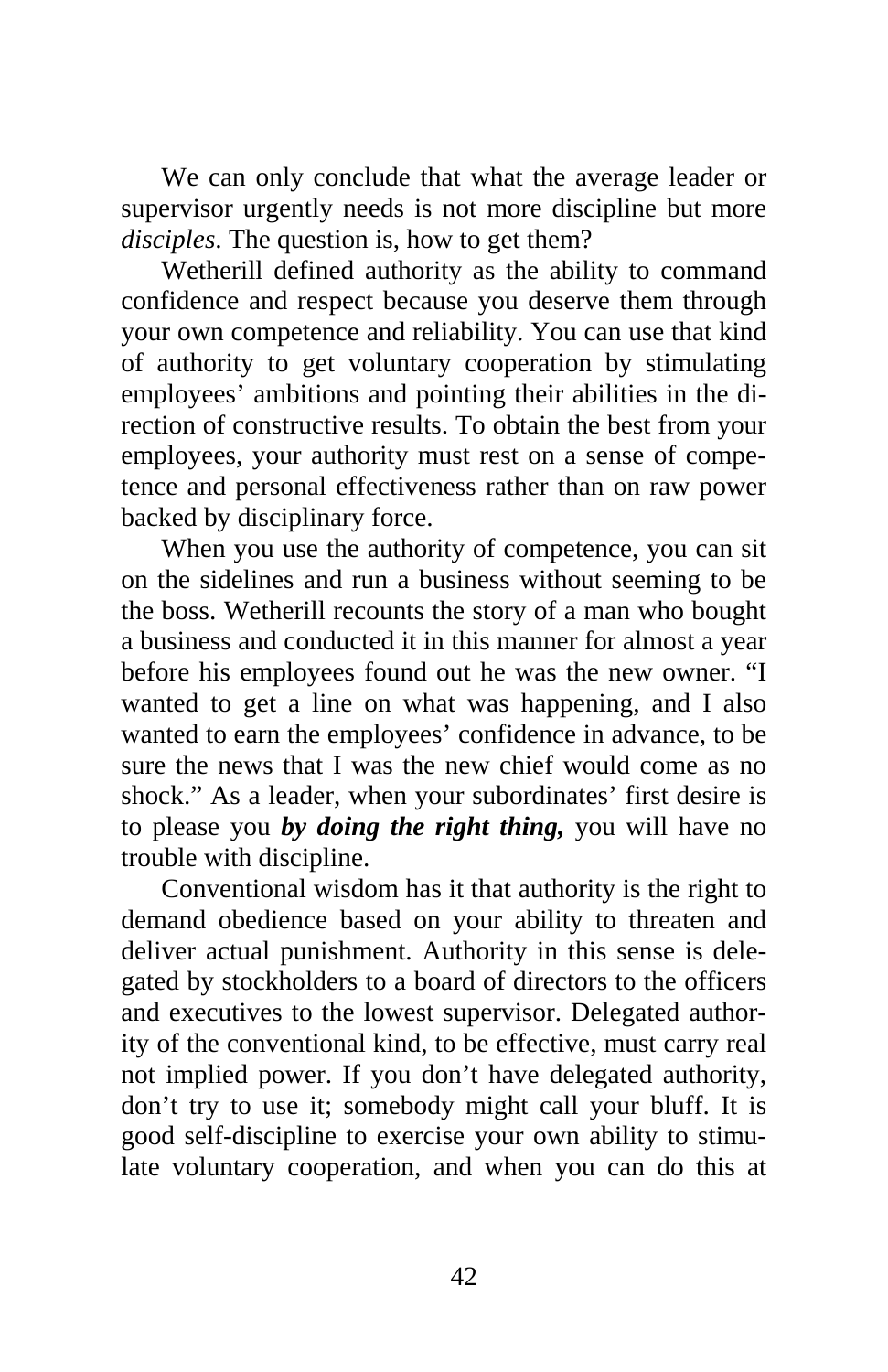will, it won't matter whether you have delegated authority or not. Anybody can swing a club, but it takes real leadership ability to get along without one. It gets great results, too!

The key to real leadership is to emphasize your responsibilities rather than your authority, and develop your faculty for carrying out those responsibilities well. Get people to do as they should by making them *want* to, and you will have a really universal tool for getting things done.

In his book, *How To Get Leadership and Influence*, Wetherill stated that there were universal problems in human relationships and universal solutions to those problems.

He pointed out that if you conduct each relationship with due regard for the principles of the Right-Action Ethic, you will have little trouble. You will, he said, create unending opportunities to succeed, not only for yourself but also for the people with whom you deal. When you practice the Right-Action Ethic, you can expect the best of your employees, and with proper encouragement, determine what may be blocking them to release them from that blockage, enabling them to perform to their full capacity.

WAI's attitude is that if you channel people into the right departments you can expect great things from them. They will, in return, give you the best they can.

At WAI, Callis says, "That doesn't mean we are foolish about what we can expect from people. We stretch people; we don't strain them. At every turn in the road, we look at the reality of the situation and let that determine our decisions. We try to let reality govern everything."

When someone looks at WAI, one is astounded by the fact that few of its leaders and managers have had much formal business training. Here is a corporation with sales of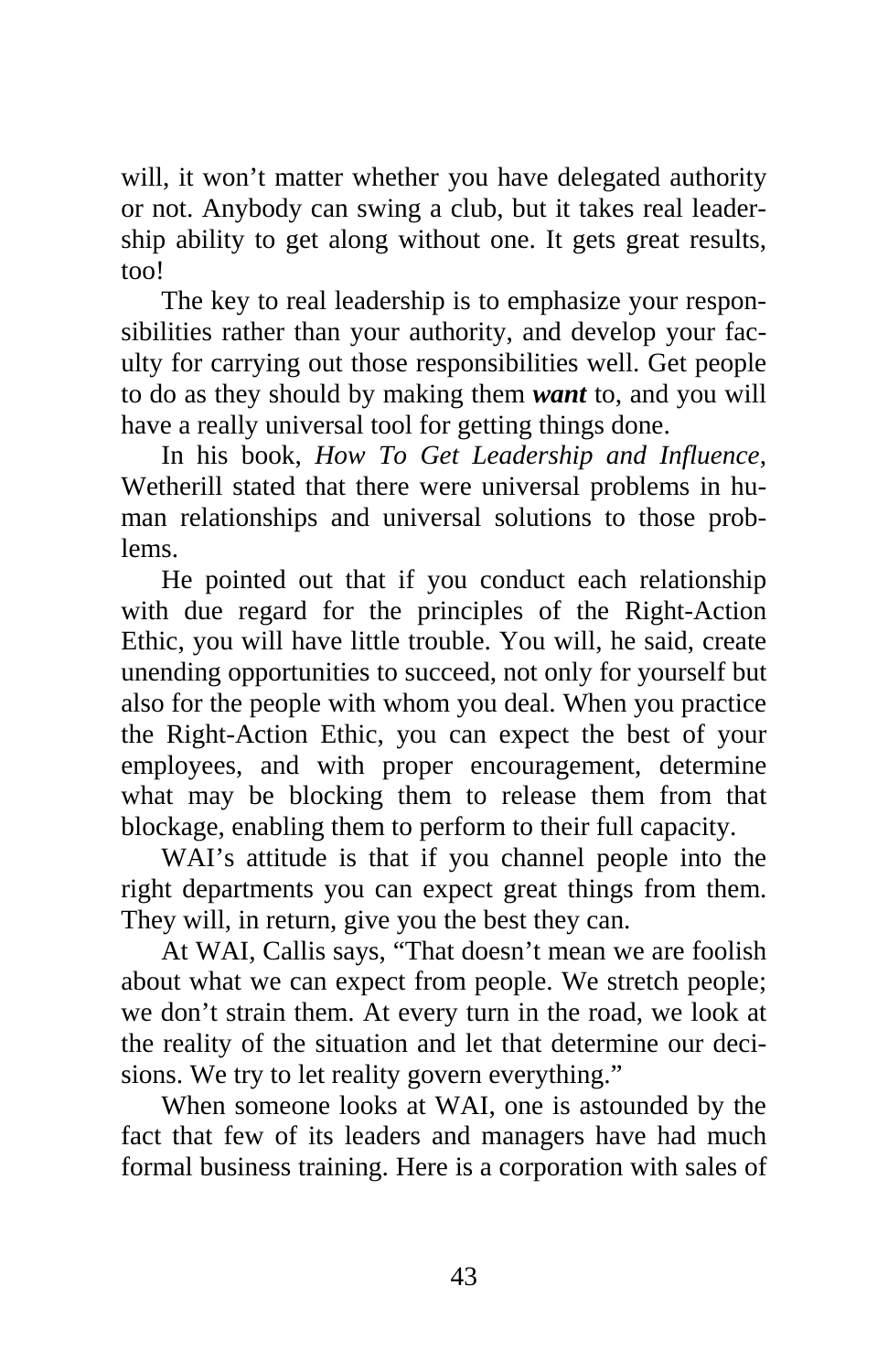\$80 million, growing by leaps and bounds, run by people who have complete confidence in the Right-Action Ethic. They are not harried and work with smiles on their faces. While many of them barely made it through high school, their ability to follow the path reality has laid out for them provides the guidance they need.

Some of their backgrounds would give serious pause to employment officers in major corporations. But WAI is different. The Right-Action Ethic Richard Wetherill taught not only gives these people a new outlook on life, it has lifted them up to levels of thinking and leadership that would make directors of business schools around the country draw their breath. They are making it work, and they enthusiastically regard their day-to-day activities as the unfolding of a master plan that will bring peace on earth as everybody learns to adhere to the Right-Action Ethic.

Ms. Callis, whose life was in chaos before she met Wetherill, openly admits that he put her on her feet. And the result? She now heads the Department of Human Resources at WAI and is responsible for the smooth coordination of nearly 300 people. She has taught herself how to use computers, talks confidently about settling disputes between employees by directing attention to Right Action, gives confidence to the apprehensive, reassures the selfdoubters, focuses employees' strengths in areas where they are best suited and has implemented the Right-Action Ethic in her marriage as well as on the job.

You, too, can become one of these Wetherill-trained leaders poised for the future. You can be strong, confident and ready, when you adopt the style of reality leadership that guarantees to maximize not only your own strengths but the strengths of those you work and live with.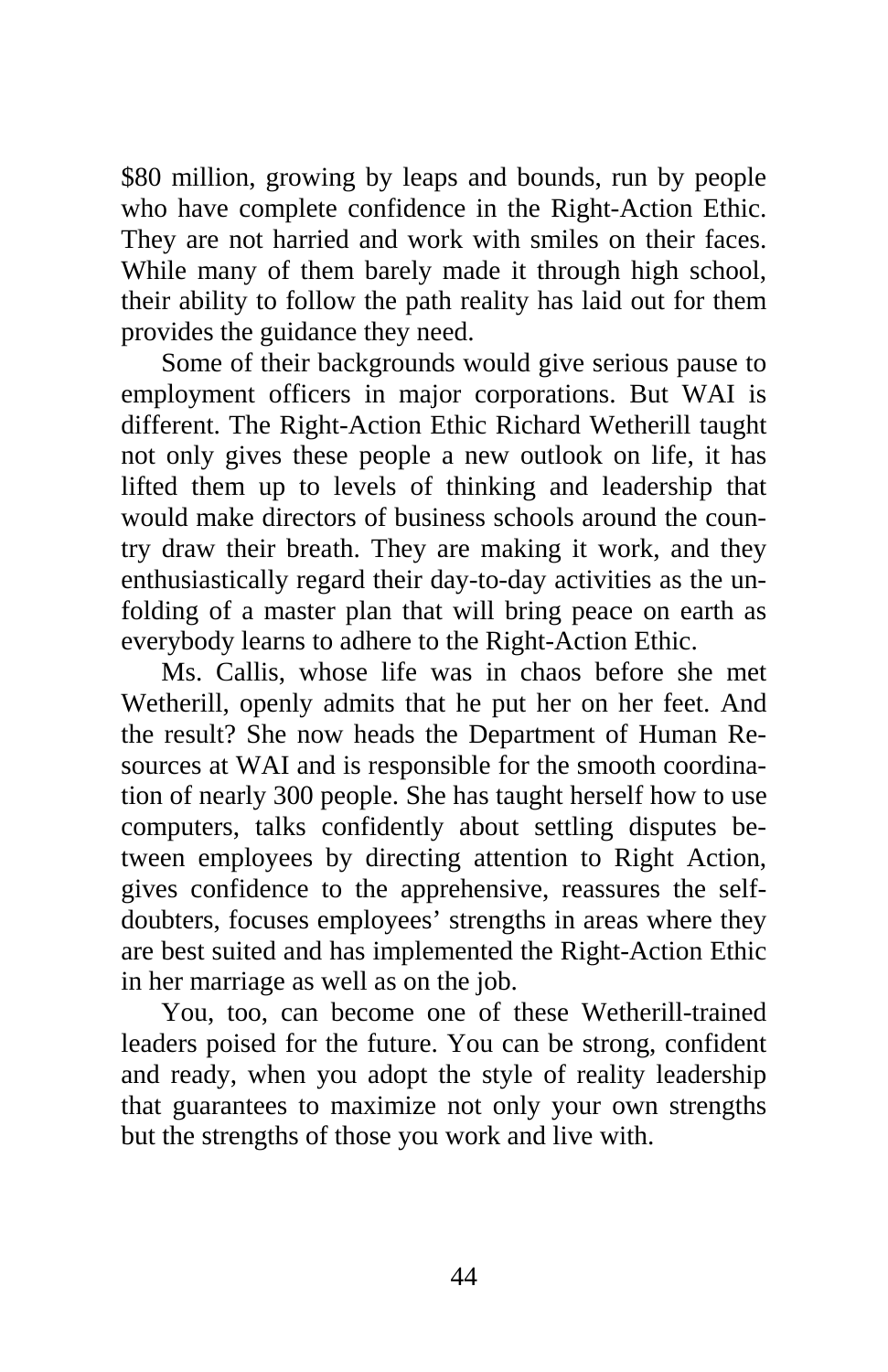In today's corporate culture, every policy change molds the company's style of doing business. While this is often thought of as abstract and unimportant, that style has significant impact on everything that occurs in the company. The corporate culture, therefore, can determine the company's long-term survival—or demise.

At WAI the underlying culture is devoted to doing what is right and refusing to think, say or do what is wrong. When the Right-Action Ethic is understood and practiced, everything else falls into place. The bottom line takes care of itself as a natural by-product. Because harmony prevails, productivity is automatically high. No one is pushing anybody—reality is the boss.

The following outline on "Leadership" from Wetherill's *Management Techniques for Foremen* provides guidelines for gaining a leadership role.

Apply each sentence to your own situation, and you will find sidelights and implications turning on in your mind.

- 1. Develop your workers' confidence in your leadership:
	- A Constantly give your workers training that will improve their ability
	- B Treat each person as an individual
	- C Let each individual know how he stands with you
	- D Never block anyone's progress
	- E Treat each worker with respect
	- F Make judicious use of criticism and praise.
- 2. Keep your workers feeling good about their jobs:
	- A Show plenty of enthusiasm yourself
	- B Set performance levels to stretch each worker's ability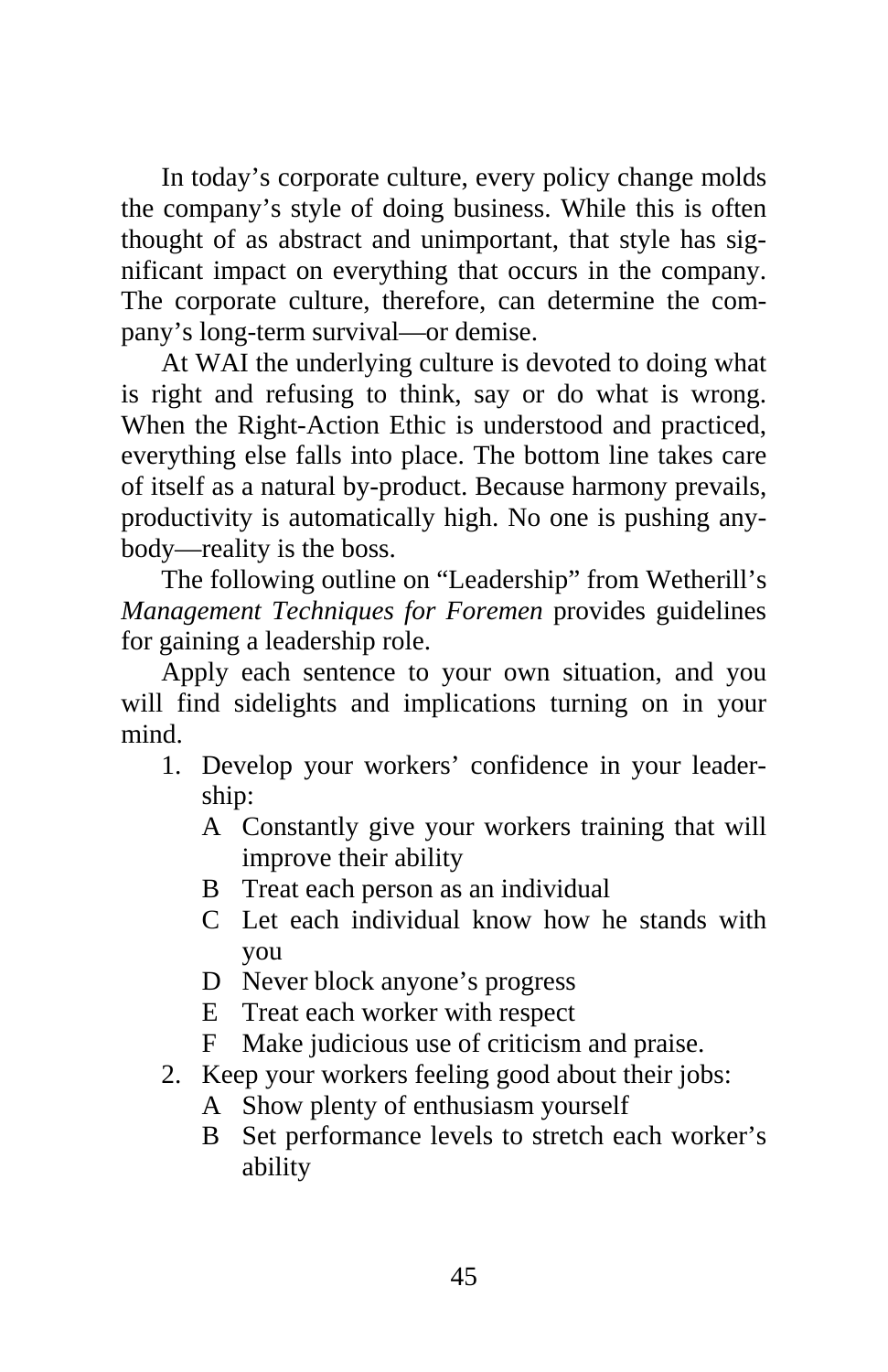- C Let each worker know that you value his ideas
- D Protect your workers from unpleasant surprises
- E Never make an unreasonable request
- F Hold the Right-Action Ethic as incentive for workers.
- 3. Go out of your way to stimulate favorable attitudes:
	- A Think and talk in constructive, favorable terms
	- B Build up the prestige of each worker
	- C Make each one want to get your favorable attention
	- D Learn what your subordinates want to accomplish; help them do it
	- E Build their confidence in their performance
	- F Let each worker know he can count on you for help.

At all times WAI puts major focus on behavior. With the focus on doing the right thing, customer satisfaction is given a high priority. Customer needs are met. Customer complaints are taken very seriously. With mistakes quickly acknowledged, problems are promptly resolved, and everybody moves ahead together.

"We correct the performance, not the worker. We try never to embarrass the person, and we realize that often the most blatant forms of wrong action may be unintentional. Mistakes are treated as correctable misunderstandings. The thrust is to be helpful, impartial and not critical," says Callis.

Wetherill's *Management Techniques for Foremen* outlines a five-step technique for handling problems:

Step 1 - Reduce any problem to a specific question

Step 2 - Improve the wording until it defines your problem exactly

Step 3 - Get a selection of possible answers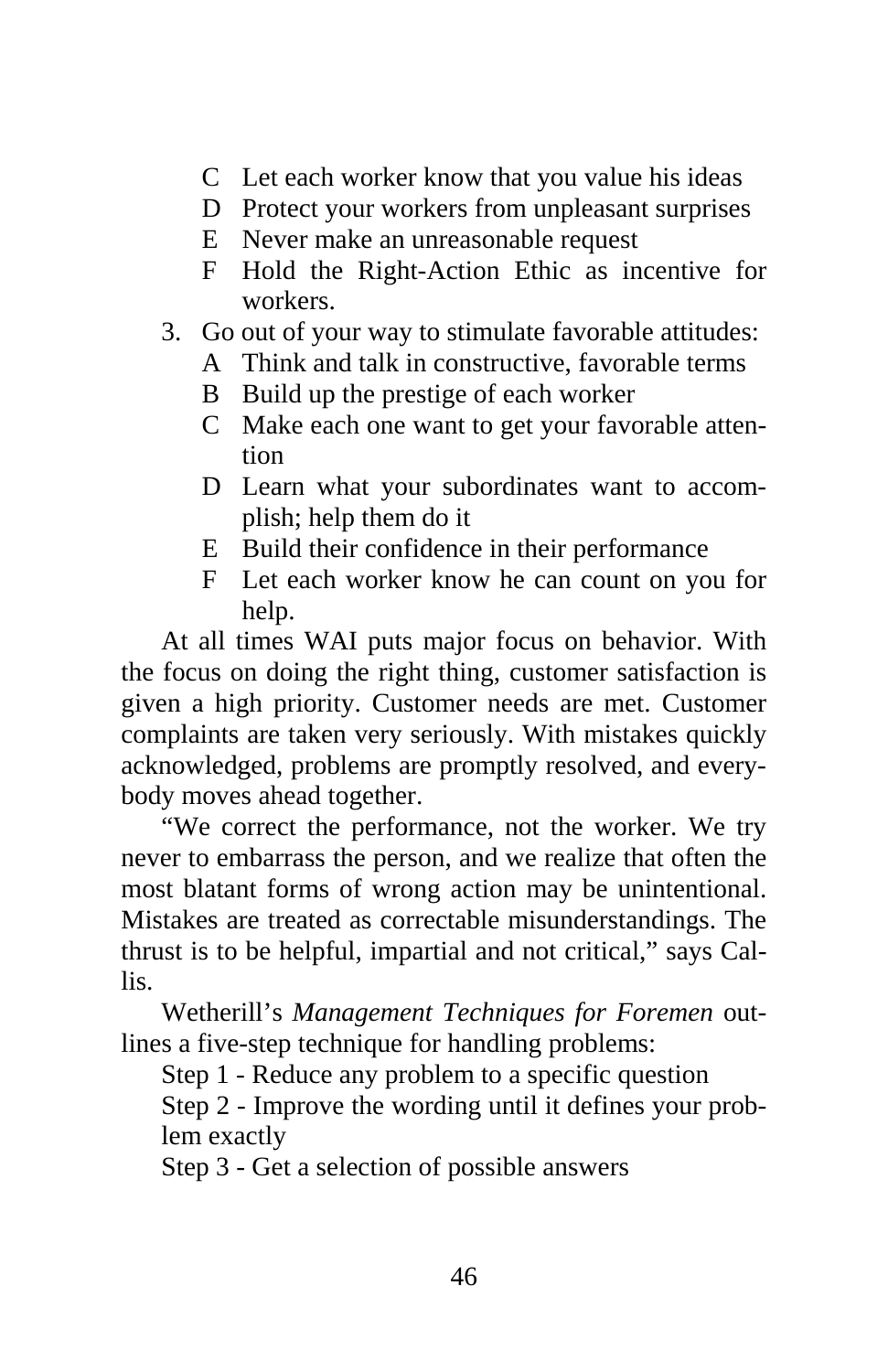Step 4 - Choose the practical ideas that you intend to use

Step 5 - Weave them into a specific plan of action.

At WAI, employees are trained to avoid making critical judgments of people, whether customers, suppliers or coworkers, which causes them to hold grudges that only hurt. Department heads try to distinguish between intentional problems (consistent lateness) and unintentional problems (persons with short fuses who blow up). Wetherill taught that everybody has the capacity to change; people just have to be shown how.

In daily activities at WAI, wrong action calls attention to itself by the wrong results it gets. Right action can replace wrong action with corresponding right results. Threats therefore are unnecessary. Misunderstandings are never held against people, everybody is treated with dignity, and the reality of right results makes the lasting impression.

In business and social life, people ordinarily are told to benchmark against other companies and other people. At WAI, employees benchmark against the Right-Action Ethic. This is highly recommended to everybody. It keeps companies and individuals reaching for top-quality performance in all areas rather than being satisfied with "good enough." To benchmark against right action also enables a person not to take himself too seriously so that he can approach life and business with a sense of humor.

The net result of right thinking, good nurturing and cooperation at WAI is that interpersonal stress within the company is almost nonexistent and severe illnesses are few.

"When the force of right action that reflects the functioning of the universe is followed," says Wetherill, "people are in harmony with nature, with one another and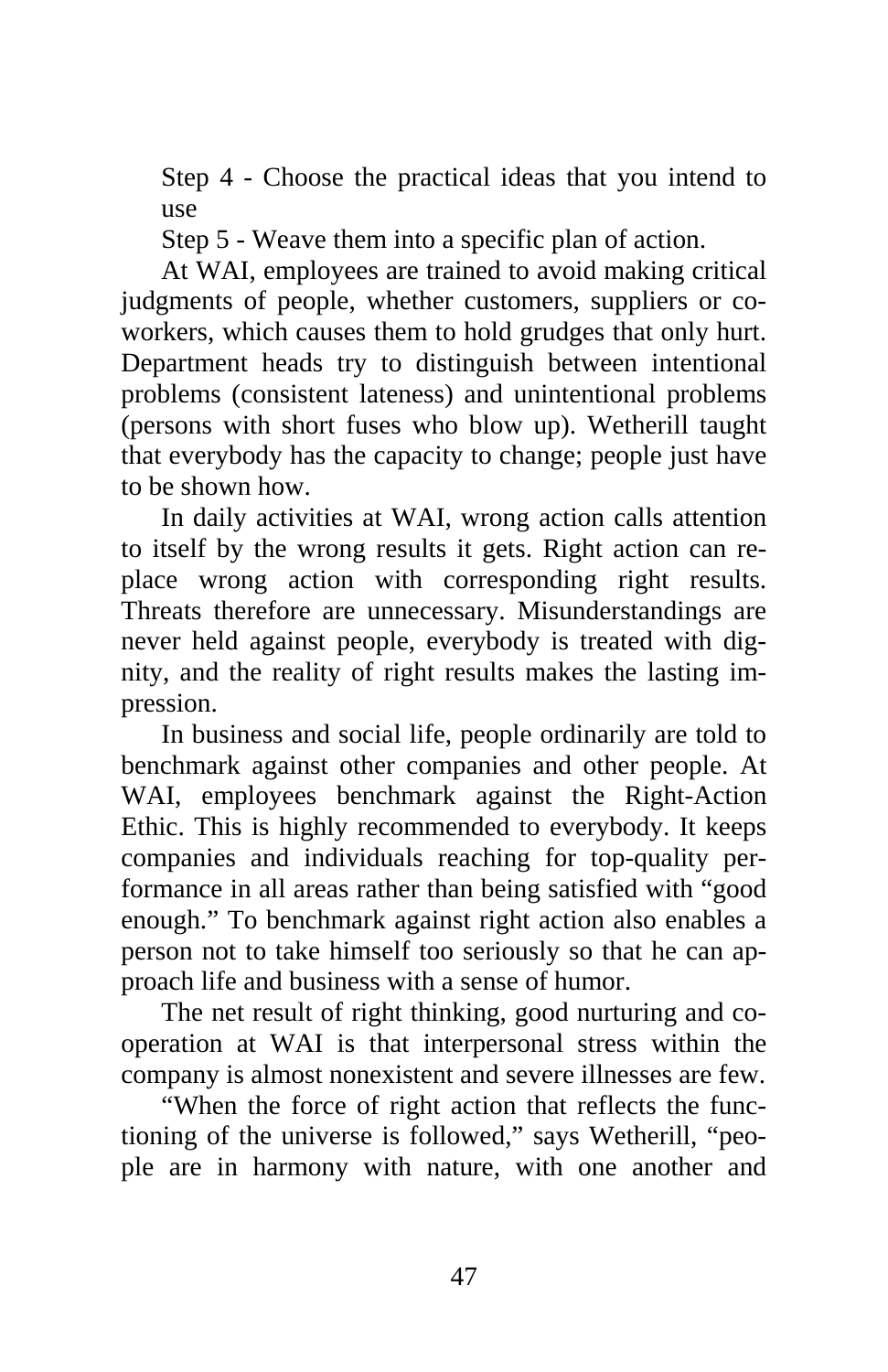within themselves." The Right-Action Ethic provides a unifying force for all who adopt it. It makes strangers into friends, the frightened into the confident, the weak into the strong; and a true kinship among all members of the human family is born.

That is the success story of Wetherill Associates, Inc.

It can be any company's success story.

It can be your personal success story.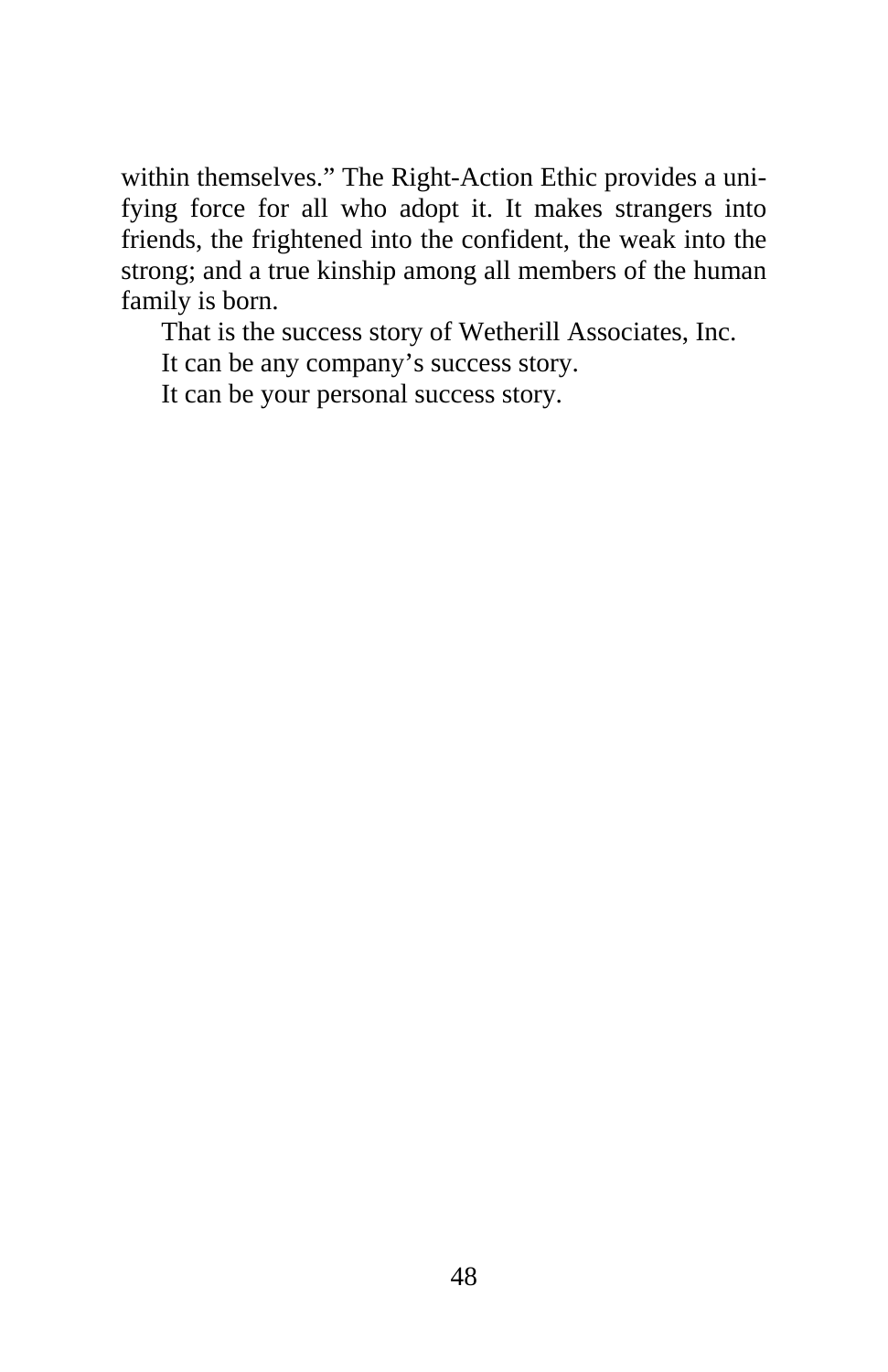# **Postscript**

<span id="page-57-0"></span>Very often the principals of successful companies are asked questions such as: What advice would you pass on to someone else? To whom do you credit your success? Do you feel that you have a mission in life? And so on.

Those questions pose no difficulty at Wetherill Associates, Inc. The answers are given on every page of this book: *Think, say and do what is right; refuse to think, say and do what is wrong.*

In order to do that, there is one requirement that has to be met, and it is crucial: *It must be your intent in life to do the right thing at all times as best you can.* When you find you can't, look for your intent to do or be something other than to be right. Don't make it your primary goal to succeed; to be a leader; to make money; to be popular and well-liked; to be a good boss, worker, spouse, parent; to help your fellowman; or even to save the world for future generations.

The simple intent to do what is right in every situation of life will give you all of those things and more.

The purpose of this book is to share with you the information given to us by Mr. Wetherill so that you can discover why and how effective leadership is found in the unfolding reality of life when it is your intent to do what is right.

The change that people desire on America's social and political scene will not be found by exchanging one person's ideas on how to rescue the country and put people back to work for another person's ideas. The genuine change can come only when there are enough persons with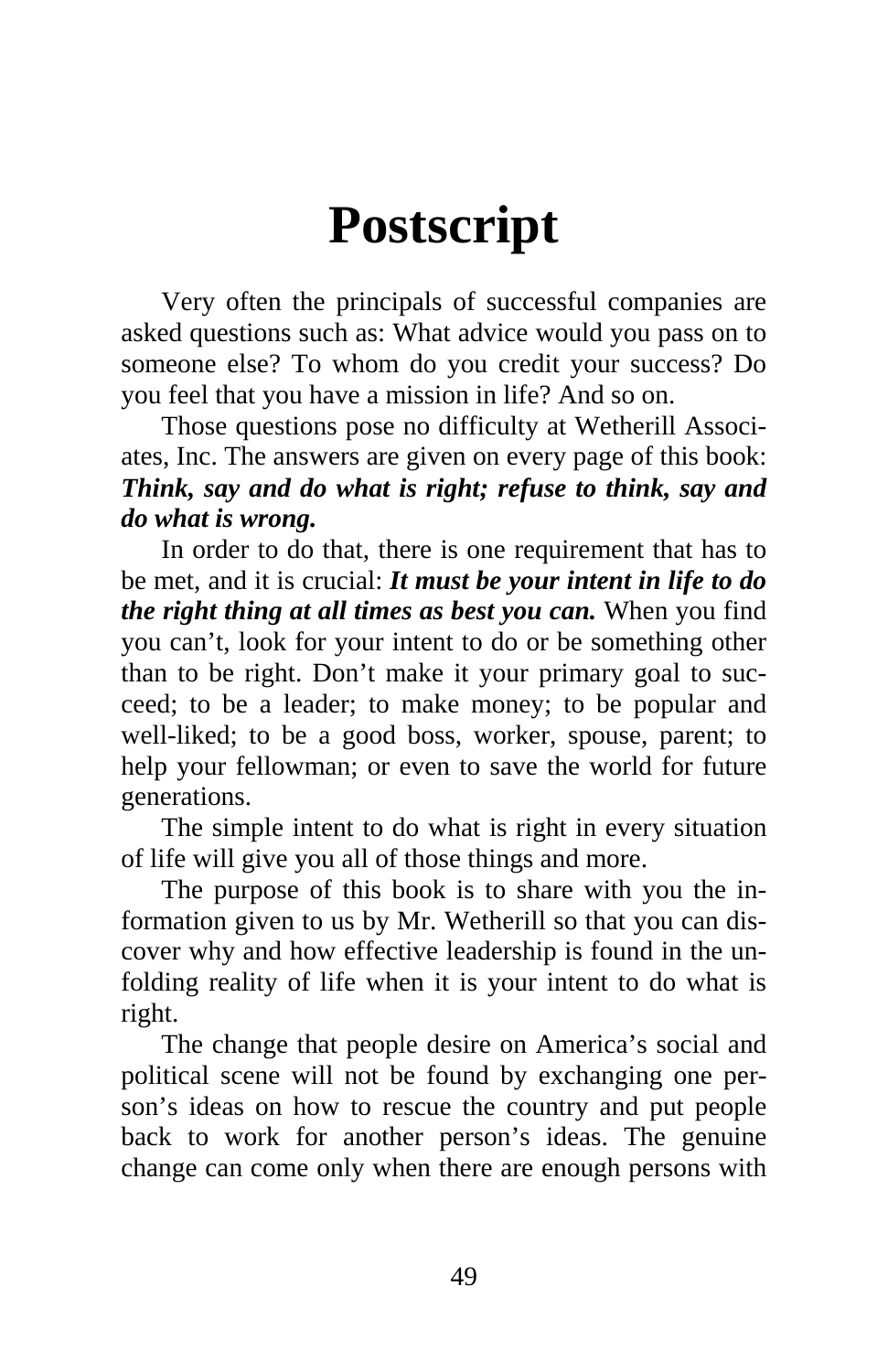the intent and courage to align themselves with the forces that run the universe, including the force of right. The invisible moral force becomes visible in the results we get: Only right action gets right results; only wrong action gets wrong results.

When we align ourselves with right action, it gives us the kind of leadership that will put America on the right track and take her into the 21st century with true liberty and justice for all.

For more information about other books by Mr. Wetherill or to discuss the Right-Action Ethic, please call: 1-800-992-9124 weekdays between 10 a.m. and 5 p.m. (Eastern time).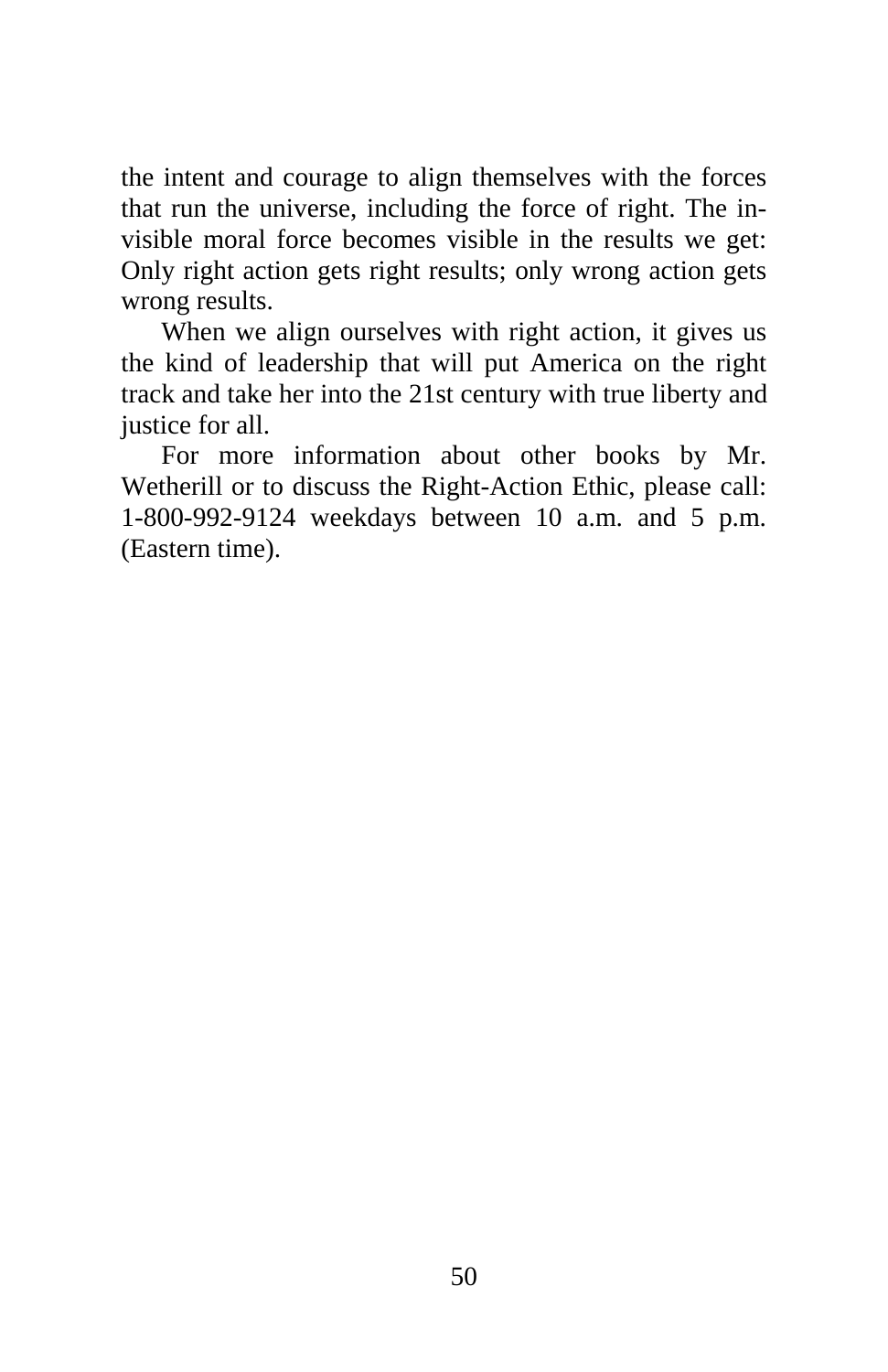# <span id="page-59-0"></span>**Responses From the Business Community**

In reference to your "Quality Assurance Manual," I carefully read it after the visit of your kind gentlemen Miles Varner (EXPORT) and David Haugen (MARKETING) to our factory and our city. I found it absolutely GREAT!!!!! Believe me; this is the first time I have (ever had) the pleasure of reading such a constructive, humble, easy and (yet) deep publication written by an important and famous Company like Yours! For these reasons, you surely have deserved your tremendous success and (I) sincerely hope your future will always (get) better as Mr. Richard W. Wetherill was worth being a leader, a teacher, a friend, (to follow) even though I never met him. While I am only 26 ... his concepts and words (are) so simple that (they) should be taught at school to children and at home to our sons.

> Luciano Amodio FARO Elettromeccanica anc Lazzaro (BO) Italy

> > \*\*\*

Our opinion for a long time has been that WAI might dominate the industry of the future, and after attending your technical seminar in Memphis, we are sure. The service is excellent, the employees are always friendly and helpful, and the products are good and competitively priced.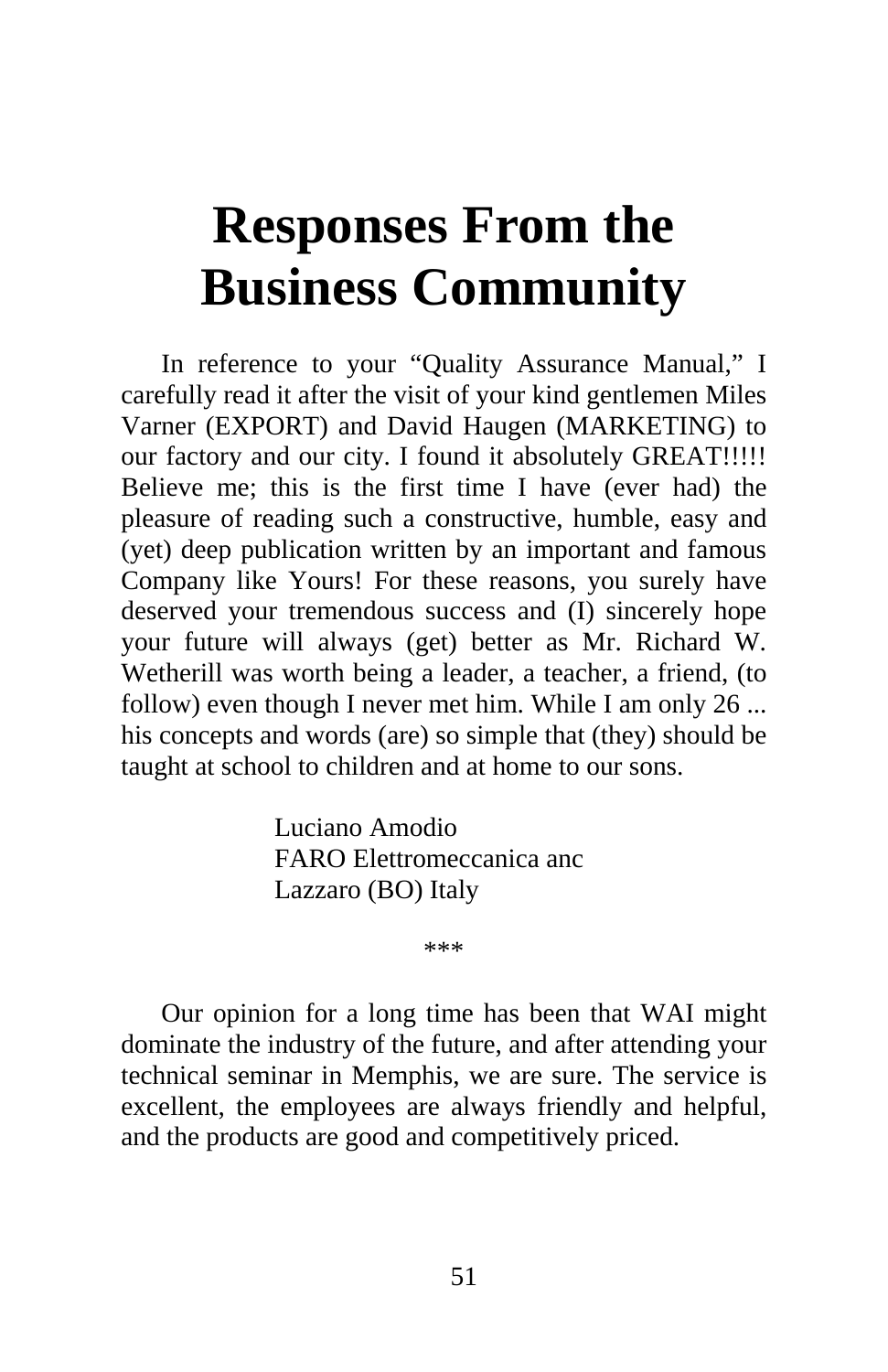Ed & Helen Pauley PAULEY MAINTENANCE Calico Rock, AR

\*\*\*

I want to thank you for helping me find a better way to look at life. Since I started working with WAI three years ago I have become a better person and a happier employee. I feel I can make a difference in the world by doing what is right. I no longer feel I have to bang my head against the door—I can now open it up and walk through. I am always looking for more input!!!!! Thanks again.

> Kimberly Laney Customer Service **WAI** Royersford, PA

> > \*\*\*

Thank you very much for your letter with the booklet titled "Quality Assurance Manual." We were impressed, going through the booklet, not only at the achievements WAI enjoyed these last 10 years but also at HOW it had to be so successful for WAI in such a competitive industry.

> Ben Lee, President SIMMONS INTERNATIONAL Seoul, Korea

> > \*\*\*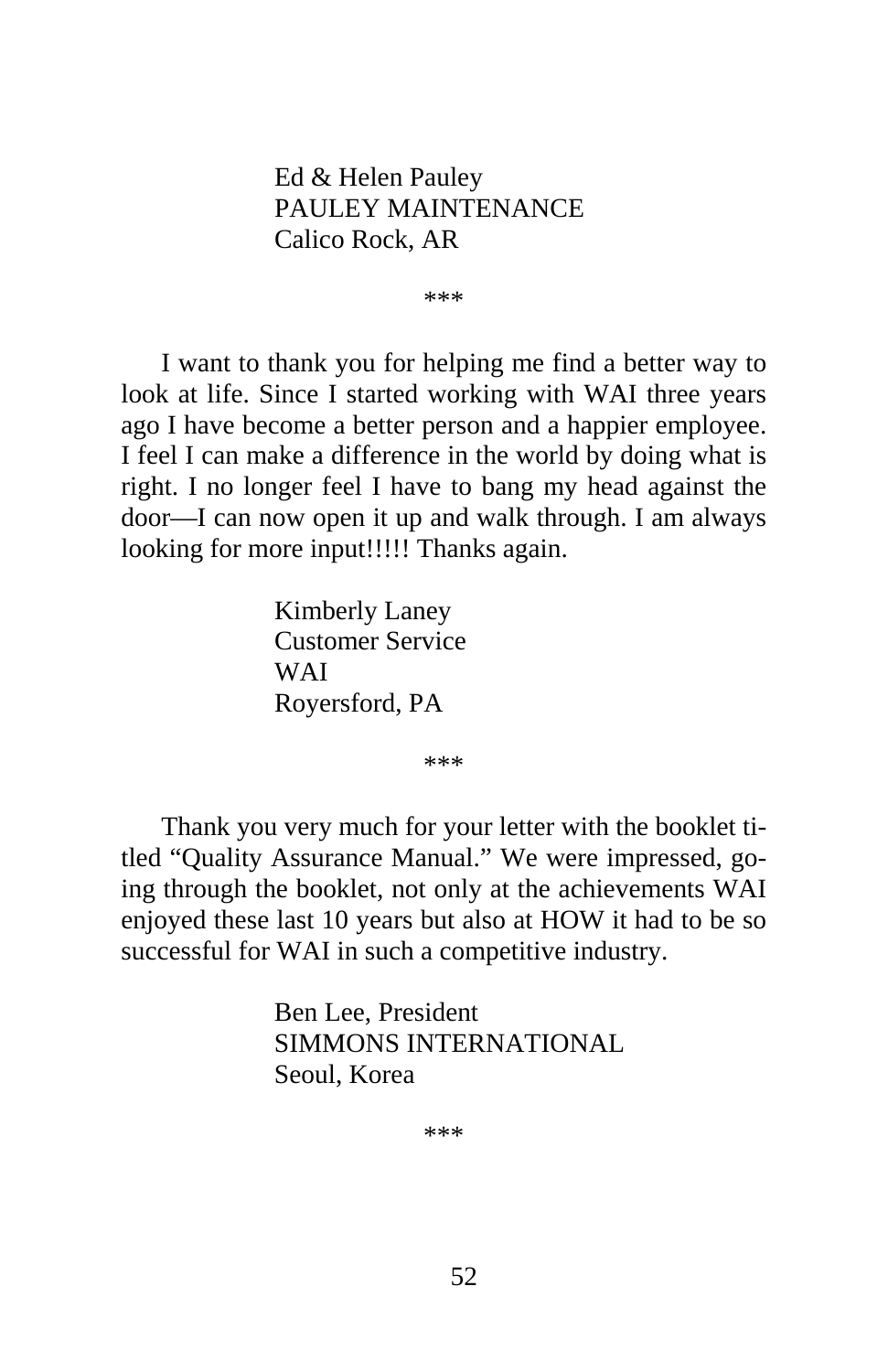I have read the Quality Assurance Manual twice on airline trips and have shared the manual with some factory people in Hong Kong and Korea. I am very excited and realize (that) not only will the application of the QAM resolve my quality problems, but all my labor problems will be resolved by applying the same principles.

The foreman and workers had all positive responses to the principles when I translated the QAM to them in Chinese.

(I have sent Copies to my factory directors in Hong Kong, Macao, China and Korea.)

> Kevin Chow PREMIER BEARING & EQUIPMENT LTD Hong Kong

> > \*\*\*

Just finished reading your 32-page Quality Assurance Manual. This is really fantastic. I even photocopied your manual so all our supervisors and managers could have their own personal copies. I am sure much work and effort went into producing this manual; as everything WAI comes out with.

> Gary Braut PRECISION BEARING CO. Hong Kong

> > \*\*\*

I used to be a high-tech executive in R & D who applied a lot of leadership, a lot of professional learning and a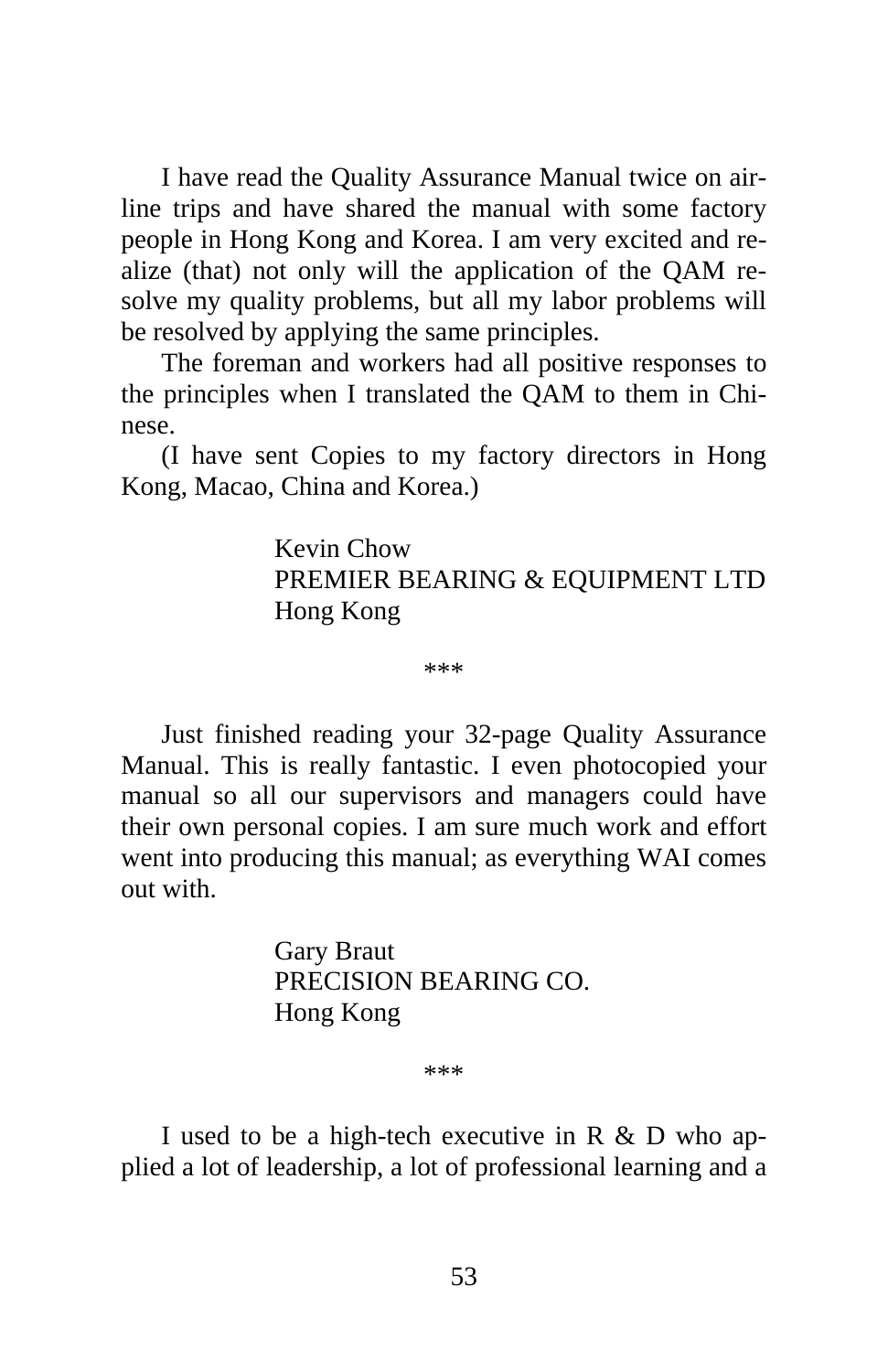lot of intelligence to business and technical problems. I was frustrated and depressed most of the time.

But then I encountered Wetherill's teachings and learned that elementary honesty is worth legions of leaders, libraries of learning and all the intelligence anyone needs. I found my horizons were limited both by overt and subtle dishonesties I did not see or was unwilling to recognize. I even thought many of my failures were successes! I now know that without honesty, right action is not possible: and without right action, perfect results are not possible.

Perfect results are results that make everyone involved a winner, not just me and my career.

> Ed Busch, Director of Engineering **WAI** Royersford, PA

> > \*\*\*

It is obvious to see that WAI knows their business and the entire industry as well. The right management philosophies have been emphasized, and the people feel good about themselves, their work and the company. All this spells success which is evidenced by the tremendous sales growth you have experienced in the past and will continue to enjoy in the future.

> Bob Tracy Vice President of Operations AMERICAN CARBON INDUSTRIES Steubenville, OH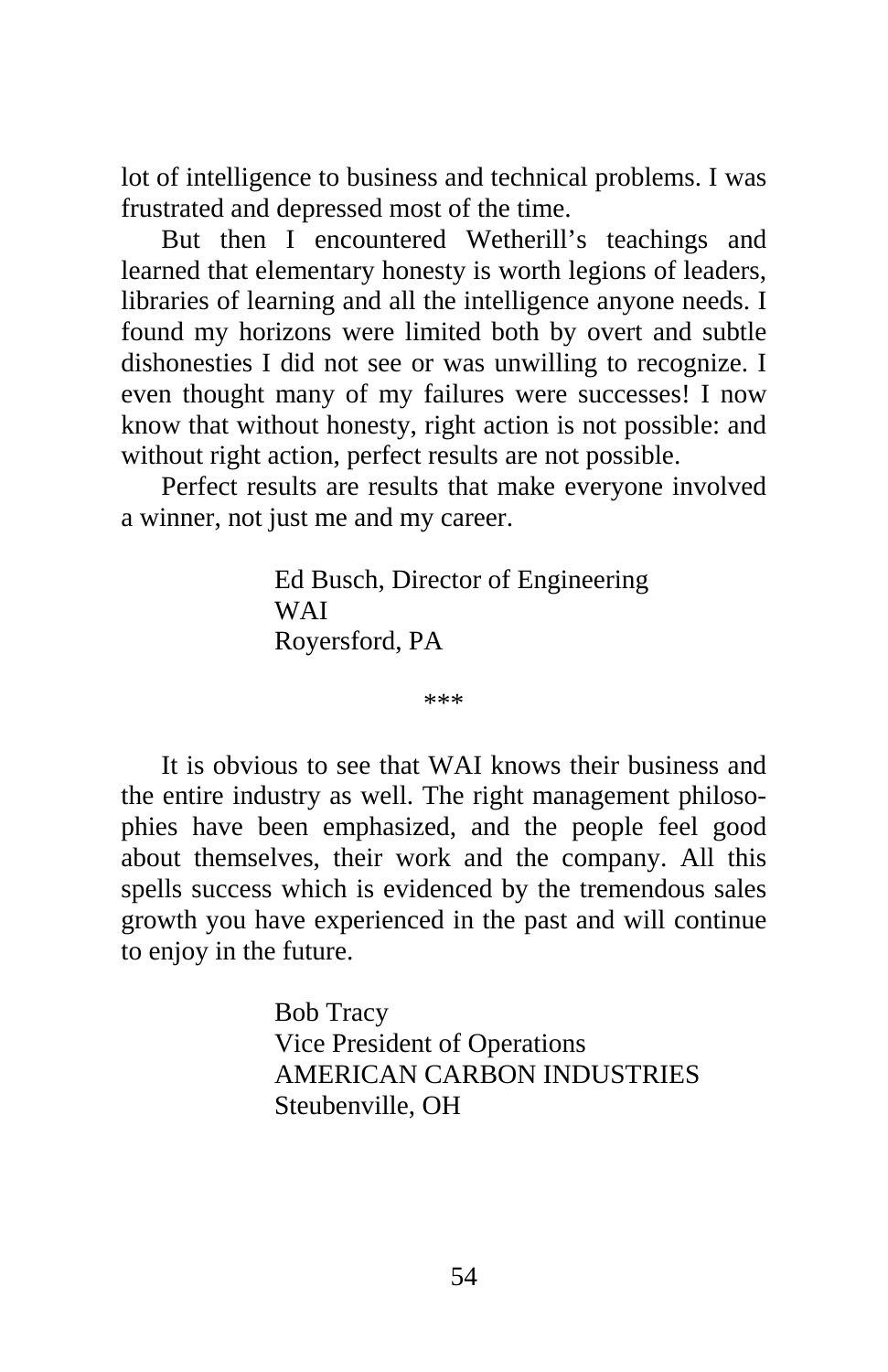## <span id="page-63-0"></span>**About Mr. Wetherill**

Richard W. Wetherill was born in Old Bridge, New Jersey on August 3, 1906, the son of Richard Wayne Wetherill, a civil engineer, and Mary Roberts Wetherill, a schoolteacher. From 1912 to 1928 he attended public schools in the Philadelphia area, and Antioch College in Ohio.

At the age of 23, he embarked on a teaching career and began giving evening classes on Public Speaking and Creative Thinking at the Poor Richard Club in Philadelphia and at YMCA's in Atlantic City, Trenton, Chester and Philadelphia. Early on he was committed to a business life that was to be marked by the highest ethical principles. From 1929 to 1940, he continued his motivational management classes within the business and professional communities in and around the Delaware Valley.

In 1928 he married a local Philadelphia girl, Lou B. Davis. They were together for 61 years until his death in 1989. They had no children.

From 1941 to 1945 he worked for the Edward G. Budd Manufacturing Company while simultaneously publishing his newsletter, *The Creative Thinker*, Volumes 1 and 2 which was issued in 1941 and 1942 until the paper shortage of World War II forced its interruption.

While at the Budd Company, Mr. Wetherill became their Training Executive and introduced the Wetherill Management Seminar that he had developed in the 1930's.

During his years with Budd, he compiled and wrote the first comprehensive book on foremanship under the title, *Management Techniques for Foremen*, along with a Leader's Guide for teaching foremen the principles out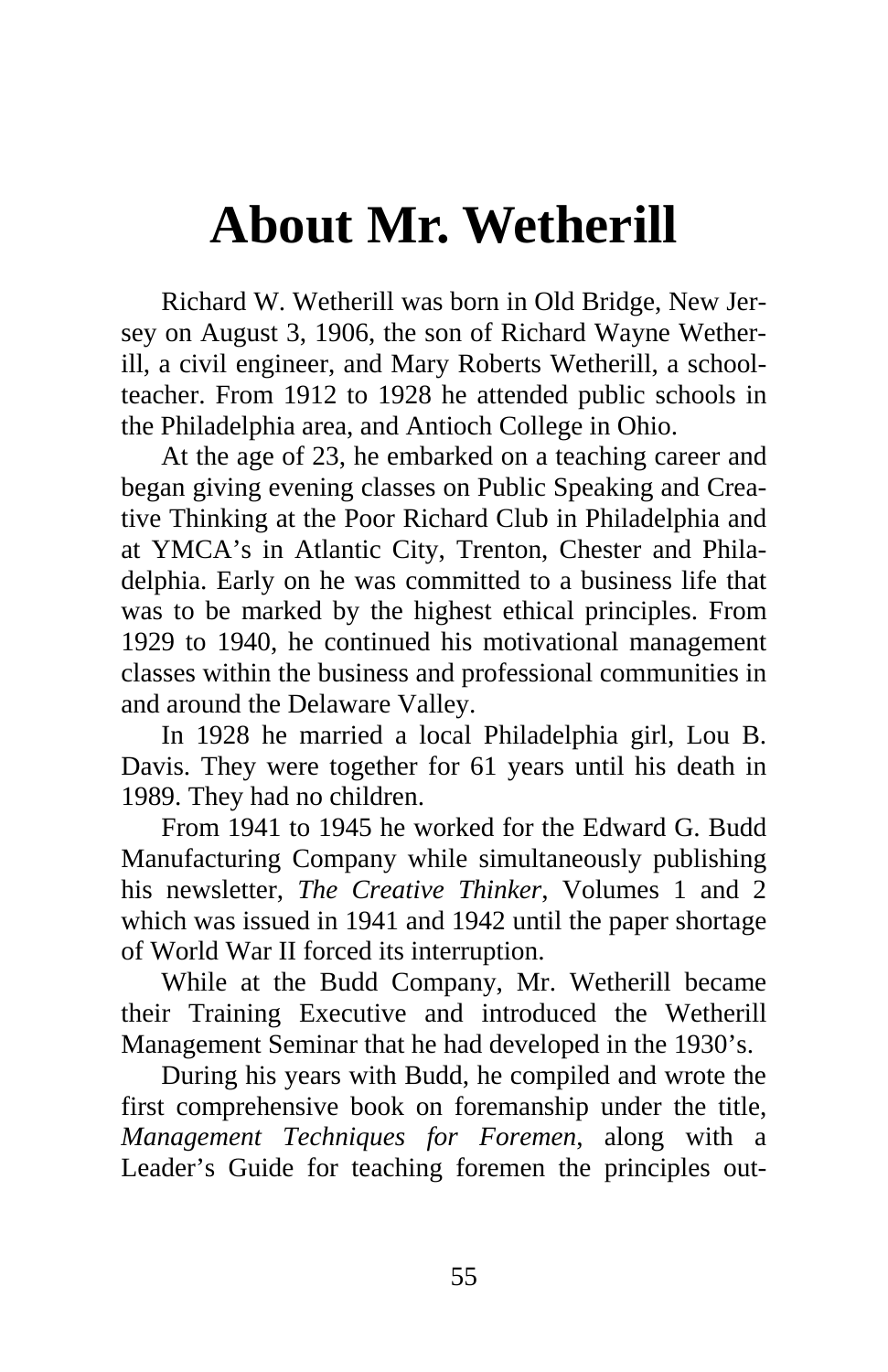lined in the Foremanship book. The books were published by National Foremen's Institute in 1945. National Foremen's Institute also published other material by Wetherill on how to train assistants and similar management topics.

In 1946, Mr. Wetherill resigned from the Budd company and became a management consultant so that he could work with smaller corporations and help them grow which they all did.

For the next 13 years the Weidemann Machine Company used his consulting services, during which time the company grew steadily. During his career as a management consultant, he also wrote three books under the general title, *The Dynamics of Human Relations*. Each was a "how to" book: *How To Succeed with People, How To Get Your Ideas Across*, and *How To Get Leadership and Influence.* The three books were published on the same day in 1949 by D. Van Nostrand Co., New York and Toronto. They were placed in U.S. Military Libraries all over the world.

In January 1952 Wetherill published the first book outlining his behavioral study which he called humanetics. The book was titled *Tower of Babel*, and later in the year, his second book on humanetics, *Truth Is Power*, was published. The Right-Action Ethic grew out of the humanetics study.

In 1954, Mr. Wetherill delivered a number of lectures on management principles for the Cadillac Motor Car Division of General Motors Corporation, and in 1958, he conducted a weeklong series of lectures for the Plant Management Training Division of the General Motors Institute in Flint, Michigan.

In 1958, Mr. Wetherill retired from his career as management consultant to devote himself full time to a growing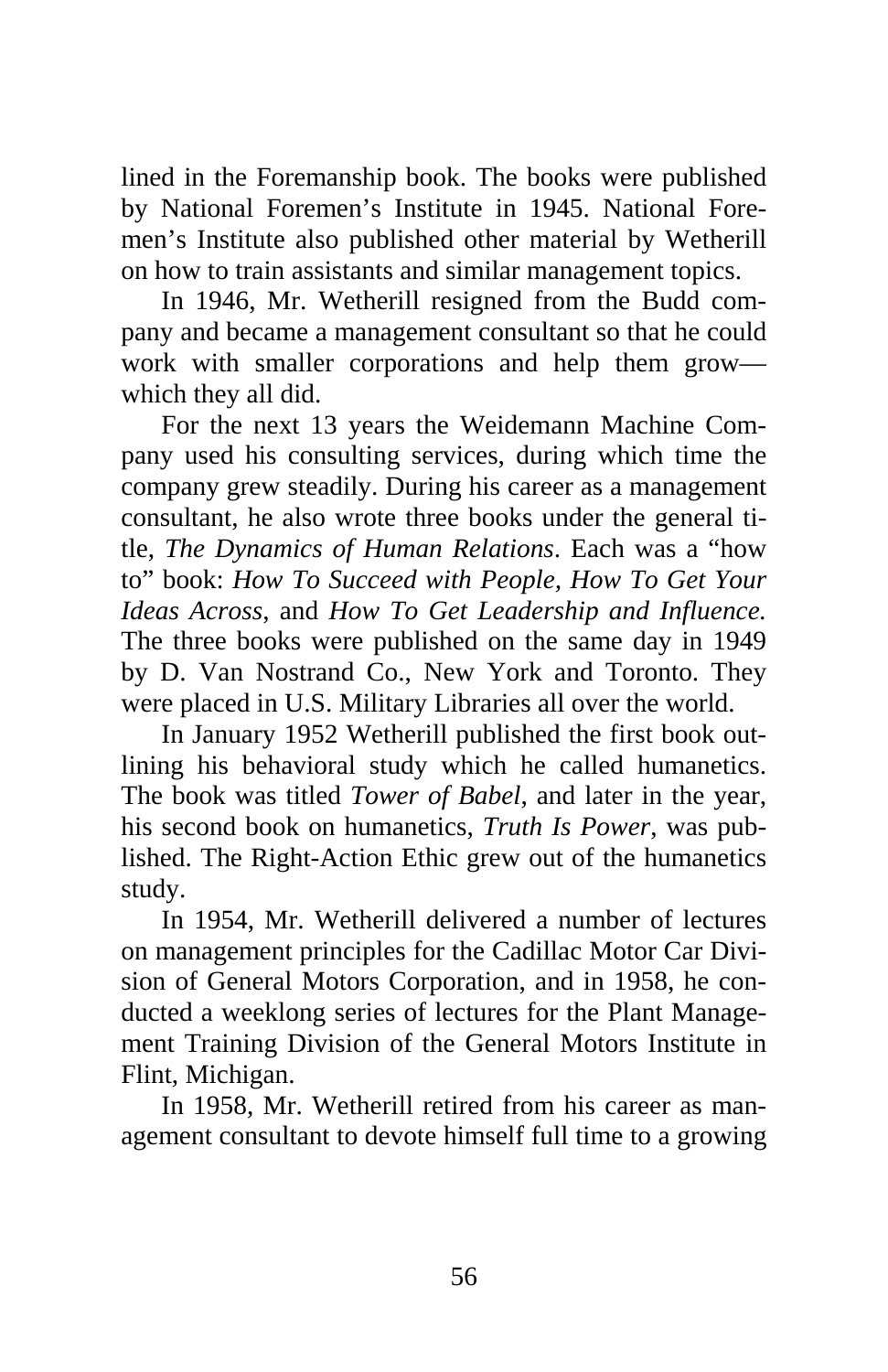number of people studying the Right-Action Ethic, who were enriching their lives with their study.

In 1959 he resumed publication of *The Creative Thinker*, and by 1981, he had published Volumes 3 through 21 as well as a score of books for use by members of the Behavioral Study Group.

In 1978, 34 of his trainees formed the company, Wetherill Associates, Inc. (WAI), and until his death in 1989, he continued to meet with them and present training in the Right-Action Ethic for management and leadership in business and in private life.